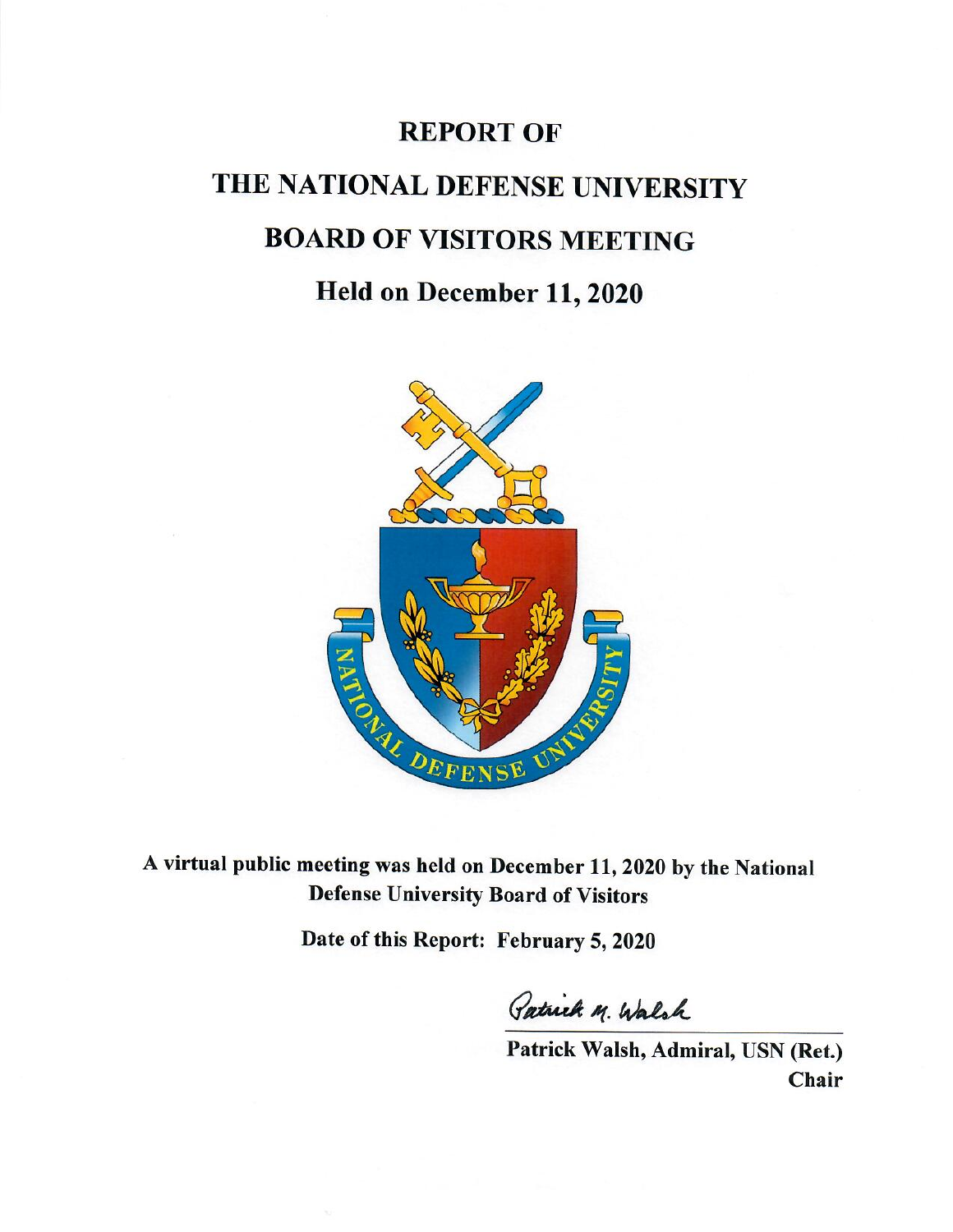

**National Defense University Board of Visitors Meeting December 11, 2020 MINUTES**

The National Defense University Board of Visitors (BOV) met virtually on December 11, 2020. The attendance roster and agenda are attached in Appendix A and B.

## **Friday, December 11, 2020**

#### **1000 Call to Order Dr. Brian Shaw, Designated Federal Officer**

DR. SHAW: Good morning. I am Brian Shaw, the Designated Federal Officer for the National Defense University Board of Visitors under the provisions of Public Law 92-463 and 41 CFR Parts 101–6 and 102–3, "Federal Advisory Committee Management; Final Rule."

I would like to welcome everyone to today's virtual board meeting.

NDU'S Board of Visitors is chartered under the authority of the Secretary of Defense to provide "independent advice and recommendations on the overall management and governance of NDU in achieving its mission." NDU's senior leaders are present to address significant issues, answer questions or to clarify information as well as to listen to the board's recommendations.

This meeting is open to the public until 3:15 pm this afternoon, 11 December 2020. The public comment period is scheduled from 2:00 to 2:30 pm.

The University appreciates the significant and conscientious time and work of our Board members in preparing for this meeting and for their forthcoming deliberations. I and the Board also wish to thank my NDU colleagues for all their efforts and the support of the NDU Foundation in preparing for this meeting.

**Regarding the Meeting Operations:** Public participation in the NDU Board of Visitors meeting will be through Livestream. This is a simultaneous broadcast of the main meeting occurring via Blackboard.

Participants in Livestream will be able to pose questions or comments throughout the meeting by sending an email to BOV@ndu.edu. Please start the subject line of the email with "QUESTION/COMMENT." You may send email before, or at any point during, the meeting. All submissions received before the end of the Public Comment Period will be read aloud in the meeting.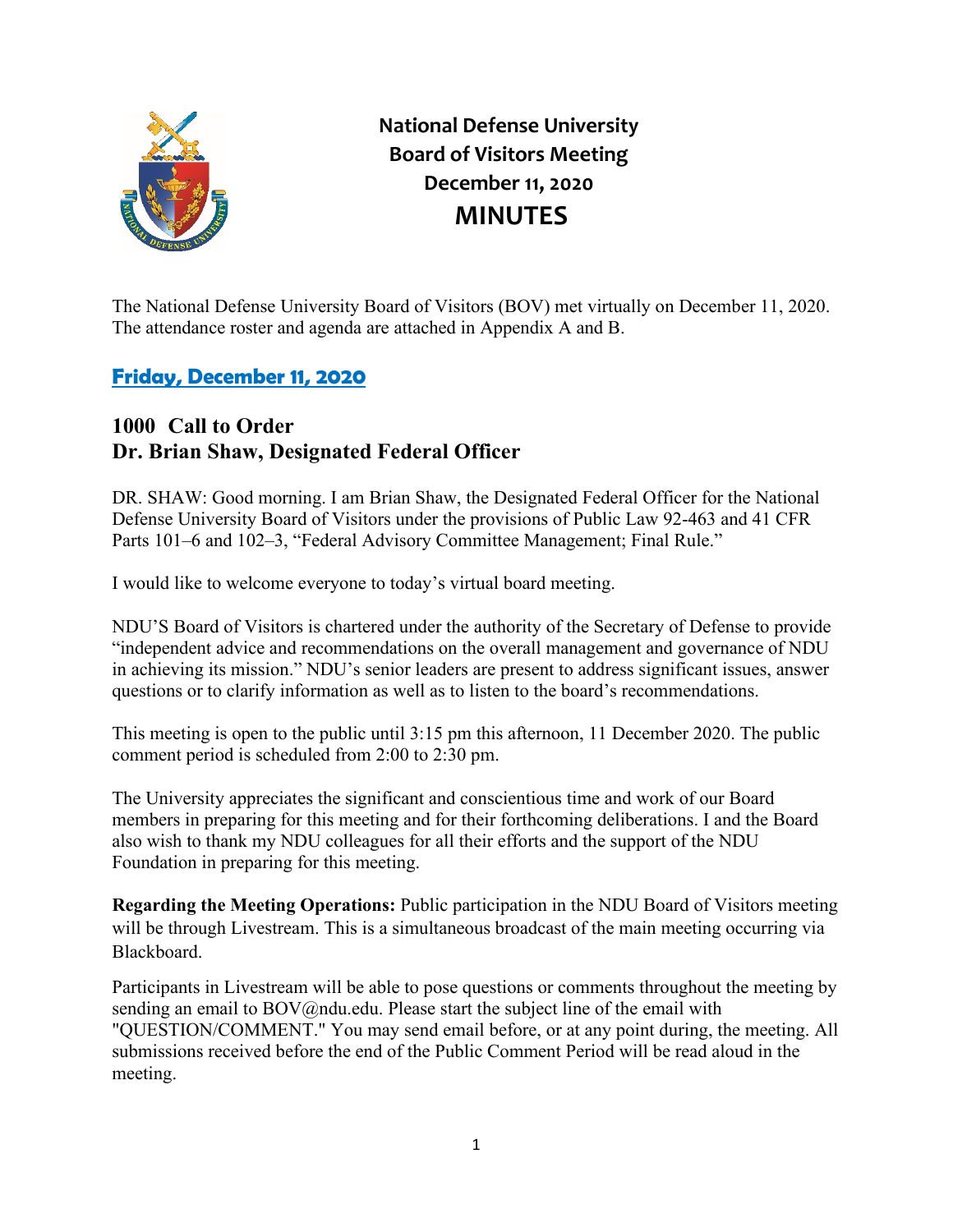Verbal questions and comments may be made directly to the board members during the Public Comment Period. To do so, email a request for instructions on how to log into the Blackboard meeting during the Public Comment Period to BOV@ndu.edu. Please start the subject line of the email with "BLACKBOARD REQUEST."

Comments/questions may also be submitted via fax. Please fax them to Joycelyn Stevens, Subject Line: Question/Comment to the NDU BOV at (202) 685–3920.

All emailed questions and comments will be preserved as public records of the meeting.

There is a public docket for this meeting. Copies of all meeting materials and public comments are, or will be available at [www.ndu.edu/About/Board-of-Visitors/](http://www.ndu.edu/About/Board-of-Visitors/)

**BOV Meeting Minutes:** As per FACA, minutes of this meeting will be prepared. The minutes will include a description of the matters discussed and the conclusions reached by the Board. Audio recording will be used to assist in preparing the minutes. No video will be recorded. The minutes of today's meeting will be available via the NDU BOV web site.

In addition to the Minutes, there will be an NDU BOV Meeting Final Report.

The Board will prepare this report as a response to questions posed by the University. This report will include their review and analysis of materials presented and the advice and recommendations of the BOV.

NDU will announce the Board review and subsequent approval of its report from this meeting on the NDU BOV website.

In Closing, Again, I wish to thank the Board for your participation in today's meeting.

And with that, Mr. Chairman, The National Defense University Board of Visitors is hereby called to order in accordance with the provisions of Public Law 92-463.

## **1000-1005 Administrative Notes Dr. Shaw; Admiral Patrick Walsh, USN (Retired), BOV Chair**

ADM (RET) WALSH: Thank you, Dr. Shaw. I'm happy to report that the full board is here today. Thank for you being here despite the rising COVID numbers. I will now turn it over to the President of National Defense University, Vice Admiral Roegge.

DR. SHAW: We do need to approve the minutes of the last meeting. ADM (RET) WALSH: There is a motion to approve the minutes from the last Board of Visitors on May 11th, 2020. Does anyone second that motion?

DR. CHRISTOPHER HOWARD: I do.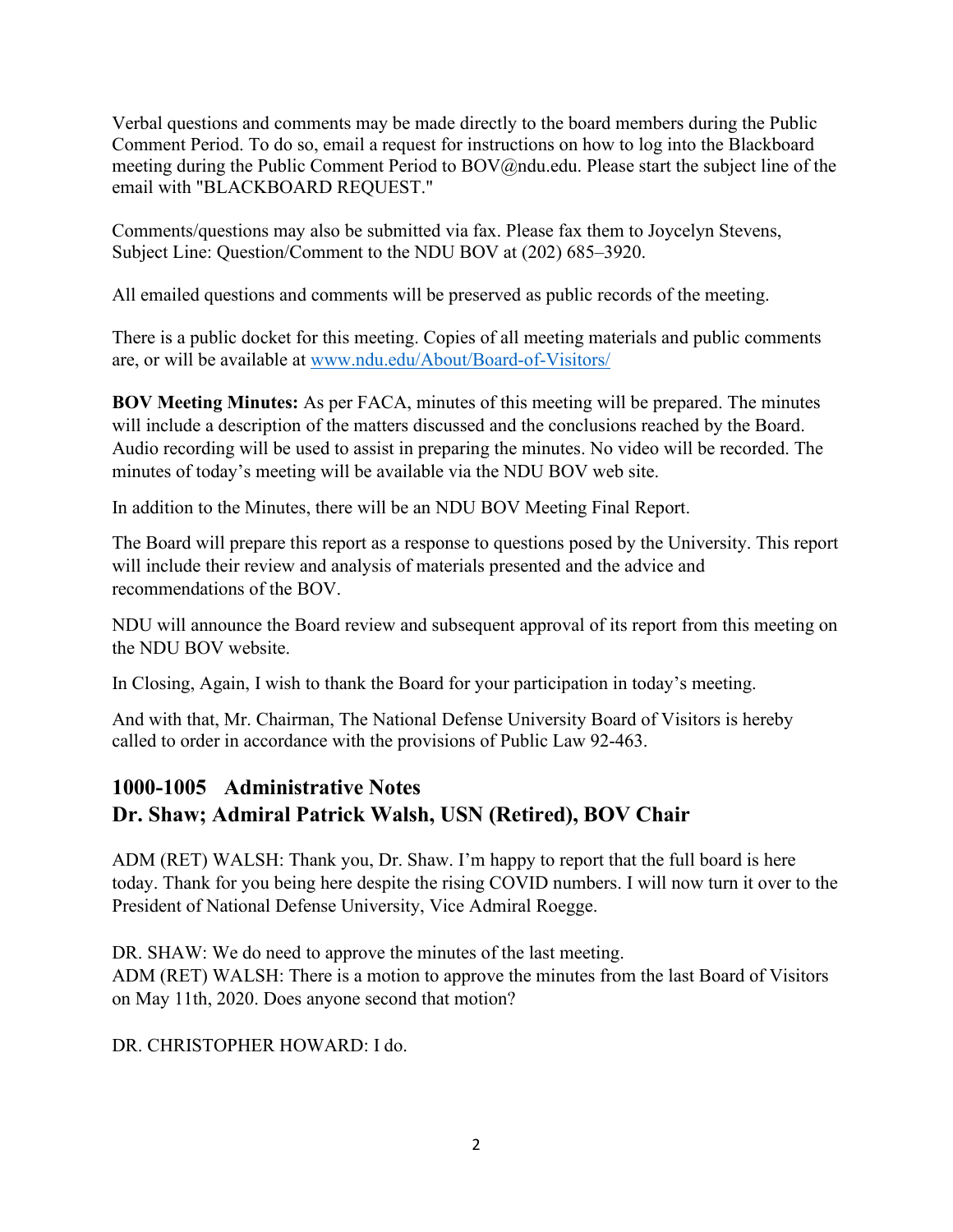ADM (RET) WALSH: Excellent. So moved, seconded, and approved. Thank you. With that, VADM Roegge, over to you.

## **1005-1030 State of the University Vice Admiral Frederick J. Roegge, NDU President**

For the full submitted written remarks, see Appendix C.

VADM ROEGGE: Thank you, ADM Walsh. Good morning to all the Members of the Board, Ladies & Gentlemen. As always, I look forward to your thoughts and advice today, and I recognize that each of you have unique perspectives and expertise. As we approach the end of the year, and of my tour, I appreciate your counsel to me and the Chairman of the Joint Chiefs of Staff regarding his university. GEN Milley has noted his reliance on the BOV's valuable advice, and I want to echo his sentiments.

First, an overview of our agenda and how we are managing our succession plan. I would like to highlight upcoming leadership changes. Biographies are available but I'll allow them to introduce themselves, starting with Dr. Drimmer:

DR. ALAN DRIMMER: Yes, thank you. I appreciate this opportunity. I've been at NDU now for five months, but a quick bio on me first. I've had lifelong interest in adult students and have been a Provost and leader at civilian universities focused on adult students. I was at University of Maryland as Provost and at the University of Phoenix. In any case, I'm happy to be here and look forward to more conversation today.

VADM ROEGGE: And now our new Commandant at Joint Forces Staff College (JFSC), Major General Seeley.

MAJGEN WILLIAM SEELY: Good Morning, Ladies & Gentlemen. My name's Bill Seely. I'm came out of Iraq for my last tour so it's a big change to be here at Norfolk. I'm excited to be on the team and look forward to where we are going with our university.

VADM ROEGGE: MajGen Seely is our first Marine Corps Commandant at Joint Forces Staff College! Next, Brigadier General Joy Curriera at the Eisenhower School (ES) is on TDY today, so next will be Ambassador John Hoover.

AMBASSADOR JOHN HOOVER: Thank you, and Good Morning. Welcome to the Board of Visitors. It's a pleasure and honor to meet all of you even if we're virtual. I'm a career Foreign Service Officer, and I joined NDU from the State Department in July. Being a relative newcomer, I look forward to our discussions today, and to collaborating with you in the future.

VADM ROEGGE: And he just returned from his previous job as Deputy Chief of Mission in Islamabad, Pakistan; his experience there will be a valuable resource at College of International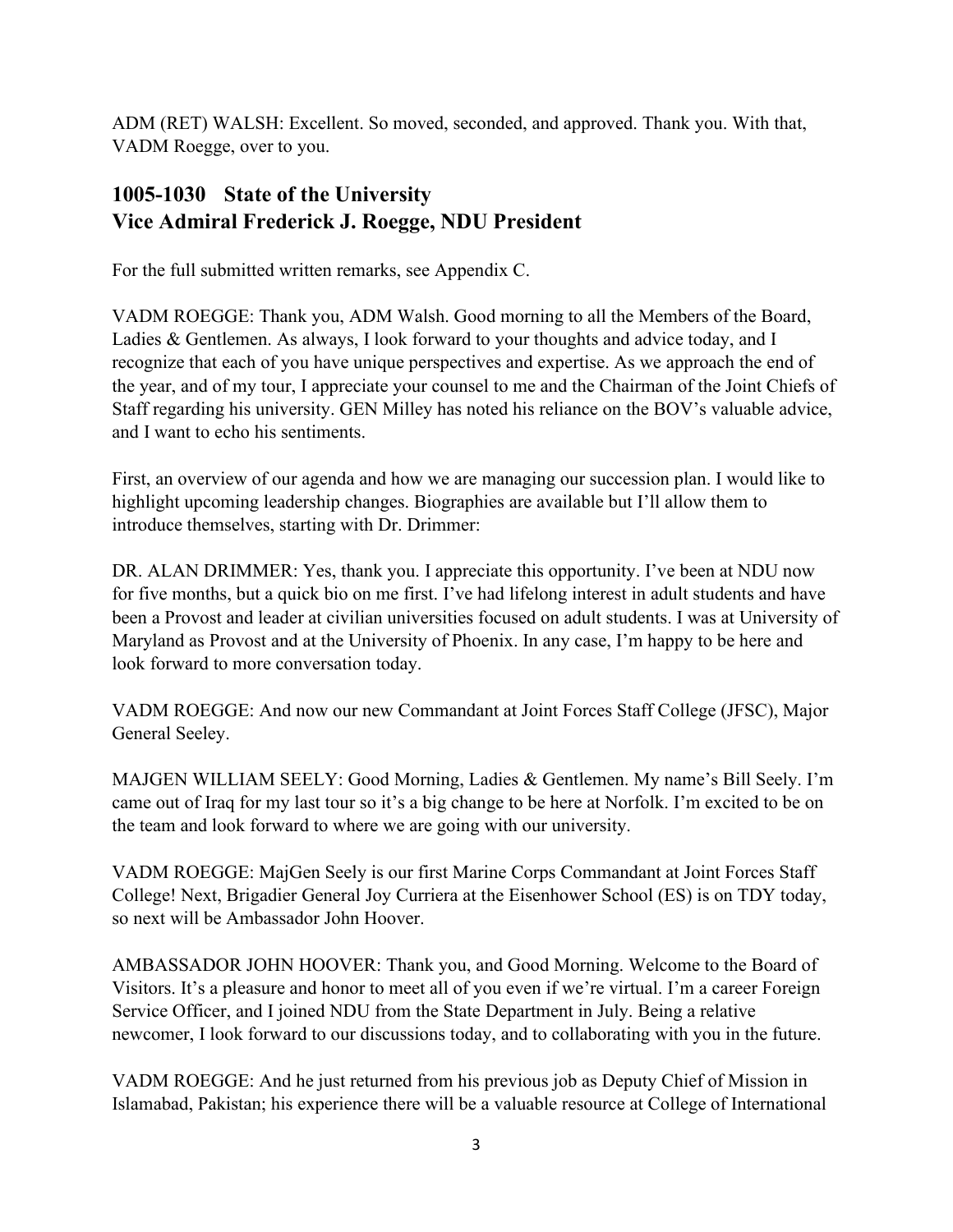Security Affairs (CISA). So welcome to you. And now to our new Facilities & Engineering Director, Tom Griffin, who has been here since September. Looking forward to working with you.

MR. TOM GRIFFIN: Good Morning Board of Visitors, I'm Tom Griffin. I joined in September. I'm absolutely thrilled to be here, and I look forward to leading our facilities mission.

VADM ROEGGE: Finally, most recently, Kathryn Kolbe as Chief Operating Officer (COO).

MS. KATHRYN KOLBE: Good Morning and thank you, Sir. I'm happy to be joining the NDU team. As a graduate of NDU, I understand the value and importance of the NDU mission to our national security, and I look forward to working with the entire team.

VADM ROEGGE: Also, a couple of more updates: Ambassador Chacon will be able to stay with us for another year. We welcome this news. I'd also like to thank Dr. Schafer as our outgoing Chair and welcome Dr. David Auerswald as our incoming Chair [Faculty Advisory Council]. And Ms. Kelly Hart, our Registrar, is now our acting Chair [Staff Advisory Council].

NDU's closest partners on Joint Staff are in the J-7. Last meeting, we were joined by the DJ-7 LtGen Dan O'Donohue. He is now replaced by VADM Stuart Munsch, who is unable to join today, but his staff are here. I would also like to add that for the last 17 years, Jerry Lynes has been one of our biggest advocates. He will retire this month after providing what could be best described as "concierge" service to us for so long. I want to thank Jerry for his service as he readies to retire.

For departures, Dr. Yaeger will be changing seats to lead re-accreditation. He is a great source of institutional knowledge. We'd also like to bid farewell to Rob Kane after six years as Chief Operations Officer. He was always willing to ask the hard questions and challenge processes. Thank you, Rob.

Now, please review our Milestones paper, which documents our significant achievements over the past 10 years. NDU has made progress through challenging times, and this document really shows how far we've come.

Finally, I'm pleased to report that the President has nominated my replacement, Lt Gen Plehn from SOUTHCOM. Pending Senate Confirmation, I expect a small physical event due to COVID.

COVID continues to define our operating environment. We have thus far mitigated the risk. I appreciate the faculty who have seen the OPPORTUNITIES as well as the challenges in virtual instruction, opportunities that will likely play a role even post-COVID.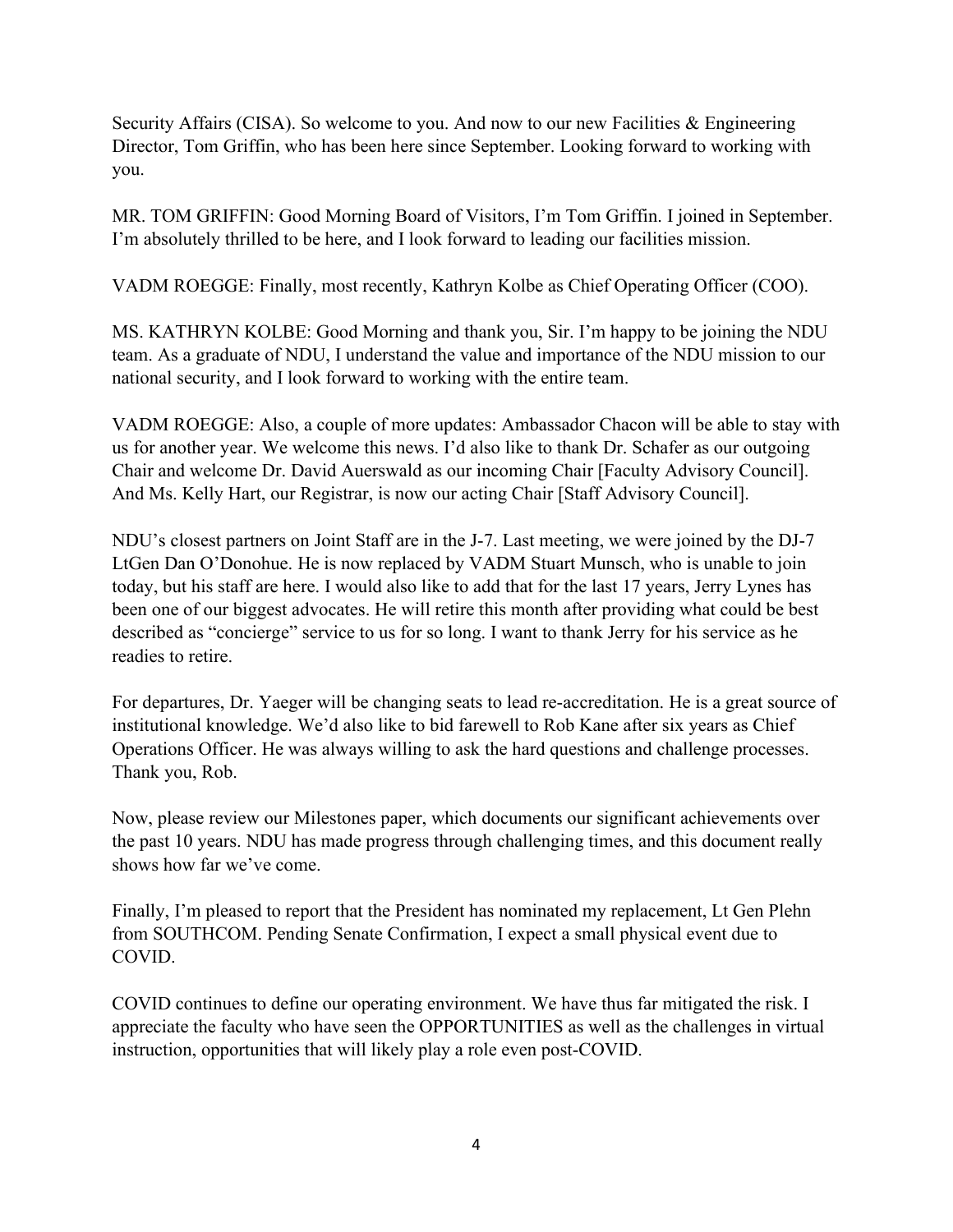Our curriculum is now focused on Grey Power and AI. We also want to increase our international students by 50% in the next five years. In that, we are on task. There is also a defense-wide review (DWR) affecting the University to find cuts to programs. We will continue to focus on our core mission which the Chairman of the Joint Chiefs of Staff (CJCS) defines as "joint delivery of professional military education." The National Defense Authorization Act has been passed by the House and will be viewed by the Senate by next week. It prohibits any changes to programs until the Secretary of Defense (SECDEF) reviews are complete, however, the money is already harvested. A government shutdown may occur tonight.

We will also focus on "outcomes-based education." Dr. Drimmer will talk about this, so we are not locked into outdated metrics. He will also speak about some of our new offerings in electives.

This is also Dr. Shaw's last Board of Visitors, so I'd like to thank him for all his hard work over the years. With that, I will take questions.

ADM (RET) WALSH: We have one question. Sue?

MS. SUE FULTON: One question: You said something new to me. You said that that the SECDEF had asked NDU what colleges they could consolidate or eliminate and a plan for that, but my recollection from that meeting is that the plan to consolidate and eliminate CISA and the College of Information and Cyberspace (CIC) was initiated by your office and THEN the SECDEF asked for a plan. Could you clarify?

VADM ROEGGE: Absolutely. A year ago in August, I asked the BOV for advice on different proposals that involved the possibility of improving our university vertically. That idea had nothing to do with divesting or reorganizing. It was about streamlining. We started on that path, but nothing more came of that effort. But that same week that the BOV provided written feedback, the SECDEF launched his defense-wide review initiative. The data led the SECDEF's staff to direct us to provide a plan to eliminate CIC and CISA. I was not in the room. These tasks were given to us from the SECDEF's office and the Joint Staff. My understanding of how that came about was: 1) look for consolidation opportunities, and 2) focus on our core task of Joint Professional Military Education (JPME). So, as I look at the data, what CIC and CISA have been contributing, by divesting what is NOT JPME, they had a small portion of officers conducting JPME. My initial foray into answering those tasks was "we are delivering products that we think we have stakeholders for who are looking for what we deliver," but this was noted, and then we responded to the tasks we received from the SECDEF. Does this answer your question? I'm happy to expand further.

MS. FULTON: No, I'm going to have to process this. Perhaps I'm remembering differently. I think I'm still not completely clear but let's move on.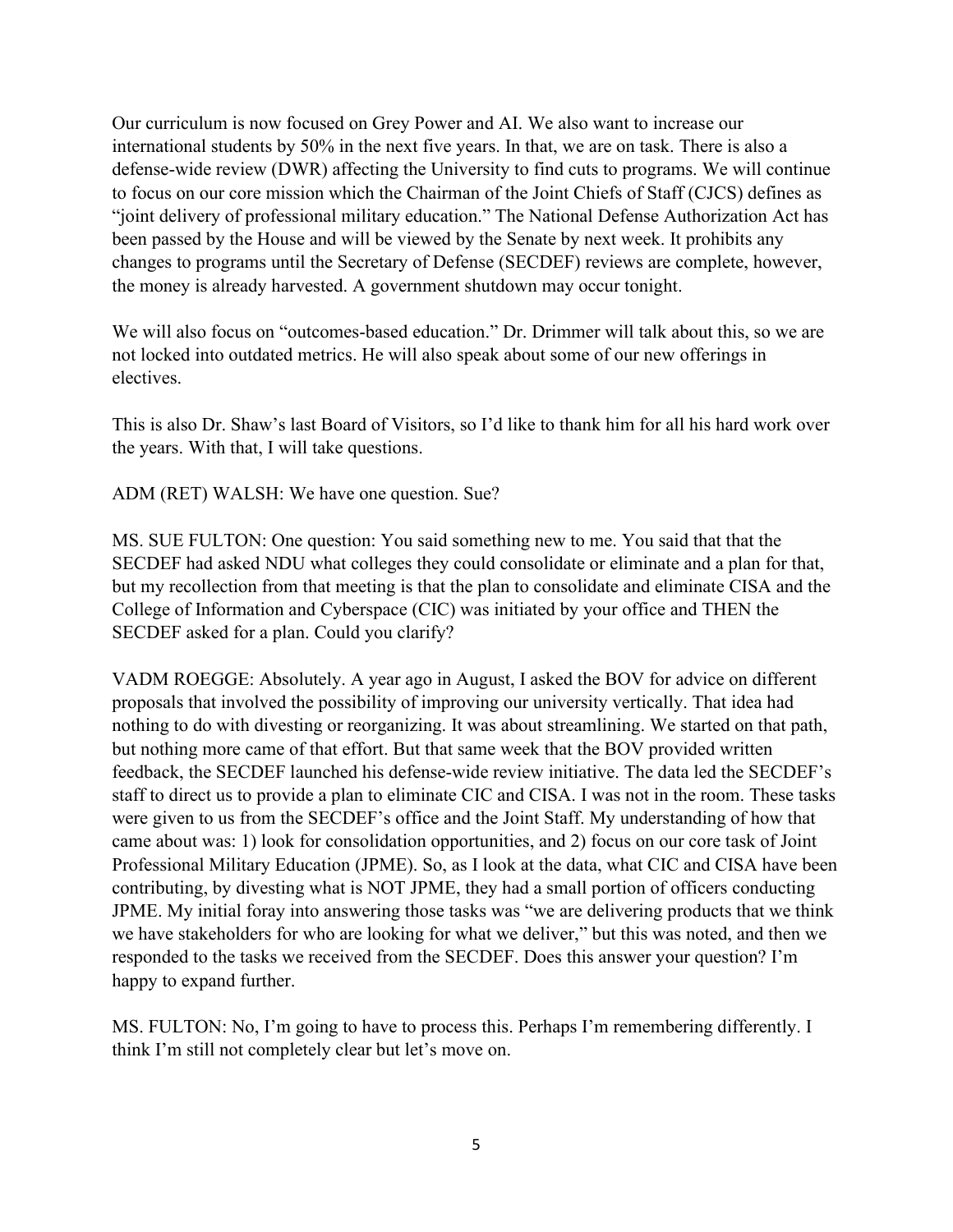ADM (RET) WALSH: Admiral, you highlighted some of our transitions in your remarks. I would be remiss in not expressing the Board's appreciation for those departing and welcoming the newcomers on our new team.

VADM ROEGGE: Thank you, Sir. We have been well served by the team that has gotten us this far. We've come a long way, we have a long way to go, but I'm happy with new colleagues I introduced today, and we have the right people to get us to where we need to be.

ADM (RET) WALSH: Thank you for your efforts to get us to the Change of Command in February. Let us proceed to the next item on the agenda.

## **1030-1100 NDU Transformation Vice Admiral Roegge**

VADM ROEGGE: Thank you, Ms. Fulton, for the opportunity to provide a little more context on how we got here. We were also tasked to focus on our JPME mission. We had largely completed engagement with the Combatant Commands and were in discussion with Congress when it became clear that Congress was not in the same place as the Secretary. The Secretary also tasked us to look at our competitors and to increase our international students by 50% over five years. We currently have 128 students from 65 countries this year. We are on the right glide path.

The next slide is a summary of the NDAA conference report. The elements and milestones are as listed here. This is great news to have the Secretary validate what we provide. It's very difficult without a piece of paper with the Secretary's signature, an external authority to support what we are doing here. Having them actually define requirements in the fields well served by CISA and CIC as a Secretary-approved requirement is good. It's more supply-based than demand-based. My hope is that, by defining requirements that the SECDEF will sign his name to, it will mean that he will provide the resources to support them, and that will facilitate better budgeting. It appears from my perch that those involved with making budget decisions, including cuts that are understandable given the operating environment, do not consider all the implications. Budget cuts are understood, but they have to align with the mission.

This slide reviews – this is what I briefed in May – how we could project some potential savings, not through integrating or eliminating but by divesting that which is not JPME for about \$7 million in savings; the Program Objective Memorandum (POM) 22 directed eliminating \$10 million a year and 50 positions. That's about 10% of our top line. As October approached, we started looking for a reclama opportunity, to point out that we had identified where we could save, but it would require Congressional approval that wasn't in evidence, so please restore some money; absent that, what guidance would you provide? We have a mission, we know what it costs, where's the money? The Joint Staff said there would be no restoral to the top line, but they did provide some guidance.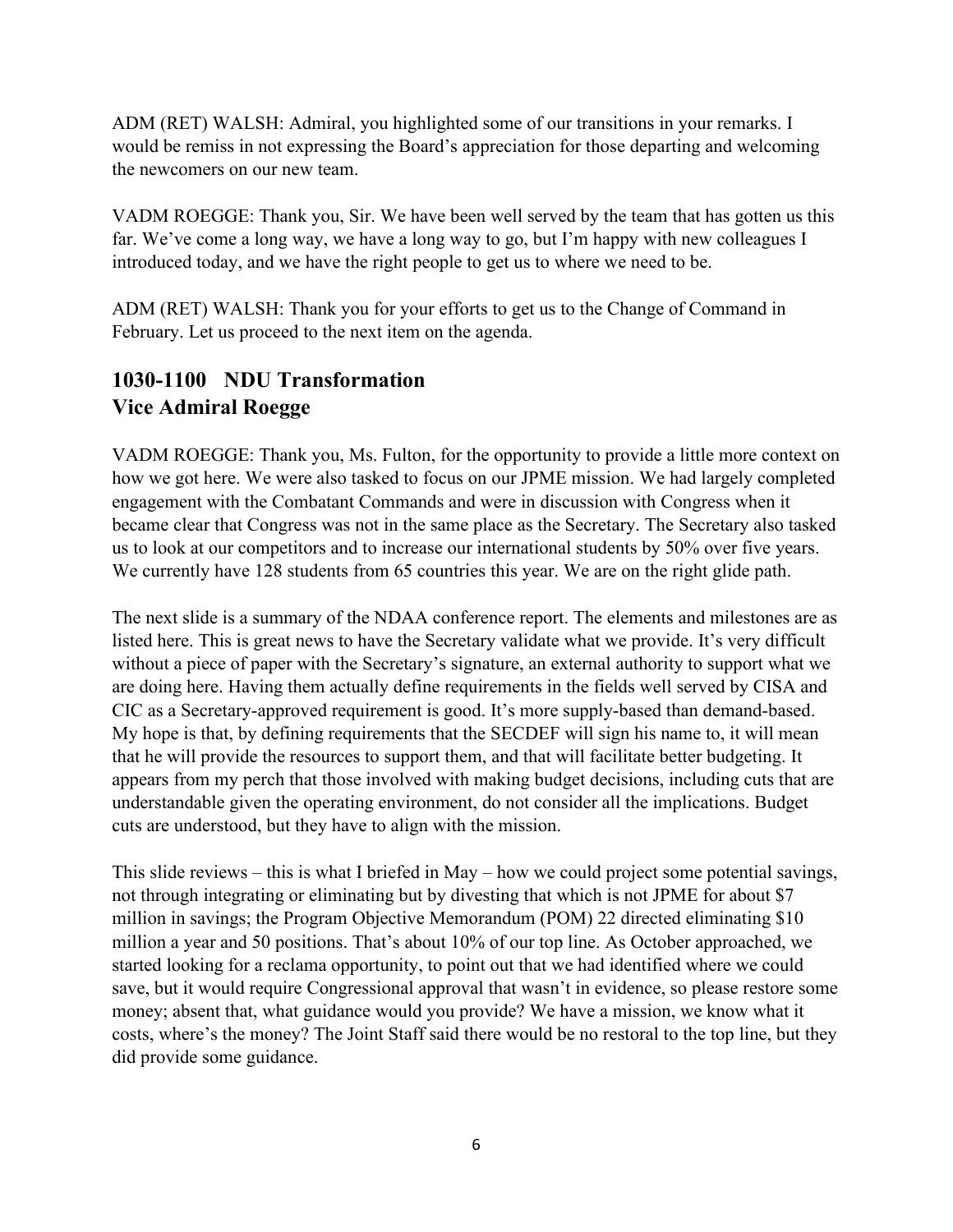The next slide is on how to balance mission requirements with resources. Goldwater-Nichols [Act] requires academic rigor, but there is some room for defining what that is. We said, we are proud of the programs and the academic experience we offer and provide; we think we have defined and identified the cost of delivering that program. If that's what you [the Joint Staff] want, that's how much money we will need. The reply was, why don't you think of how you could do things differently, in particular affecting student travel. Student travel is an opportunity to meet this bogey. When I sat in meetings at the Pentagon, there were a lot of 2-3 star NDU graduates in the room for that discussion, who I thought might have my back and rally to my defense of student travel, but who instead all said they greatly benefitted from their NDU experience, and thought the international travel was great, but maybe was not essential to meeting outcomes.

Maintaining student throughput: Studies in the conference report give us an opportunity to study that. We'll preserve civilian pay and full-time equivalent (FTE) positions where possible, but if we can't do anything there, we'll have to look at non-pay. Information Technology (IT) will be important. We'll have to accept some risk in the velocity of modernization, and we will have to get a student information system. And we'll try to anticipate potential efficiencies. With a good investment now, we can achieve a greater return in the future. We are seeing some of these savings now with only a little risk.

The next slide is a quick overview of funding and what our sources look like. Looking at the pie chart, where can we find \$10M? Clearly by preserving Civilian Pay and IT, there's not much left. Other areas are for care and feeding—maintenance, grounds, etc. Almost 80% of funding goes to the largest wedges. So there was a quick turn from "No," to a reclama, to guidance, to huddle together to get a budget in place. I would like to tell you this was an entirely groundfloor, bottom-up process, and it was to some extent. And a tribute to the great work of everybody across the university conducting program reviews over the past couple of years. Every dollar is dear. But finally, the late-breaking news; although the Joint Staff is not receptive to the idea, the Office of the Secretary of Defense (OSD) Comptroller is interested in exploring our justification for a restoral of monies to do what we want to do. That will be helpful.

Next steps will be to meet the same outcomes with a different academic experience, like no international travel, which will affect teaching regional perspectives. We have experience with this, having canceled all travel last spring and likely to have to this spring as well. We have figured out how to graduate students. The virtual experience is creating challenges for students. There is work to be done to innovate the curriculum. We are sensitive to the drivers – we'll wait as long as possible to execute what we want to execute; to meet academic outcomes without travel. As soon as we can decide, it will free bandwidth for faculty. We'll be able to repurpose the suddenly available funds. The other tension is getting to a decision point to repurpose funds to the highest priorities, not just what's there to be done. We are in a dynamic environment in conditions of disruptive change. We have tremendous opportunities to align our mission with our resources.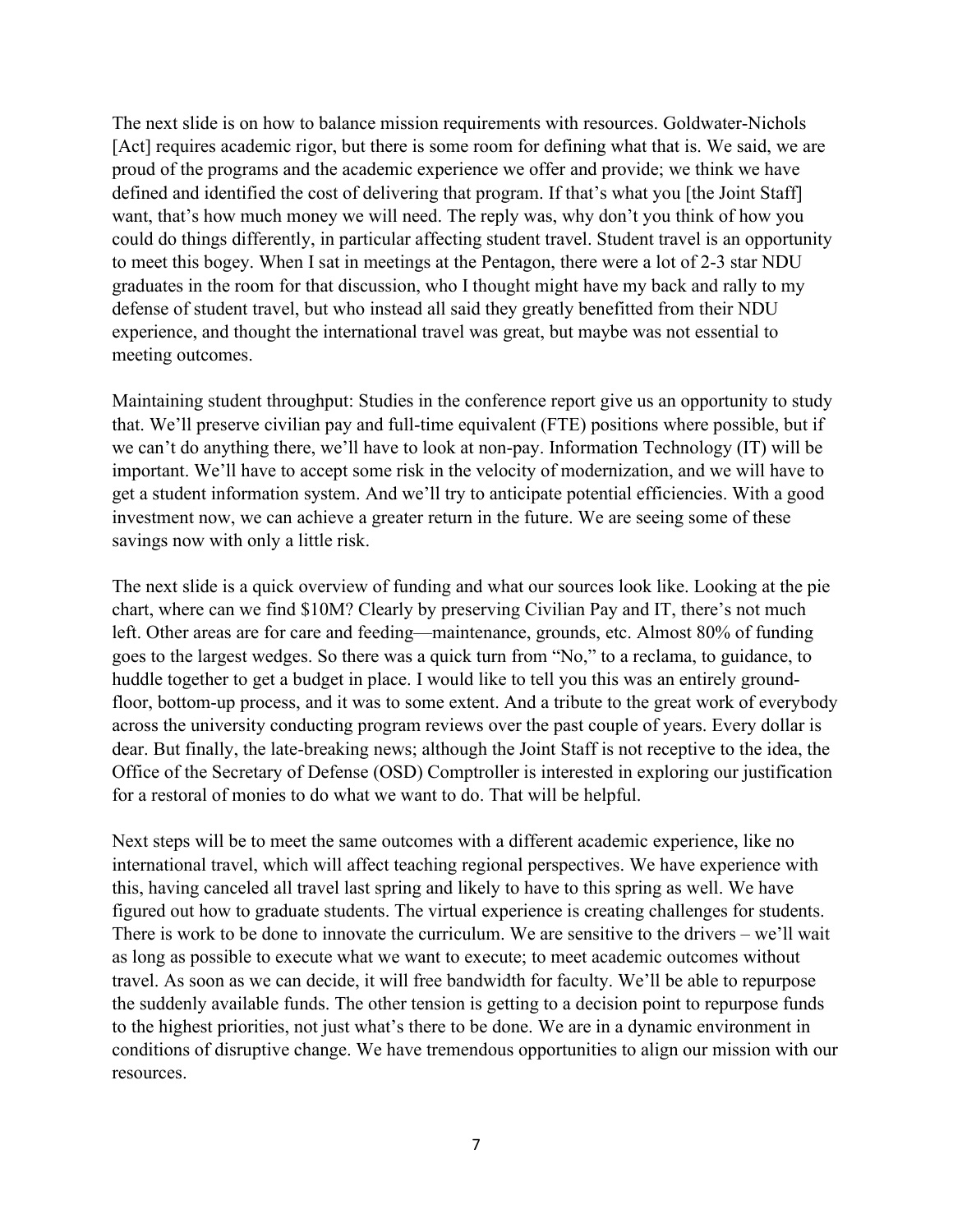ADM (RET) WALSH: Ms. Fulton, you have a question.

MS. FULTON: As I read elements of the NDAA, it is clear it rejects your plan to eliminate CIC/CISA, but it also goes on to suggest removing CIC from underneath NDU. How are you going to regain the confidence of Congress and the Joint Staff and assure them that these colleges are viable, and that you are able to supervise these programs given budgetary constraints? The budget is a challenge.

VADM ROEGGE: We'll talk later about the biggest challenges—facilities, personnel, which are a concern of the Board. It's the biggest handcuff on how we will move forward. I've tried to make clear that there is nothing that these two colleges do that we do not appreciate, but with my guidance I need to make sure we are doing what we are supposed to do doing, and hopefully do it even bigger and better. I think your read of the congressional report is spot on, and I will take full responsibility for not communicating more clearly. I don't work on the Hill anymore, but I certainly understand there is some kind of principled concern that anything that came out of defense review was dealing with Congressionally mandated monies. Fundamentally, I think this is my failure to clearly communicate my intentions, internally and externally, and bring along my partners in OSD. I never had a written piece of paper. I never had an OSD representative saying that this is what the Secretary wants. This was a plan I had and then they took the money.

MS. FULTON: Will we hear a briefing on what you've done to support staffing?

VADM ROEGGE: Yes, Ma'am.

MS. FULTON: That's it for me.

DR. HOWARD (Question): I'm thinking about travel and faculty trying to determine their pedagogy going forward. I'm curious, when does your leadership plan on putting out milestones and timelines to make these decisions and backwards planning?

VADM ROEGGE: Thank you, Dr. Howard. The thing that is most discrete about that is the ability to repurpose funds. No later than the end of January, we need to know. I should point out, particularly with international student travel, that may prove to be unlikely this year. The other consideration is the best use of our faculty time. We had initially given ourselves a planning milestone of "in December" if it was going to be fruitful to plan for travel/non-travel. Dr Drimmer do you have anything to add?

DR. DRIMMER: In the near-term, this academic year we are holding up the possibility of travel if we can. For the long term, we have produced guidance in general in the spring. This year we will move that up to the February timeframe (including student travel). We're having a conversation with the Colleges on how to do without student travel. We have the time to plan for this in a deliberate way. We have a general timeline and will be tightening it up.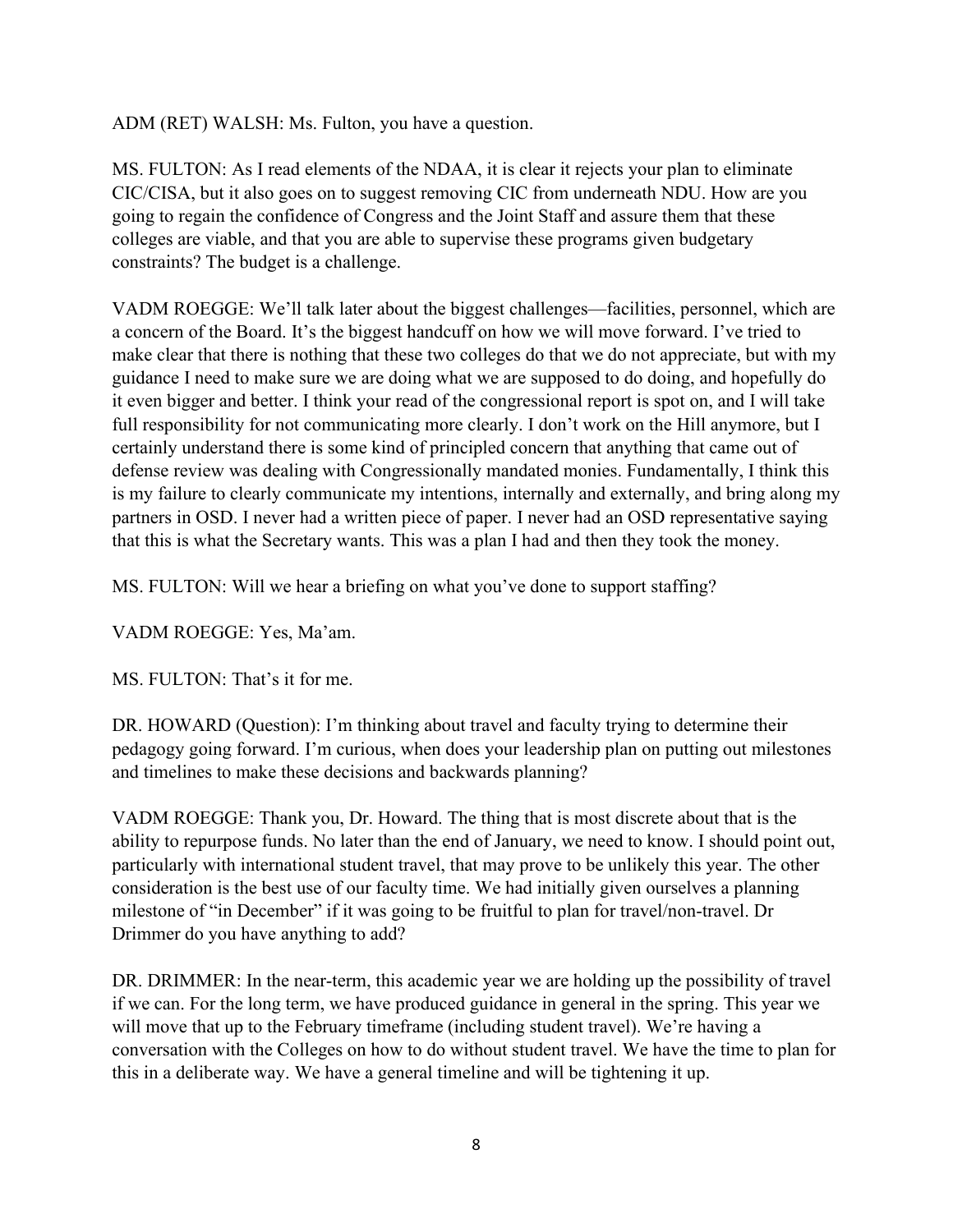VADM (RET) JODY BRECKENRIDGE: (Question): Good Morning, VADM Roegge, thank you. In the assessments you are doing, classroom vs remote, I'm wondering if you are looking at your programs and how they contribute to whole of government and the importance of partnerships. The on-campus experience so elevates those two elements and builds the underlying foundation of trust so important to those two elements. Are you considering any of that in the assessment?

VADM ROEGGE: A great point, Admiral, and you're absolutely right. I firmly believe that our programs are great, but the thing that will have real lasting value for our international security enterprise is the relationships that are made…preferably on our campus. We have challenged them to try to create virtual community and relationships, things that formerly would be done in social hours at Ike's, etc. at the same time; however, our components know that they can propose in-person student gatherings focused on academics or on student relationships. We have executed a few of those, but we are erring on the side of safety. To your point, though, we are absolutely trying to assess that impact of building relationships in-person vs virtually.

VADM (RET) BRECKENRIDGE: Thank you. I think that sometimes gets lost and I'm encouraged—not surprised—but encouraged you are keeping that in mind. Make sure that stays on the table.

ADM (RET) WALSH: Thank you for the dialogue. We're ready to move on to the next item.

VADM ROEGGE: Provost, over to you.

## **1100-1200 NDU Strategic Plan: Past, Present, and Future Dr. Alan Drimmer, NDU Provost**

DR. DRIMMER: I omitted earlier that my academic preparation is in national security studies, so in many ways this is a return to my roots. While I haven't served in the military, this subject has always been an interest of mine, and this is one of the most exciting places one could possibly be. It's very refreshing to see the dedication, the mission focus of the whole institution, without cynicism. We have done very well over the years in teaching critical thinking and judgment even in today's remote fashion we do an excellent job—and that's a real strength of the university.

To switch to my formal slides, I've framed my remarks around the strategic plan we've had for about a year – what we've accomplished, what remains to be done, and my observations. It's a very elegant document – what the university teaches, how it teaches it, with emphasis on experiential learning.

You know, strategic plans sometimes just sit on the shelf, some have metrics and scorecards – this one sits somewhere in between. We are starting to work on our self-study for the Middle States Commission on Higher Education – we should focus on that, and on the requirements of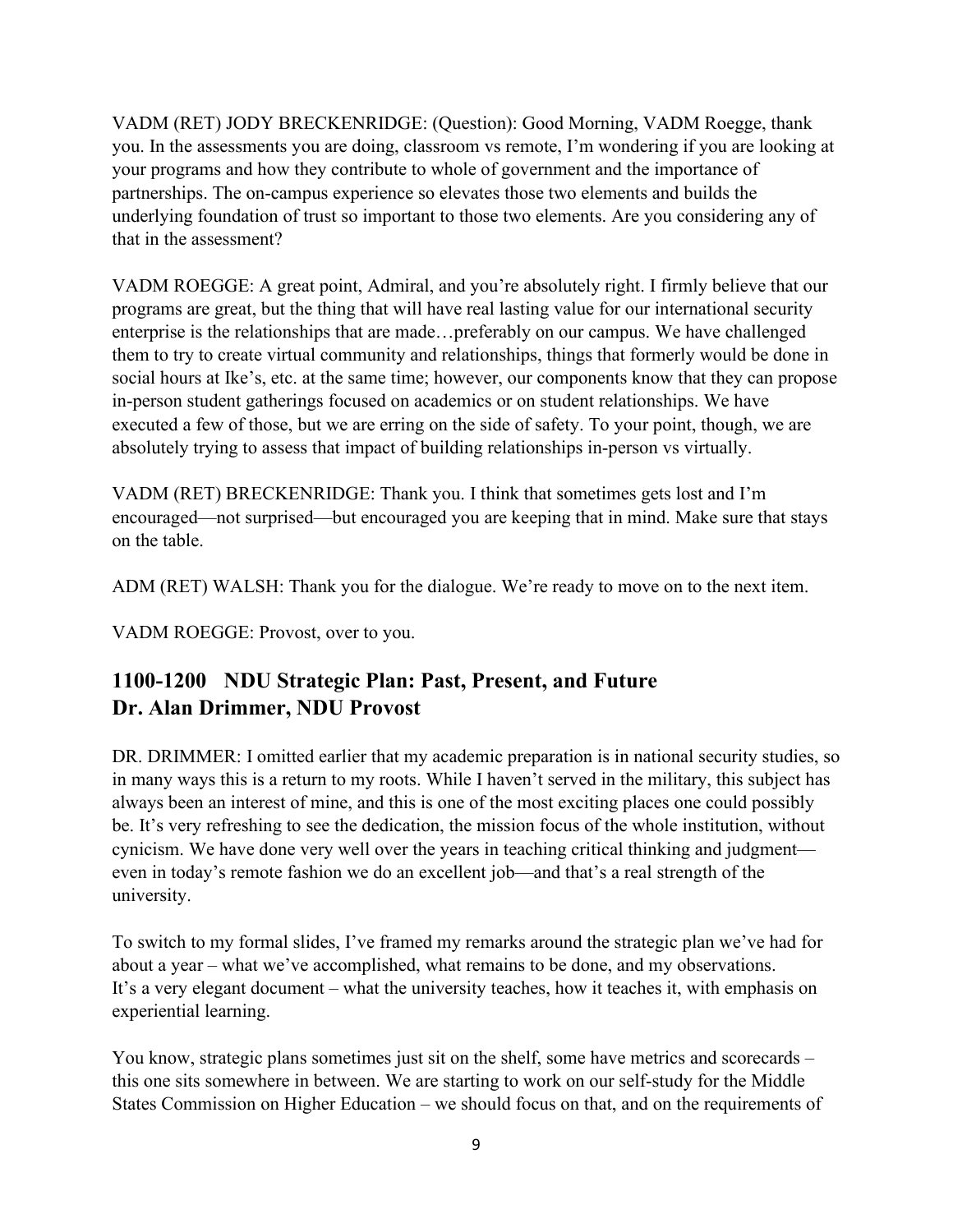the Officer Professional Military Education Policy (OPMEP). This will give us guidance for the next steps. My point is we should not rush out to revise the strategic plan.

In terms of what we have accomplished – I have seen that we have included, have made real progress with incorporating the study of technology, by creating a concentration structure and electives, giving it a chance to work. We changed the academic calendar to give balance between core courses and electives. We are giving it a chance to work. The third point about the curriculum work – this was a huge piece of work, with credit to Dr. Yaeger – to develop learning outcomes. We use Institutional Level Outcomes (ILOs), Program Level Outcomes (PLOs), and Course Level Outcomes (CLOs). This is not shelf ware. This is real work the faculty have taken to ensure that Learning Objectives are, number 1: tiered, that there are rubrics, assessments put in place, and a process for evaluating that over time. This is a huge undertaking. It will be the foundation of our assessment going forward. We're using a tool called Tk20, which is a standard across universities, a flexible tool. It's not the prettiest, but it's no small task that we have it, use it, and it is working. I give the institution a lot of credit for this and using the Tk20 tool. The fourth thing I'll mention is experiential learning, which is something the OPMEP has directed. Civilian institutions talk about it, some promote it, but the core of the OPMEP document is to create outcomes-based assessments – what students actually learn from it. I'm not totally aware of everyone, but I believe that most have a mindset—across the Deans and Faculty—that it's a good thing. I see a question from Ian Solomon.

MR. SOLOMON (Question): It's quite useful to hear this. How are you getting feedback on the new curriculum that you've introduced and what is the feedback? What surprises have you received? On the experiential rubrics, I'm thrilled to hear about this, I'm excited to see it in greater detail, that could be a great contribution. Who's helped develop them, and if you can share this, I'd be happy to receive that.

DR. DRIMMER: On the first question: what assessment? First of all, we've really just started this. We've haven't really gathered feedback in a structured way yet. We're developing the framework to use the data we're collecting, but we don't have systematic data yet. I want to make sure we have this assessment infrastructure in place. But what I'm hearing really is that "it's mixed." I think some of the faculty and the Deans believe that carving out Monday/Tuesday for electives takes time from core curriculum. We do need to look at this in a more systematic way and we do need to give some things more time to work, and to listen to everybody, not just the most vocal. And we also need to know what students know. With respect to outcomes-based rubrics, how we do it, on the civilian side, every institution has a different way of doing it. OPMEP has a 100-page manual. That document is very specific about what needs to be included. For example, the outcomes-based education rubrics need to work at both assignment and learning objective (LO) level. You can evaluate an assignment using an experiential lens, and you can look at it to ask, "are we achieving learning objectives?" We are on a collective mission here. I hope that answers your question?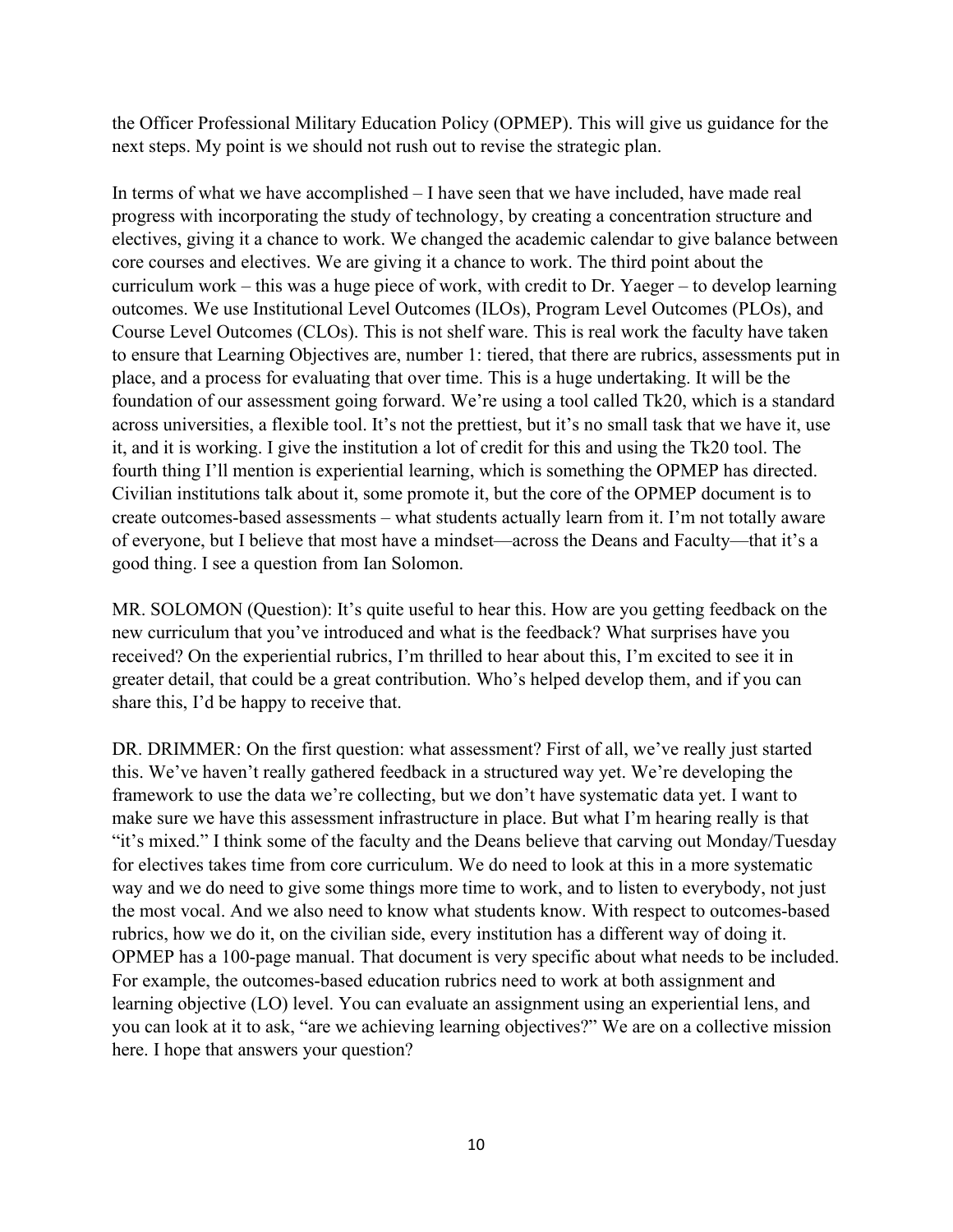To finish up on rubrics, we're talking to the colleges, finding out where are the challenges. We have a fine institutional research function, which we are using. The Deans are thoughtful and serious and have great observations. Moving on to other areas where there's still room for work. For International Fellows (IFs) we have been given a mandate to increase that program, and we are. When Ambassador Robinson started there were about 100, now we are at 130 and perhaps next year 140. The reason there is continued work to be done is because growing a program as fast as we are doing does tax the organization. They are working in order to develop plans on "how do we do this"? I met with that staff last week and this is a plan where in the coming months they will have a more robust plan. The logistics of increasing your size by 50% are challenging, not impossible, but positive.

The last area where we have room is linking Accreditation – Middle States – with JPME, which are usually completely separate. Middle States Accreditation and JPME could be viewed as two different things, but when you peel it back a little you see there are lots of similarities and overlap. We want to bring an awareness of where the two overlap so we don't create stovepipes. There's assessment in both – and, Mr. Solomon, I know your question was about assessment. Both have standards. The process for peer reviews is similar across both. At a higher level, alignment of institutions with mission, which is important anywhere but particularly with JPME. There are many different assessment techniques. There is a lot of overlap, and we are trying to create structure for sharing between these Lines of Effort. We're creating shared documents so we can work smartly.

For the next strategic plan, on my own work and to address Sue Fulton's question on staffing – we do have a staffing challenge. We have a process called TMRB, [Talent Management Review Board], out of which along with the budget we have to make some hard choices. We're working hard to ensure that all the Colleges have adequate staffing in critical areas such as institutional research. The library is another area where we have vacancies. We can't fill all of them. For faculty, we won't be able to do as much as we want, but we will be able to fill some critical vacancies. We have a prioritized list for both faculty and non-teaching faculty. It's a big priority of mine. We're also looking at academic and business support.

My focus aside from staffing – which is critical – is academic technology, such as Blackboard that we're using here, Microsoft Teams, and outfitting the classrooms. We've made a big investment in academic tech. Having the tools themselves is not enough. We need a discussion on how we use these tools. The technology has to do more than just allow us to see each other. We need to do more to share across schools on best practices for using tech. I'll be leading task forces on that. The formal infrastructure on academic tech (IT Strategy Council) will include Deans and I will co-chair along with the Chief Information Officer (CIO) so that it has proper visibility. We will focus on our Student Information System, which is a critical piece of infrastructure. The second piece is "what best practices do we have." We can do more sharing across schools about what's working in how we teach. I'll be creating task forces to look at that. Of course, there is immense value in relationship building and face to face learning. We need to see how we can promote that, technology notwithstanding, or technology included, rather.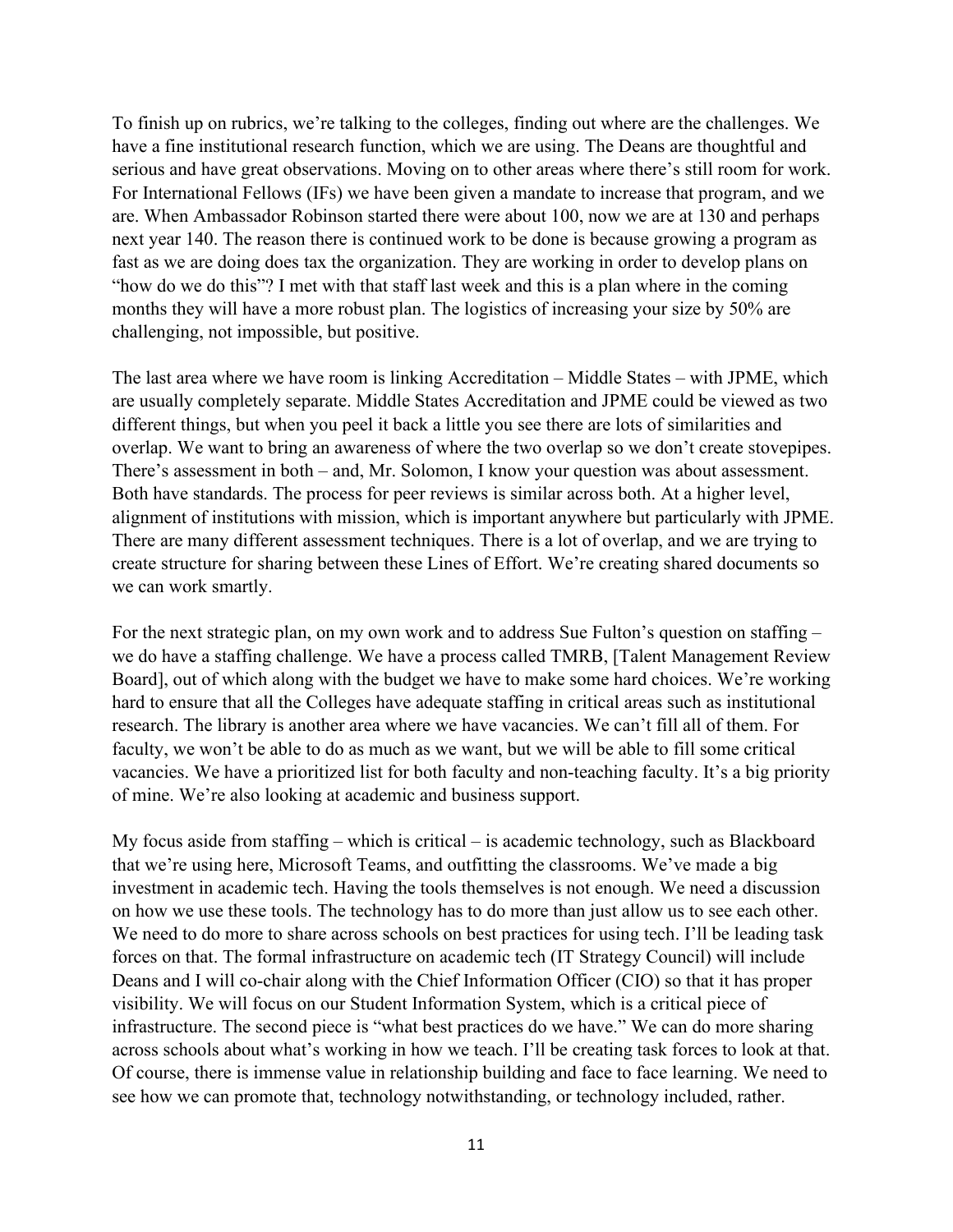A second area is thinking about our pedagogy – we can do more sharing across the schools about what works. We're creating some task forces to look at that. To the heart of what Jody Breckenridge was talking about, is there a role for that, a chance to talk to one another.

The third area – the University has some history with instructional design but in general we have shied away from this – we need to be piloting it. The faculty are the ones with subject knowledge and need to be the driver, but instructional designers know how to get it to where the students can use it. Some pilots would be helpful – it is a craft, a skill, and they know things. It would be healthy for us, if we're not going to have international travel for students, they can be helpful with compensating for the lack of travel. Our curriculum is like a closet. If you keep putting things into the closet and never take things out, how does that look? This is a craft, not just a skill. If we see that we are not going to have international student travel, are we just going to replace that with Zoom/Blackboard? We need to know what we are going to replace that with. Instructional designers are important.

DR. HOWARD: Yes, I would encourage this. Instructional designers are in hot demand, so I would look into this sooner rather than later, because they are getting lapped up by the civilian side as we speak. Being at NDU gives you a unique position.

DR. DRIMMER: I personally have lots of experience in this, and I agree there is a lot of demand. I would appreciate any guidance or best practices. Also, we need buy-in from our faculty as well. The other challenge, to be candid, is to be open to these changes. Some faculty are not receptive.

DR. HOWARD: I have an organization I'll recommend to you after this meeting.

DR. DRIMMER: Yes, and we have a community here in DC. Blackboard was founded here. Strayer. But as you mentioned they are a hot commodity these days.

DR. SUZANNE LOGAN: I agree with what's been said. What happened at the Federal Executive Institute: We went to a particular group where you pay for the project. We selected 3 different instructional designers to come in and work with our faculty and that turned out to be absolutely amazing and turned out to be an opportunity to learn about the area and become conversant on this. We did that very successfully. I can share the group info with you as well.

DR. DRIMMER: I would love to continue the conversation. We need to build a coalition of the willing and bring people along. There's the challenge of staffing.

MR. SOLOMON: I also want to offer to be helpful. As part of your task force you put together, there is no need to reinvent the wheel. We can work together. Coalition of the willing. I can find you four faculty members within the hour who would love to talk the pros/cons of this process, including assessments.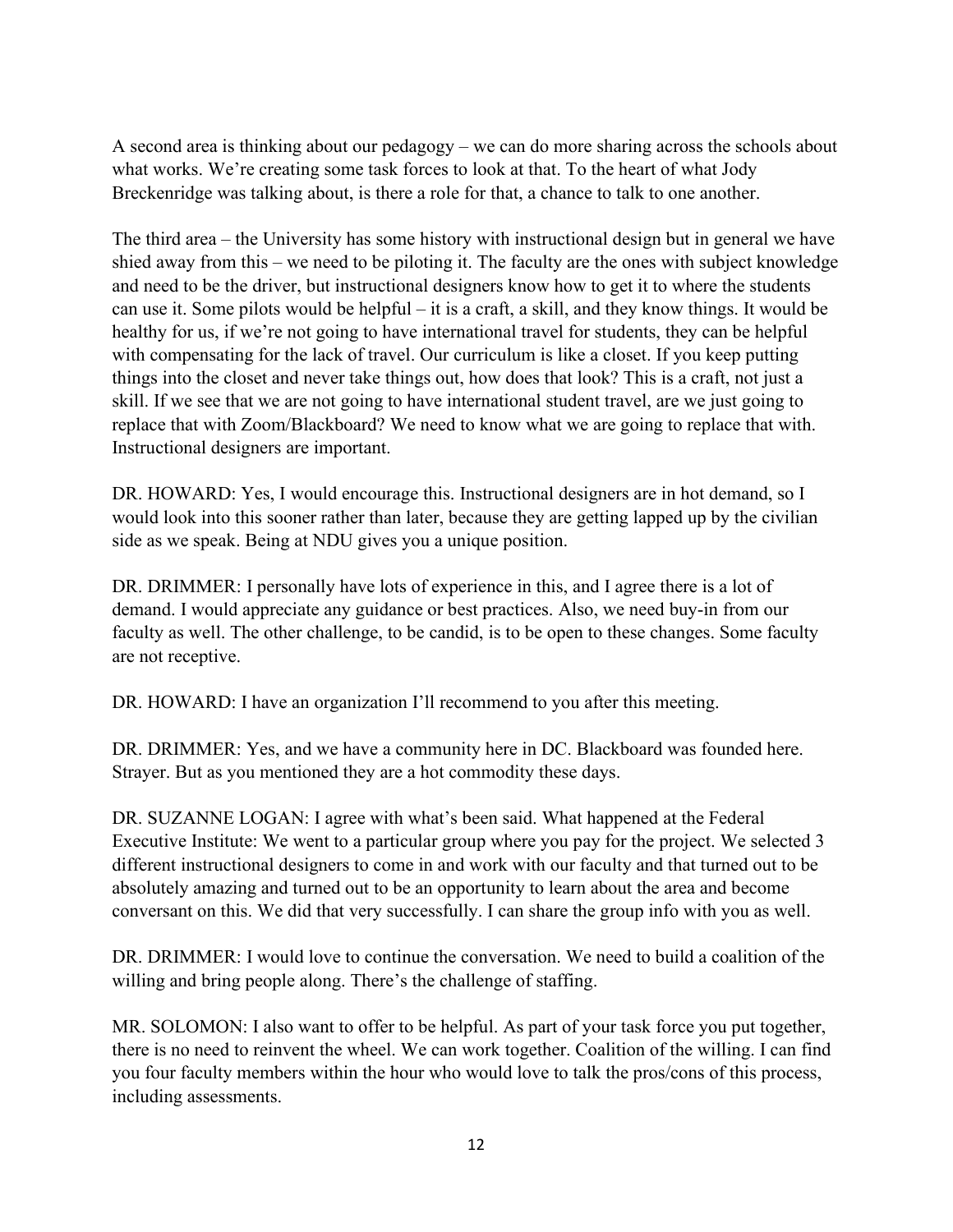#### DR. DRIMMER: I'll take you up on it. Dr. Wolf?

DR. AARON WOLF: I'm curious, you said there was some faculty resistance on instructional design? And the question on rubrics/metrics: In testing on our end, we found we also have to test how useful moving to rubrics/metrics is? Students report a squashing of creativity when writing reports towards rubrics…

DR. DRIMMER: Yes, my feeling is you can address the problem if it's done the right way, I think. You can address that problem. The whole point of rubrics is to try to find a way to bring some objectivity to a subjective experience, to capture something that seems intangible. You can have a multiple-choice test where people show they learned something, or you can have something where students demonstrate that they can use what they learned. We're about to start Step Zero. It's a collaborative process.

To wrap up real fast, assessment and culture – we are building an assessment culture. We're good at administering surveys but I don't see us using what we learn from the surveys. I haven't seen evidence of cross-university conversation, not for control but to learn from it. We will be bringing on a new library Dean and looking for a rethinking of what the library can be in the modern world. Faculty research will require focus. Innovation is something we need a plan for, with some examples and some openness. There's a lot to be learned from the process of teaching online. There's a lot we can learn from the civilian world, for example: simulations. There is a lot of interesting things going on with simulations. We have the Center for Applied Strategic Learning (CASL) which is wargaming. We need to bring a more formal conversation around innovation in these areas.

Thinking about our next strategic plan, I would like to use our self-study process and what we're doing with the OPMEP to help develop our next strategic plan. Middle States explicitly supports this. Things will rise to the surface. Any other questions or comments?

ADM (RET) WALSH: Thank you for a thorough presentation. You mentioned in context that this represented Step 0 or preliminary work in preparation for step 0. I commend you on the timing of this – I think this a proper way to engage the Board. I think this opens the way for constructive conversation on the way forward.

DR. DRIMMER: Thank you, Sir. Admiral Roegge, over to you.

## **1200-1300 Supporting the Academic Mission: COO Update on "how we resource/support that teaching" (Budget/IT/HR/Facilities update) Major General Robert Kane, USAF (Retired), Chief Operating Officer**

DR. SHAW: The next item on the agenda is our Chief Operating Officer, Rob Kane.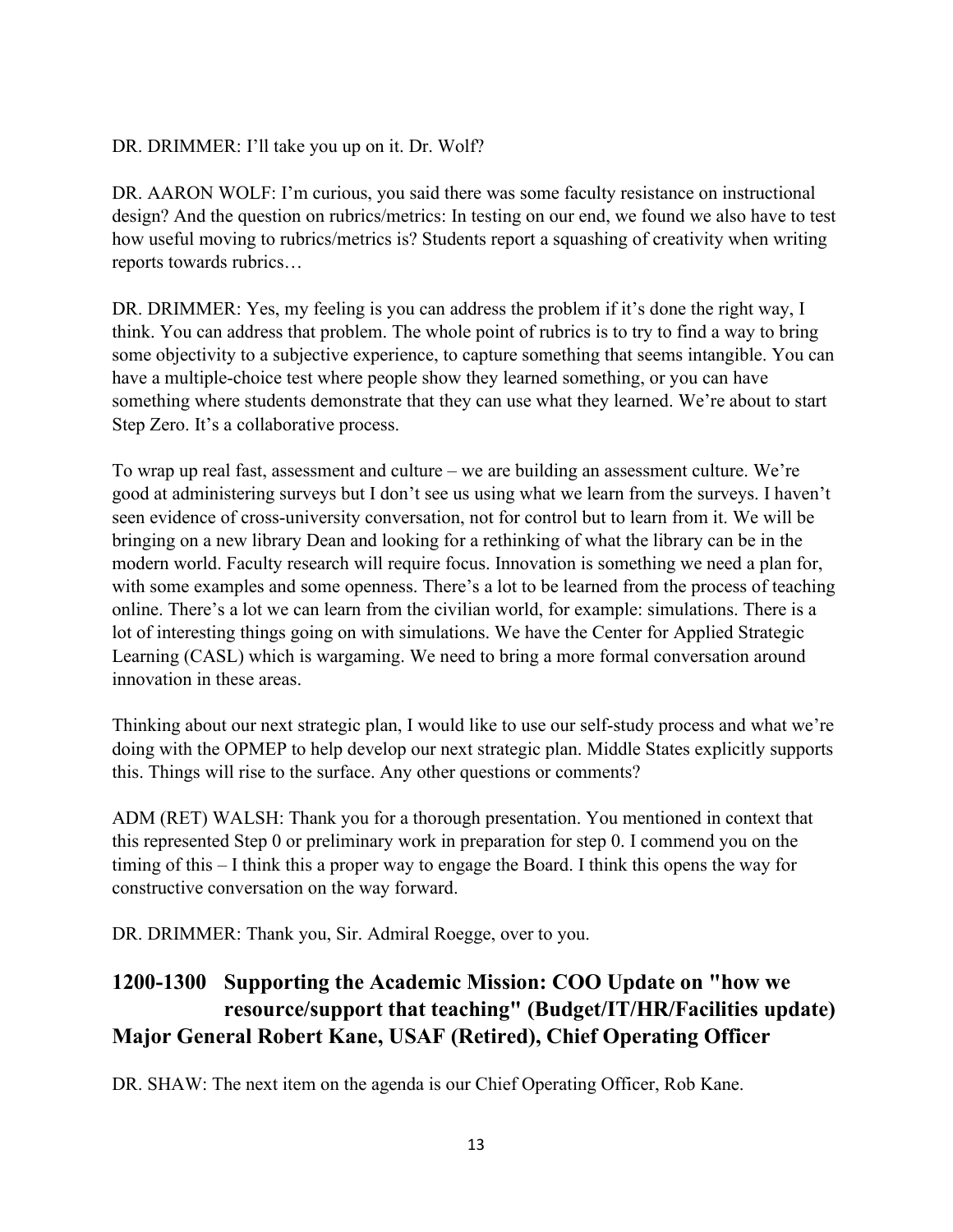MAJ GEN (RET) KANE: Thank you, and Welcome board members. Good morning, well, Good Afternoon now. First, I want to thank the Board for their support to me personally and to my team in our effort to build the infrastructure over the last six years. I'm really proud of the team and their ability to support us. They have had to do it in ways that we have not done in the past. A lot of what we did was by face to face, which we are moving away from anyway. The world has shifted to doing work more efficiently and differently, and I believe that will extend into the future, and be very positive. We're learning so much about how we can do work differently, especially Resource Management (RMD), Information Technology, and Human Resources (HR). Also, since May, we have had the opportunity to spend some of the money not used for travel this year to do some work on facilities. That should be noticeable when students return.

Going forward, without going into detail which the functional leaders will provide, setting conditions for the future is challenging. And Dr Drimmer has ideas, and we are going to have to figure out how to resource them at the same time we execute this year's, and next year's programs. My hope is that we can develop a narrative and a justification so strong that we can argue that we are under-resourced and it's just not enough. IT is doing extremely well. We can't lock in everything. HR has been a real issue. We're maturing talent management strategies as fast as we can, a delicate balancing act between delivering this year's program and shaping the future in an uncertain environment. We will be able to upgrade security and facilities – I credit the NDU President (NDU-P) in highlighting facilities issues. We are now in a position to express the sense of urgency necessary to restore facilities – thanks, Boss. Business operations will continue to mature. I'll pass the next slide to the Chief Financial Officer (CFO).

MS. ELLEN ROMINES (CFO): Good afternoon. It's so nice to virtually see you again. Thanks to my RMD team, this year has been tremendous. Working with components and colleges has developed a trust that has helped us. Our FY20 [Records Management] Statement of Assurance was submitted on time, and we got approval from the National Archives and Records Administration (NARA) for our academic records. We closed out FY20 remotely; we spent all our money, even with last-minute repurposing of the unspent travel money. We are working remotely, closing out, doing records management and at the same time implementing a new financial system.

The left-hand side of the slide was where we left off in May, with a 10% reduction. Some good things have happened since then. The restoral of \$2.5 million leaves a \$7 million reduction. Yes, Sir?

VADM ROEGGE: A strategic observation for perspective, this is looking forward. Looking back five or ten years, you find the same range of funding. Recall from the earlier discussion that we were successful through a series of issue papers in getting full funding for our IT. Looking at IT strategically, we are still operating at a level below our requirement, but it is better balanced. We've now shifted the risk and are managing the risk differently. Ellen, back to you.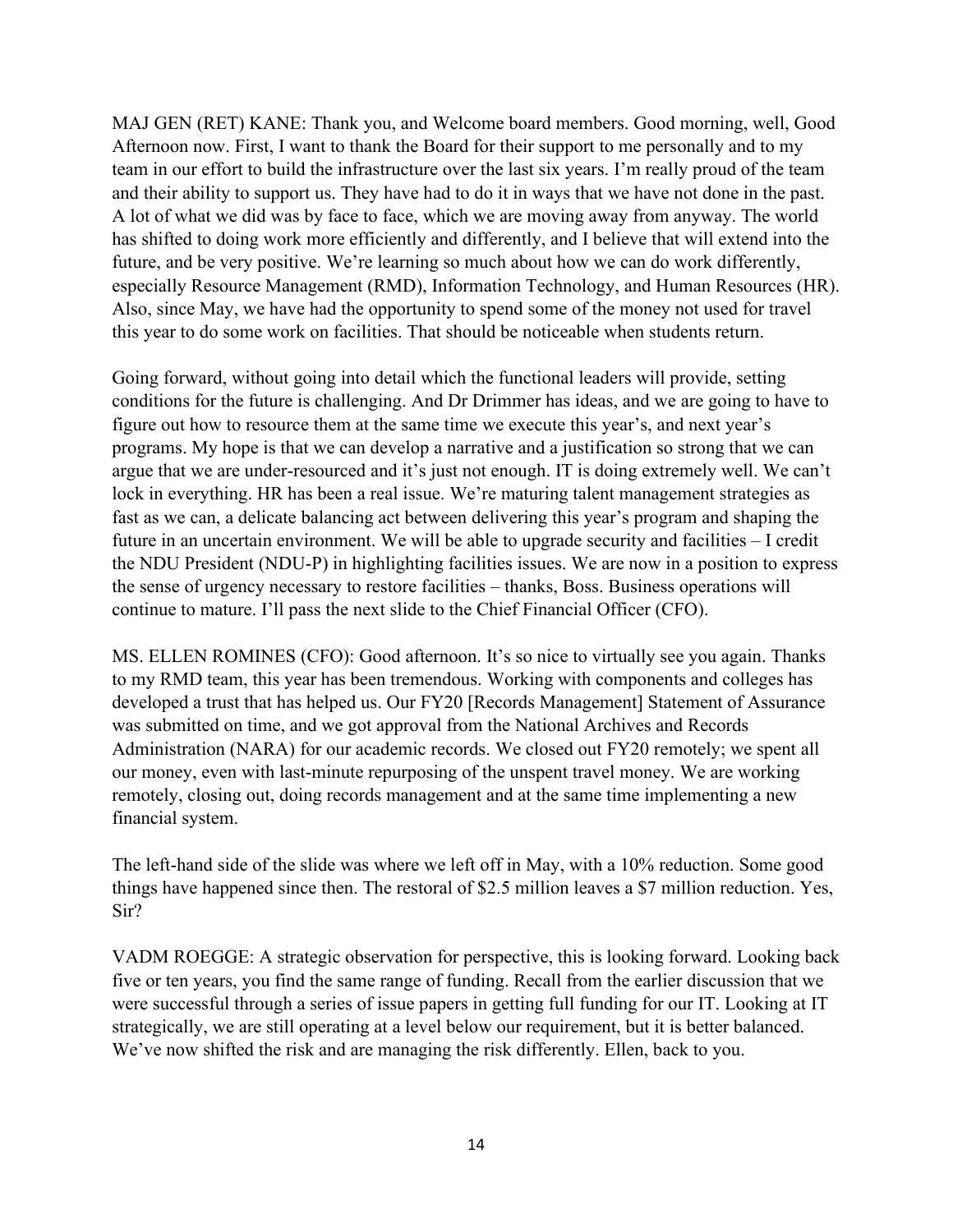MS. ROMINES (CFO): You are right, Sir, what we gained was the additional IT dollars. But the risks in civilian pay and security are still there. There might be an opportunity for another issue paper to fix areas that are on the low side, like civilian pay.

On the next slide, we are hoping that the OSD Comptroller, the thought process is that when we did the DWR, now that NDU won't be able to do the transformation, we engaged with the Comptroller. The last bullet on this slide – what happens if the Program Budget Decision (PBD) is not approved – the question is from where can we take dollars? All of them have impact. It will be a big discussion for this spring's program review; we will have to find the resources. The Board can really help us here to get it in front of the Secretary. No questions on this slide?

The Other Resources Update slide: we had a good closeout, a huge accomplishment by the entire team. There is an extension to the continuing resolution (CR), and we're hoping for an appropriation. We had no issues executing our CR finding, no mission impact that we know of. We've been able to resource the requirement.

The new financial system – we are the last ones to come on board. It required a lot of planning and a lot of cleanup, but we are now in the same financial system as the rest of the Fourth Estate. We are still going through this, we're new to all of this, and learning together. It's an exciting time for RMD to provide budget stability and communicate the requirements to the Joint Staff. Yes, Sir?

VADM ROEGGE: I just wanted to foot-stomp what you just said – I did not do justice to the fact that relationships are so important, with our stakeholders as well as internally. There's a much greater partnership and the ability to deal with tough issues – the progress is due to the relationships.

MS. ROMINES: Over to you, Mr. Kane.

MAJ GEN (RET) KANE: CAPT Higgins will highlight security improvements.

CAPT ROBERT HIGGINS: I'm briefing for Deb Scavone [Director of Security]. We were able to upgrade a number of aspects of our physical and technical security systems, upgrade exterior and internal doors to improve security and Americans with Disabilities Act (ADA) requirements. Efforts will be complete by September 2021, for complete control of access, at which point we can look at decreasing our contract guard force. Are there any questions? If none, back to Mr. Kane.

MAJ GEN (RET) KANE: We'll focus now on human capital, and address the issues highlighted in the Board's letter. We'll tag team this. Over to Ms. Bensel [Chief Human Capital Officer (CHCO)].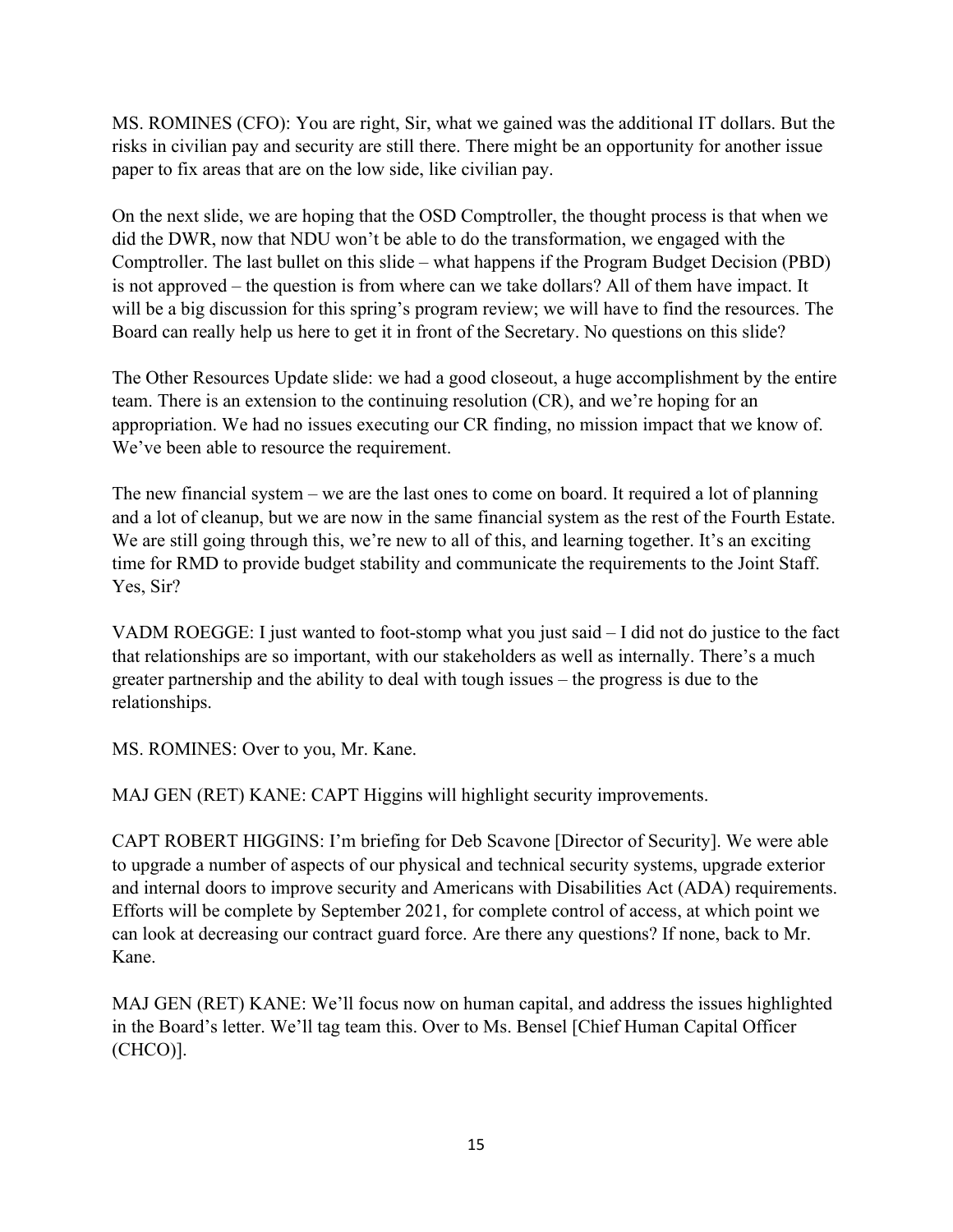MS. JESSICA BENSEL: Thank you and good afternoon. I appreciate the opportunity to provide an update on the progress that we have made within the human capital arena at NDU. Since we last met in May, the Civilian Personnel team, led by our Director of Civilian Human Resources Leigh Ann Massey and the military personnel team, led by Lieutenant Colonel Mark Howell have been hard at work supporting the Talent Management Review Board – or TMRB, all while implementing a new Time and Attendance System, in addition to fulfilling hundreds of personnel actions that have been submitted both organically and because of TMRB, and doing so in a completely virtual environment.

As mentioned in the introductory slides, my staff has been able to utilize the online environment to ensure all HR information is available and up to date in SharePoint, updating current policies and developing new policies to sustain telework and remote work as a result of lessons learned from the pandemic health crisis, working with System Owners to ensure accessibility to all HR platforms in a remote environment, and facilitating in/out processing of students, faculty, and staff.

We have also selected the two most senior civilian positions at NDU – a process which included many levels of leadership, both internal and external to NDU. I would like to thank Dr. Logan for her repeated participation and partnership in our recruitment efforts for executive level leadership positions, as well as Ms. Kelly Hart for her coordination efforts.

I am very proud of my staff's ability to keep focus on our priorities, while they remain agile and innovative in a regulation driven field of work to sustain operations amid the pandemic health crisis, which also saw the turnover of over half of our military personnel staff.

As you will hear later during my update on our 2020 Talent Management Review Board or TMRB – the goal of the 2020 TMRB was a future-focused Human Capital Strategy and Talent Management Model, looking out more deliberately 3 to 5 years. As Mr. Kane mentioned in his introduction, there have been external pressures that have pressurized the human capital strategy at NDU, however, I am fully engaged in addressing those issues and continuing to make progress.

As part of the Defense Wide Review, NDU received specific tasks to focus on the NDU core mission and propose plans to divest or consolidate programs. The tasks resulted in the NDU Transformation recommendations that were further matured under the Strategy for the Future construct. The maturity of those tasks resulted in development of new curriculum, delivery models, and analysis of faculty skills and capability gaps to better understand and balance requirements with resources.

A rudimentary skills and talent inventory of our faculty was begun as a pilot that we hope to further develop in the coming future-focused strategy. At that time, hiring actions were measured to target known enduring skills and capabilities, while identifying gaps in the faculty and academic/business support requirements. Existing resources were maximized before broader recruitment of new personnel occurred.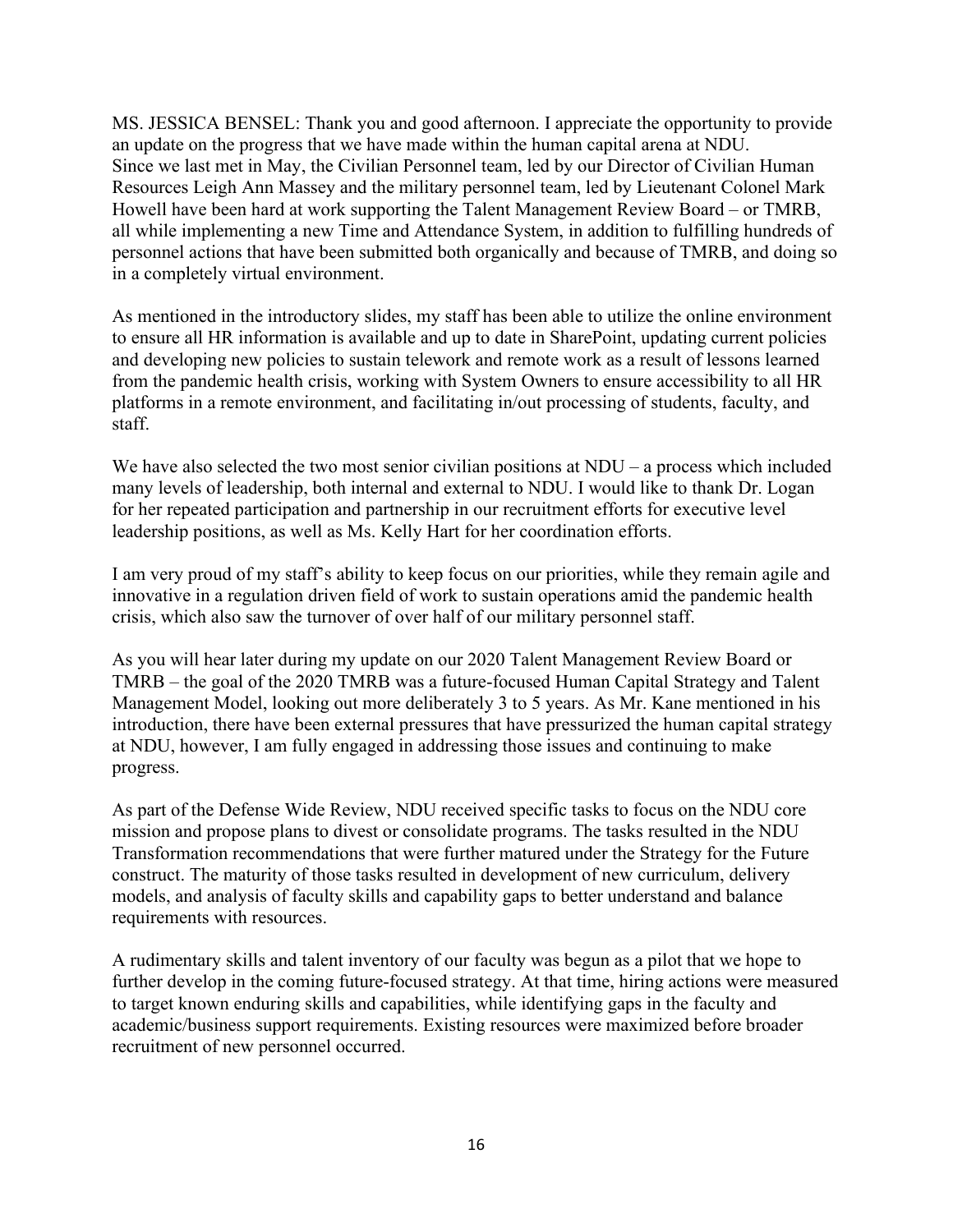This deliberate workforce planning resulted in 78.4% direct fill rate for the University. This has improved in 2020 over the past two years, which coincides with a decline in our attrition rate which we have seen drop from near 20% just five years ago to only 10.9% in FY20.

CAPSTONE, JFSC, NWC, CASL, and CISA are in the 80-90+% fill rate while CIC, ES, INSS [Institute for National Strategic Studies] and library are in the 70+% fill rate. The University baseline fill rate is 85% as determined by OPM [Office of Personnel Management] and HR industry standards, while supported by the civilian pay budget.

Due to the FY21 NDAA and its potential restrictions and completion of required transformation study, NDU has ceased planning to execute transformation activities.

We have instituted a University-wide recruitment strategy, we continue to link compensation practices to performance management and force structure, we are preparing a University list of prioritized and approved positions/billets for recruiting, and we are streamlining the hiring process through standardized positions descriptions and consolidated recruitments – all actions I will speak to further in this brief in greater detail. Back to Ms. Romines to discuss the civilian pay budget.

MS. ROMINES: This is a busy slide with a lot of information, but I wanted everyone to see the challenge – we can't afford all the authorizations we have been given. We had a big pay raise in FY20, but they took inflation out of civilian pay. Where we are now in FY21, we can afford 337, we are at 293, so we can hire 44. (These numbers are from when the slide was created. We have more people now). It gives a good picture of affordability. We could lower the Average Work Year Cost, or we could get more money from OSD. We're a little healthier in FY21, but there is a little dip. Money has to come from somewhere to manage the risk. Restoral will restore 35 or 39 FTEs. There are a lot of moving parts in budget stability. Affordability is a big factor. Any questions? Over to you, Jess.

MS. BENSEL: This is our methodology for acquiring talent at NDU. We held a hiring kaizen event in February. A University-wide approach will maximize our human capital resources. Leigh Ann Massey worked with faculty to develop standardized university position descriptions, which are customizable to college-specific academic requirements.

This is a simplified description of the process. We hope to repeat the process for other positions, such as professors of practice. We're currently working with the Human Capital Council to develop priority lists. Dr. Drimmer has led requirements-gathering for Academic Affairs, and Mr. Kane has for the COO lists. The components are preparing packages for positions on the priority list for action as soon as each is approved. The growth requests exceed the budget. We'll need further discussions on gaps. Ms. Fulton?

MS. FULTON: What is our percent at Eisenhower and CIC?

MS. BENSEL: I can get the actual numbers over to you, unless Ms. Romines has them?

MS. ROMINES: CIC is 71, Eisenhower is 73.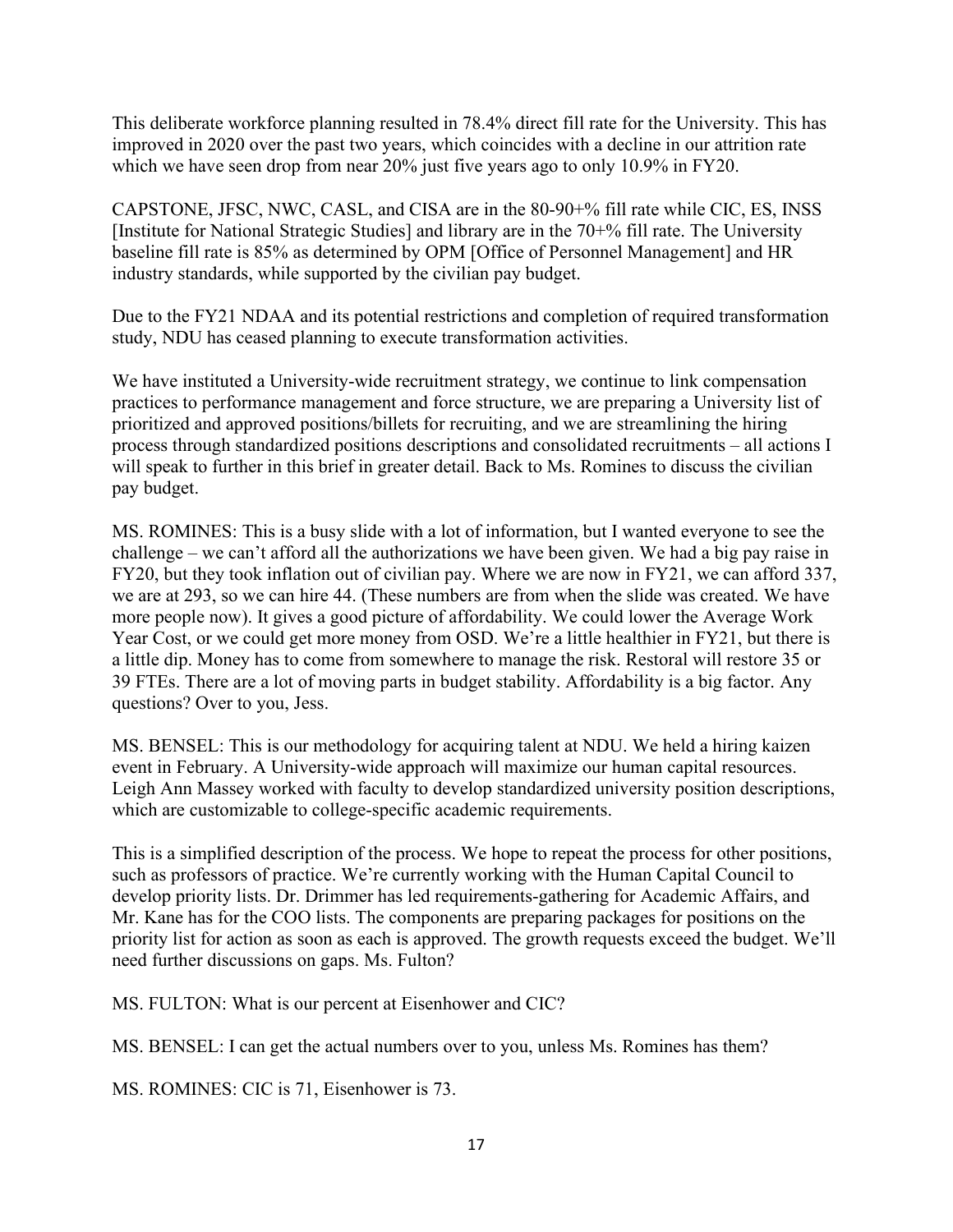MS. FULTON: Do we know what it was a year ago? Has there been any progress?

MS. ROMINES: No, but we can get it for you.

MS. FULTON: I think we can afford to be more precise. I want to understand – this is not a new problem. Have we made any progress in fixing these shortages?

MS. ROMINES: Will do, Ma'am.

MAJ GEN (RET) KANE: We're trying to characterize – the transformation plan was going to require faculty to be moved between components, and that caused us to reduce or delay hiring until Congress told us to restart and retain the current programs. Then we can turn hiring back on.

MS. FULTON: So, you initiated a plan to eliminate programs and consolidate savings, followed through on the plan even though it got a negative reaction from the Board, continued with the plan until Congress told you not to…what have I got wrong here?

MAJ GEN (RET) KANE: This is exactly what happened. It's going to take us time to understand the skill gaps. We can only hire 44 people, so how do we divide that among programs? CIC and Eisenhower will gain the most.

VADM ROEGGE: What I would presume to correct, if I heard your history correctly, the advice we asked for in August was an idea. Secretary Esper on his own initiative started the DWR. The challenge throughout the DWR process was that we still had to maintain all the wheels spinning on our current plans. Trying to do both in parallel led to the presumption that we were going to do this. Early in the discussion, the Secretary was going to notify Congress, not ask for approval. We had a couple of missteps that allowed Congress to believe we presumed this would happen, which resulted in the conference report language. We needed to be cautious, to be postured to go both ways. Progress at this point is a process.

MS. FULTON: Understood. Thank you.

VADM ROEGGE: Thank you for the chance to try to explain.

MS. BENSEL: On talent management – this was my first year to fully lead the TMRB process. The goal of the 2020 TMRB was to stabilize and institutionalize and take into consideration lessons learned, and to look out three to five years. We work closely with Resource Management to balance academic and business support requirements against future reductions, to assure an overall coherent university program. Implement strategic level pay for performance concepts into our compensation policy in accordance with the NDU Compensation Philosophy and Equal Pay for Equal Work and merit-systems principles policies.

Are there any questions on the TMRB process?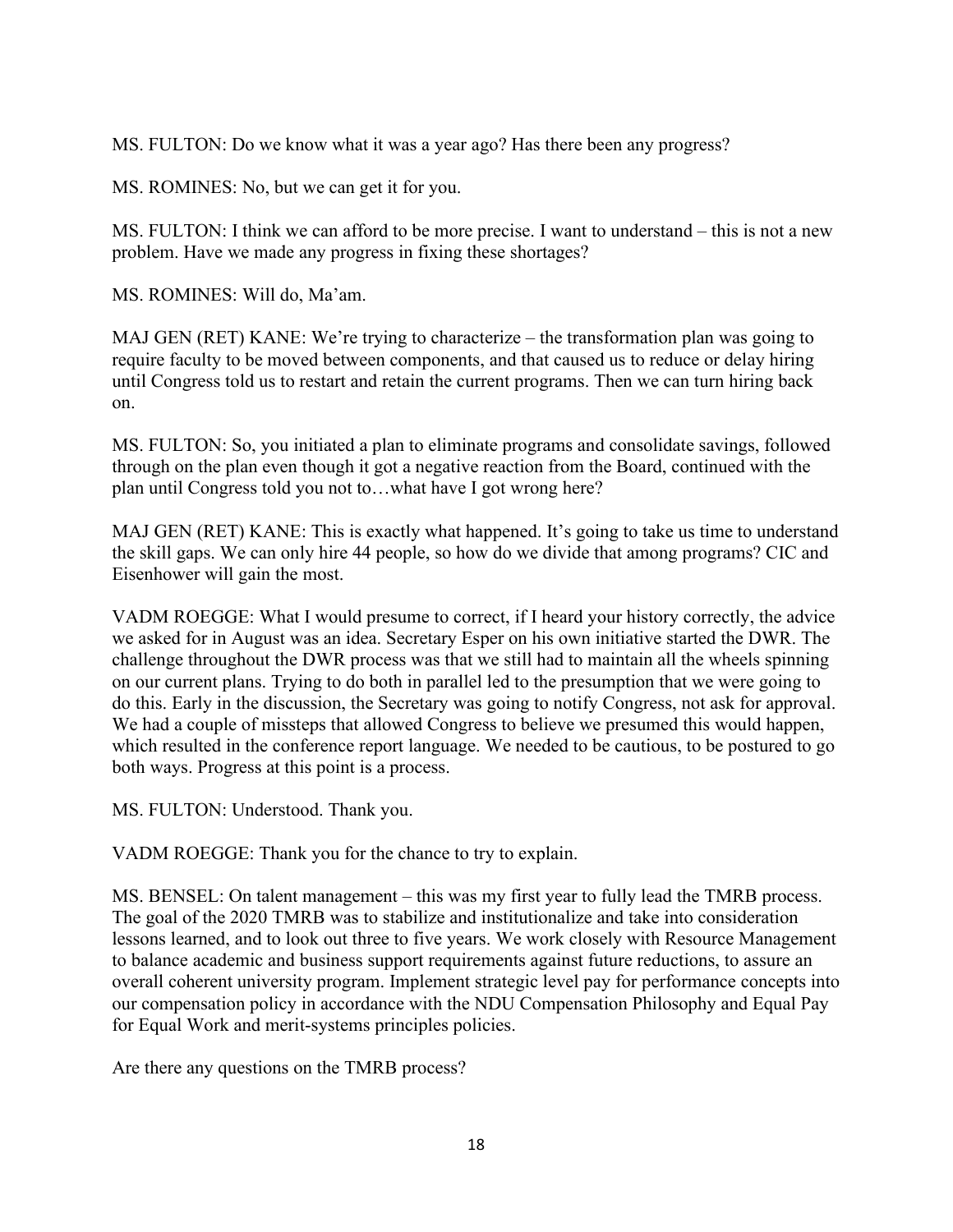On maturing talent management: we want to further develop the compensation model. We have continued to manage normal processes as well as new initiatives as outlined by the NDU-P.

MAJ GEN (RET) KANE: Thank you, Jessica, very well done.

DR. SHAW: Let's break for lunch at this point. We'll be back at 1:40.

## **1300-1330 LUNCH BREAK**

DR. SHAW: Welcome back. Hope everyone had a nice lunch. Let's get started. Major General Kane.

MAJ GEN (RET) KANE: I'll now shift over to the CIO.

MR. NEIL RAHAMAN: This slide presents our strategy. With cloud adoption we can get dot.edu pricing, operational monitoring, and better data management. A five-star user experience modernizes touchpoints such as bandwidth capacity. Infrastructure, A/V technology and end-user devices. To dominate IT operations, we're looking at solid engineering rigor, automation, datadriven decisions, and governance board visibility. These align to Middle States and support standards 3 through 6. Any questions?

DR. HOWARD: Did you say a governing board? Who's on it?

MR. RAHAMAN: It's the board Dr. Drimmer mentioned. The next evolution is Dr. Drimmer and I will expand that to all the Deans.

We're about 50% complete with the AV project, the anchor is a four-year lifecycle refresh program. We're on the second step on the cloud migration strategy. We'll be fully in the cloud by late FY21 – early FY22. We're in the planning stages of the last step. We're hoping for a contract award for a student information system by the end of Q3 of this fiscal year and have it initially operating by Q2 of FY22. An upgrade for CASL is in progress. We expect anticipated funding cuts to affect IRT minimally. Over to my boss if there are no questions.

MAJ GEN (RET) KANE: Thanks, IT Team. Over to Facilities and our new facilities director. Tom.

MR. GRIFFIN: Thanks. And thanks to my whole team, who are doing a great job.

I want to highlight the capital investment strategy, recognizing Admiral Roegge, my boss, and others for recognizing the need. Rather than a list of projects, I want to talk about how we are partnering with our landlord partners. There are two perspectives in the facilities world – the buildings, and the stuff in them.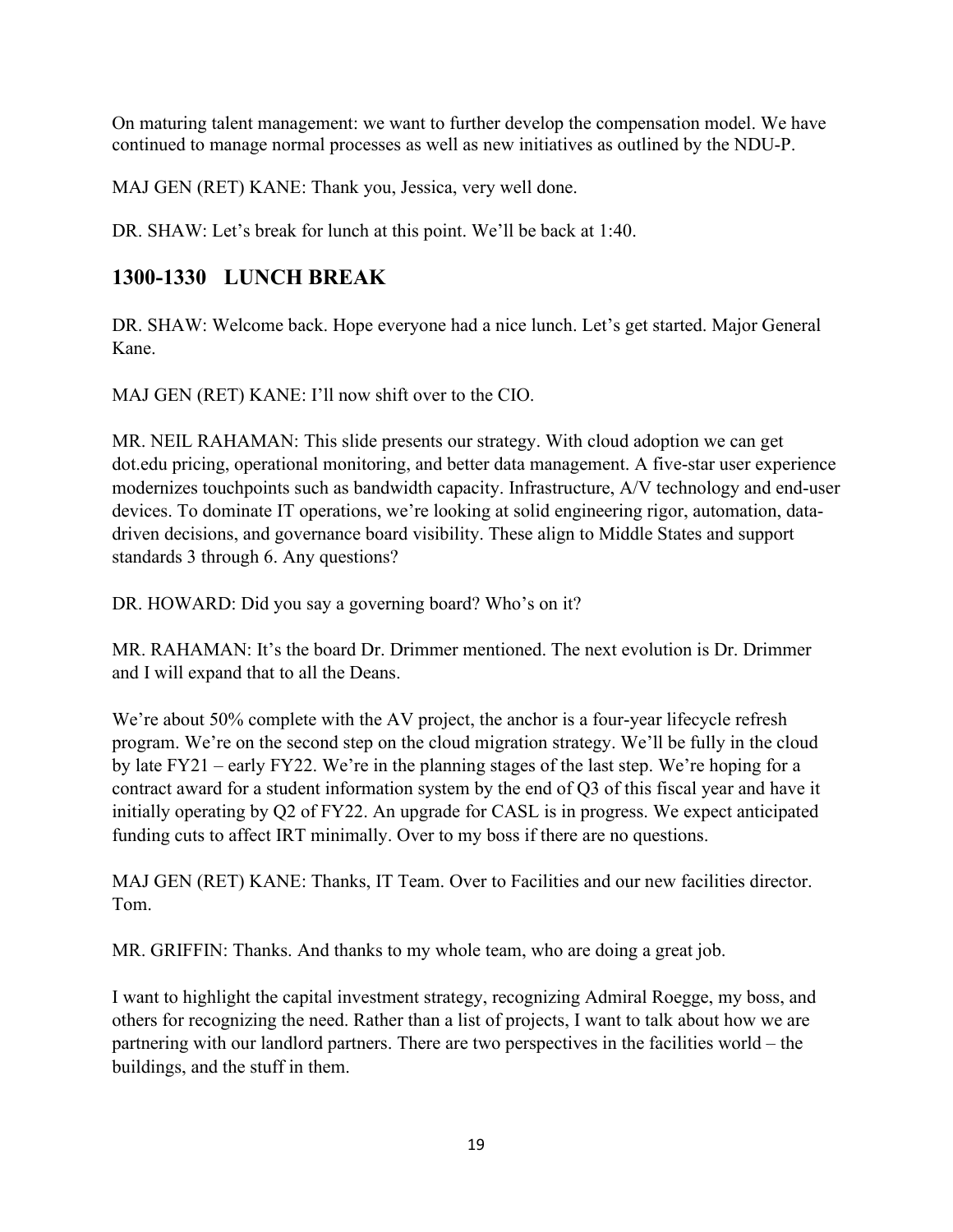The capital investment strategy is a 25-year plan that will allow us to do a number of things – plan in advance, mitigate liabilities before they happen, building structure and systems, and the funding required for each. We can move capital earlier or later depending on landlord funding or the lack thereof.

Since the last BOV meeting Eisenhower continues on its path. We received a commitment for full funding of the design. We expect the project to be awarded by the end of FY21, with the building ready for occupancy in FY23.

For Roosevelt Hall, we're looking at just-in-time investing. We've just finishing reporting and figuring out the required funding. The Roosevelt Hall envelope is in varying stages of degradation or has failed, though the structural integrity of the building is sound. Lincoln Hall is in more of a sustainment phase. President Roegge?

VADM ROEGGE: A couple to things, to be clear – for Eisenhower Hall, the funding we received is for the design funding. There's no commitment from the Army to fund the actual renovation. The Secretary of the Army will be presented with a list of projects from which to choose. Joint Staff interest in this one has been communicated. Both are outcomes of correspondence we inspired a few years ago between General Dunford and the Army Secretary. Members of the board, your correspondence helped, and Tom's briefing highlights some positive results.

MR. GRIFFIN: Just to touch on a couple from JFSC. Some of these assets have done really well. [audio issues]

We'll wrap up the Capital Investment Strategy evaluation in the next two months.

This next slide is a wrap-up.

VADM ROEGGE: COO, any wrap-up comments?

MAJ GEN (RET) KANE: No, just to thank my team for everything they do, and to the Board members for all your support.

## **1330-1400 Accreditation: Middle States Self Study Dr. John Yaeger**

DR. YAEGER: Good afternoon. It's great to see everyone, even though virtually. I want to talk about where we are on the self-study, to kind of set the stage.

This slide is a textbook definition of institutional accreditation. I think of it as building a culture. We were last accredited, reaffirmed, in 2013. Since then, Middle States changed the requirements and the implementation cycle. We are sticking with our visit cycle being ten years, then we will go to the eight-year cycle. Two areas addressed NDU [in the Goldwater Nichols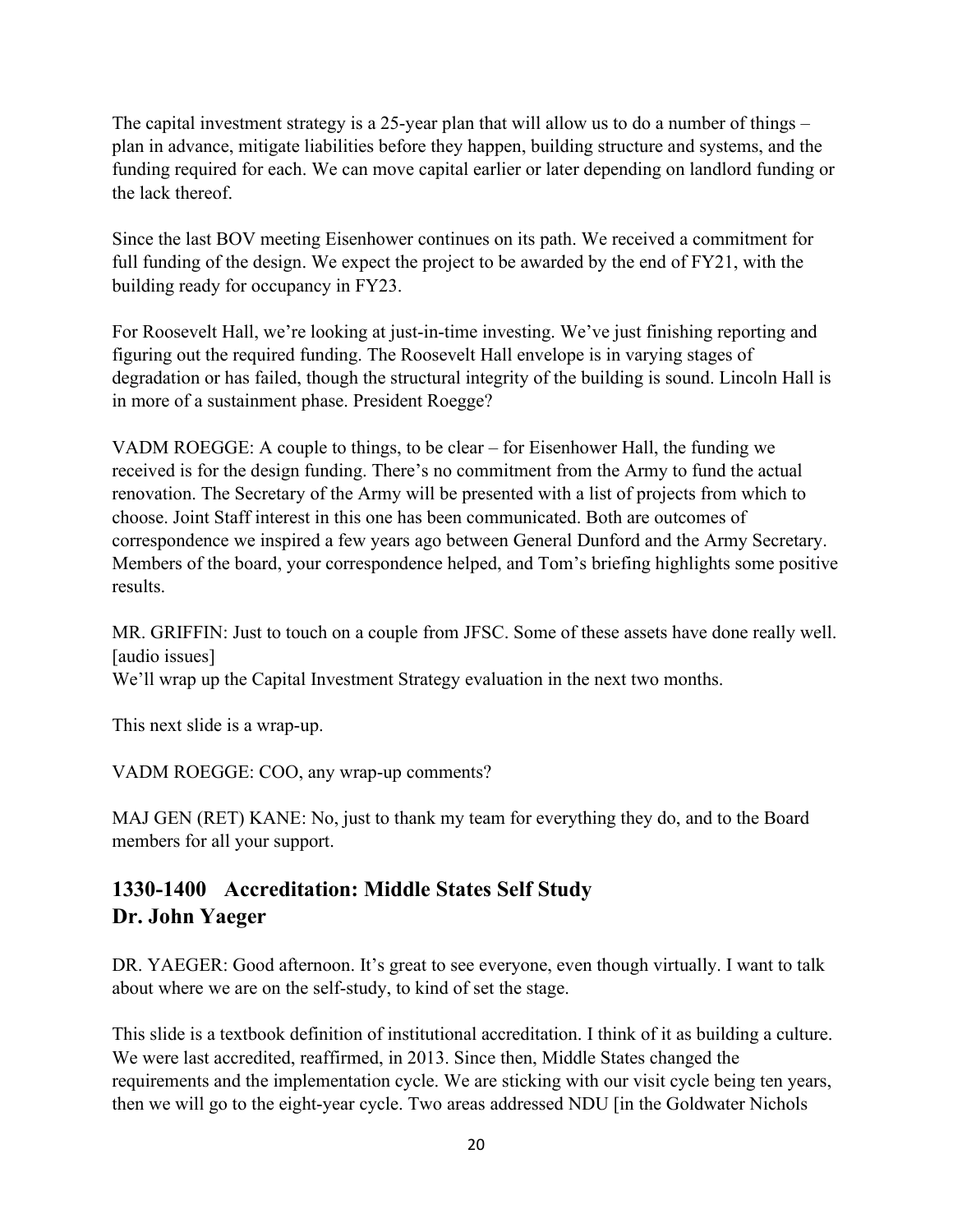Act]. Congressman Skelton said that NDU is not rigorous but getting civilian accreditation would probably satisfy that.

The process should address institutional priorities. We want to come up with three to five to address in the self-study. More than that, you'd lose focus. The intended outcomes on this slide are the outcomes we're looking for, and we really want to come out of this an improved institution. It could be the foundation for a new strategic plan, beyond the self-study.

Who's going to be involved? The faculty and staff will be doing the lion's share of the work, making the sausage, but we will want input and involvement from the students and the Board. We don't need you to attend the meetings, but there will be points we'll need your assessment.

Middle States has transitioned from 14 standards to 7. There is no longer a standard for faculty. What they want is a coherent program. There were 15 requirements for affiliation, and some deal with the Board. One is conflict of interest, and we have paperwork on that – family, financial – and that everything they publish is truthful. Your correspondence with the Chairman is documentation of that.

As the Provost said, there are similarities with JPME. One is that Middle States is all about how the institution is improving. The OPMEP is all about the programs, Middle States is about the entire university. This slide shows how we will show the linkage with the key documents. Institutional Learning Outcomes, that come from national strategies. Linkages will come from the mission.

We'll have seven working groups. Each will look at a standard, collect evidence on how we meet that standard, and areas where we can improve. They will have members from across the University. The timeline looks long but it goes really fast. We'll develop a design for the study this spring. The process is a little like your Ph.D. – this plan is your contract. A big part of the self-study design is to finalize the institutional priorities. We – Dr Miller, the Provost, and I – came up with priorities, but we want this to be a bottom-up review.

We want to use our advisory councils – what do they think our priorities should be? As long as it relates to the mission and at least one standard, we'll be open to their suggestions. We'll share those with the Executive Council to get it down to four – eight, then finalize the three - five by the next Board of Visitors meeting. We will schedule a time to get together with you before then, so the next NDU-P doesn't have to brief the Board his second day on the job.

We could have come up with three to five on our own, or we could have done a survey, but it would not answer why you think it's important. We'll want Board review on standard 7, Governance.

Let me stop here for questions.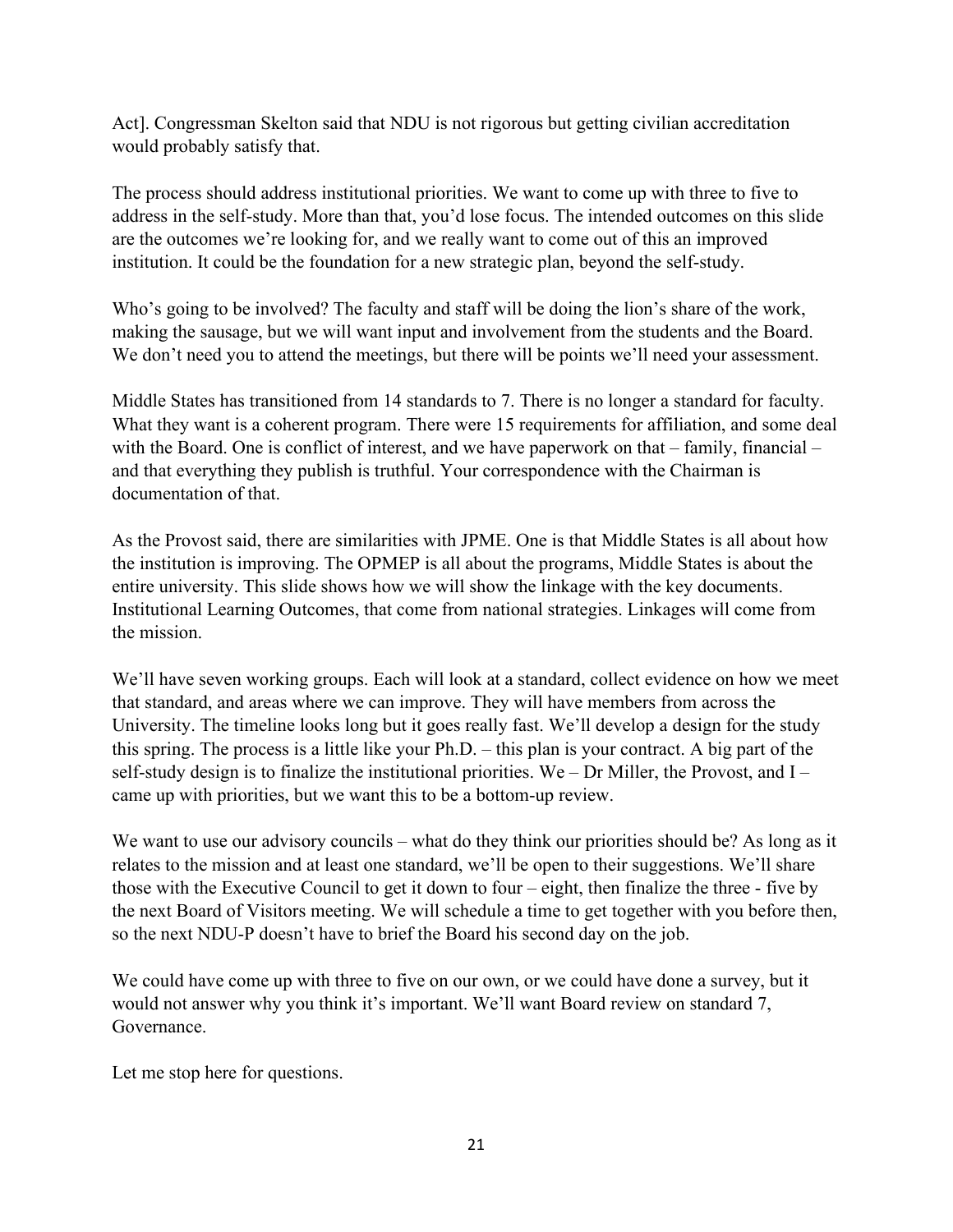ADM (RET) WALSH: Good to see you John and thank you for getting this important endeavor underway. I want to comment on method and transparency. You've offered a critical opportunity for the institution to pivot. There's been so much churn here about how we view the future and how we resource it. Here's an opportunity for more people to have their views heard.

MR. SOLOMON: Thanks again for doing this. You might have mentioned this, but what is the role alumni can play? It would be useful to have them on your list of stakeholders, as a useful source of information.

DR. YAEGER: We do have alumni input on the curriculum. We will be sure they have the opportunity to participate.

DR. WOLF: This is a deeply impressive plan. I'm just curious what the impacts could be if there are major changes in the offerings during the process, such as losing international travel?

DR. YAEGER: We will have to take that into consideration. We must be able to show through outcomes.

MS. FULTON: It's important not to go into preconceived decisions about what we can and cannot do. We've found at the Federal Executive Institute, now that we've gone virtual, that we're reaching people now we had never reached before.

DR. YAEGER: You're right, there are outcomes we have never been able to capture before. We've learned a lot about operating in the virtual environment.

DR. HOWARD: We're also [accredited by] Middle States, doing our self-study now. Our Provost surveyed the students on our Hy-Flex model. It's important to get fresh information. We're incorporating the changes from a survey and looking at how we incorporated them.

## **1400-1430 Public Comment Members of the NDU Community or General Public**

DR. SHAW: If there are no more questions for Dr Yaeger, we're ready for the public comment period. Have we any?

MS. JOYCELYN STEVENS: We have one comment from the NDU Staff Advisory Council (SAC). I'll read that and then Jim Churbuck who's the acting Chair of the Faculty Advisory Council (FAC) is in the Blackboard meeting, and he will be giving some comments himself. COMMENT: "The Staff would like to take a moment to applaud Senior Leadership for the way they directed the pivot to almost entirely virtual operations in light of the pandemic. We appreciate the stance taken to safeguard our health with the continual support of maximum telework. While this hasn't been easy for anyone, the attention given to supporting work life balance and the flexibility allowed has been helpful. NDU is continuing telework policies to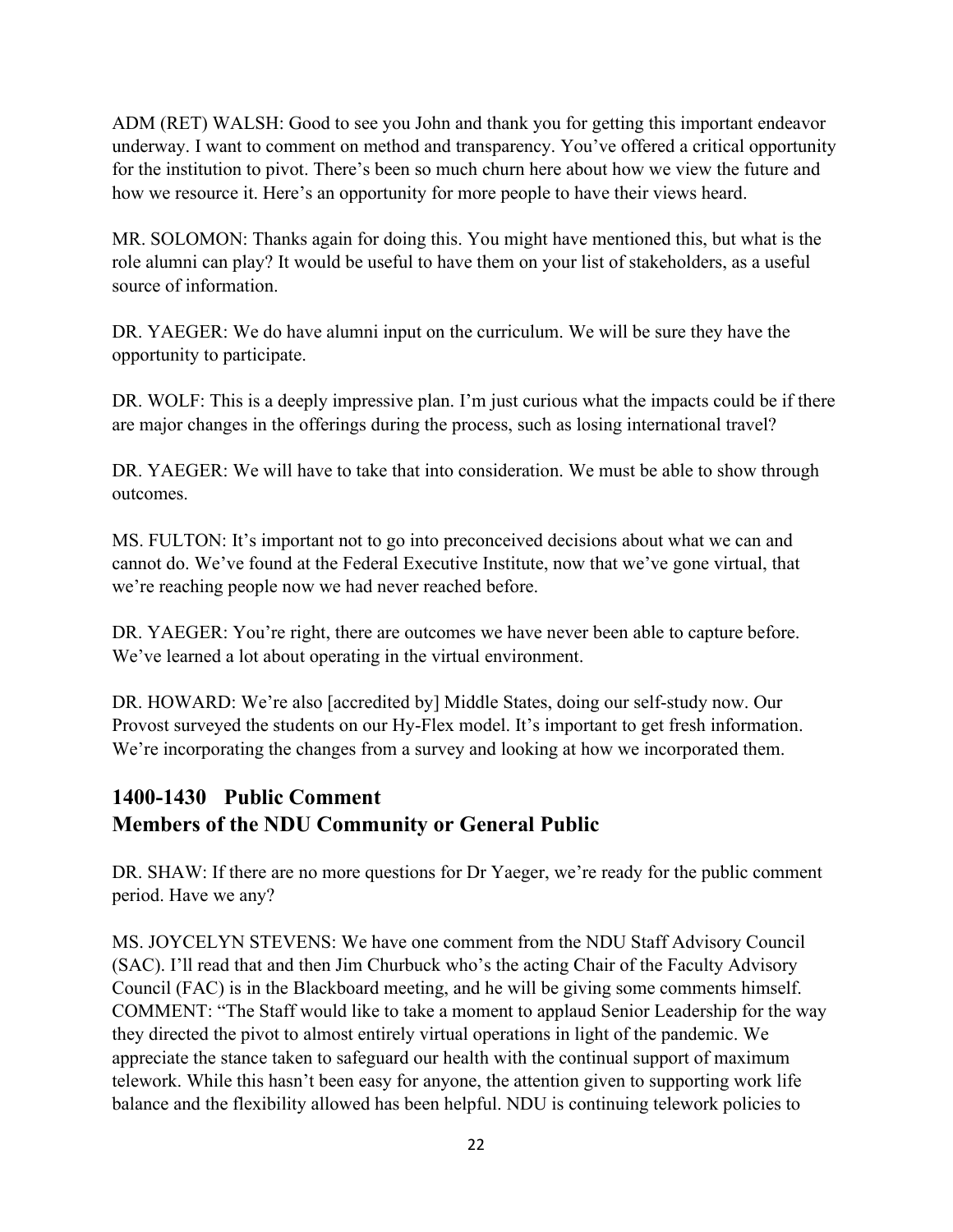ensure consistency across the enterprise and we support this assessment given the productivity and success the staff has had we recommend that NDU look at ways to continue to support telework once the pandemic is over. Respectfully, Kelly Hart, Acting Chair, SAC." Now I'll turn it over to Mr. Jim Churbuck.

MR. CHURBUCK: Thank you. I just want to thank Admiral Walsh, the University component leaders, and the Board of Visitors; I really want to thank you so much for your time and for advocacy on NDU's behalf. I want to speak on behalf of the faculty on NDU's approach to the Middle States self-study, and in fact I met Monday afternoon with Dr. Yaeger and the Middle States team from the University and we're really encouraged by the opportunity to shape selfstudy priorities from the bottom up. We're enthusiastic about the approach and we look forward to making contributions that will strengthen the University so it can better serve our students and our nation. So, we're all in on this and we're ready to start running our first input in coordination with Dr. Yaeger and the schedule he set out for it. Next thing to talk about there was some discussion about the interplay between instructional designers and faculty. There's some perspective from faculty, some first-person perspective. The Provost was right to mention Joint Forces Staff College's work in its use of instructional designers. I'd also like to supplement this observation with CIC's two-decades-long experience in providing Distance-Learning (DL) instruction, and its robust incorporation of instructional designers into its workflow. When the college's instructional designers were actually rolled up as a university-wide resource as part of some consolidation at the University some years ago, CIC's instructional designers provided the bulk of NDU's instructional designer workforce, and we have maintained close contact with them. The Provost's recognition, however, that some faculty may not fully appreciate the value of instructional designers is actually a valid observation from my point of view. But I don't think the Provost was implying that all, or even most, of my colleagues fall into this category. While I believe all of us can benefit from the instructional designers' help, instructional designers offer up tools and ideas to help solve problems, and not everyone will have problems that need instructional designer help. Also, as NDU's instructional designer resources have attrited, and COVID-induced demand has increased our need for them, not all faculty have had a chance to work with an NDU instructional designer one to one. And an instructional designer in that workforce, that skill set, is indeed a high demand low density resource. The other thing I would enjoin you not to stereotype any reluctance to use an instructional designer based on the college nor on faculty age. Some of the faculty who have spoken in favor of instructional designers and the need for it, are from colleges that have not used DL prior to the implementation of COVID prevention measures, and frankly the desire to use instructional designers isn't limited to millennials. So, on behalf of the FAC, I welcome this dialogue with the Board of Visitors. Thank you for the opportunity to comment today. When the board next meets, I will have handed over FAC chairmanship to Dr. David Auerswald, from National War College (NWC), who is an exceptionally good choice for this role. Lieutenant Colonel Doug "Lucky" Luccio will serve as FAC Vice Chair, and I will remain on as the Secretary. Thank you for your time.

ADM (RET) WALSH: James, thanks for representing the Faculty Advisory Council. Really appreciate your comments on Middle States as well as instructional designer support. Also, thanks to Kelly Hart and the Staff Advisory Council representation here today. Appreciate those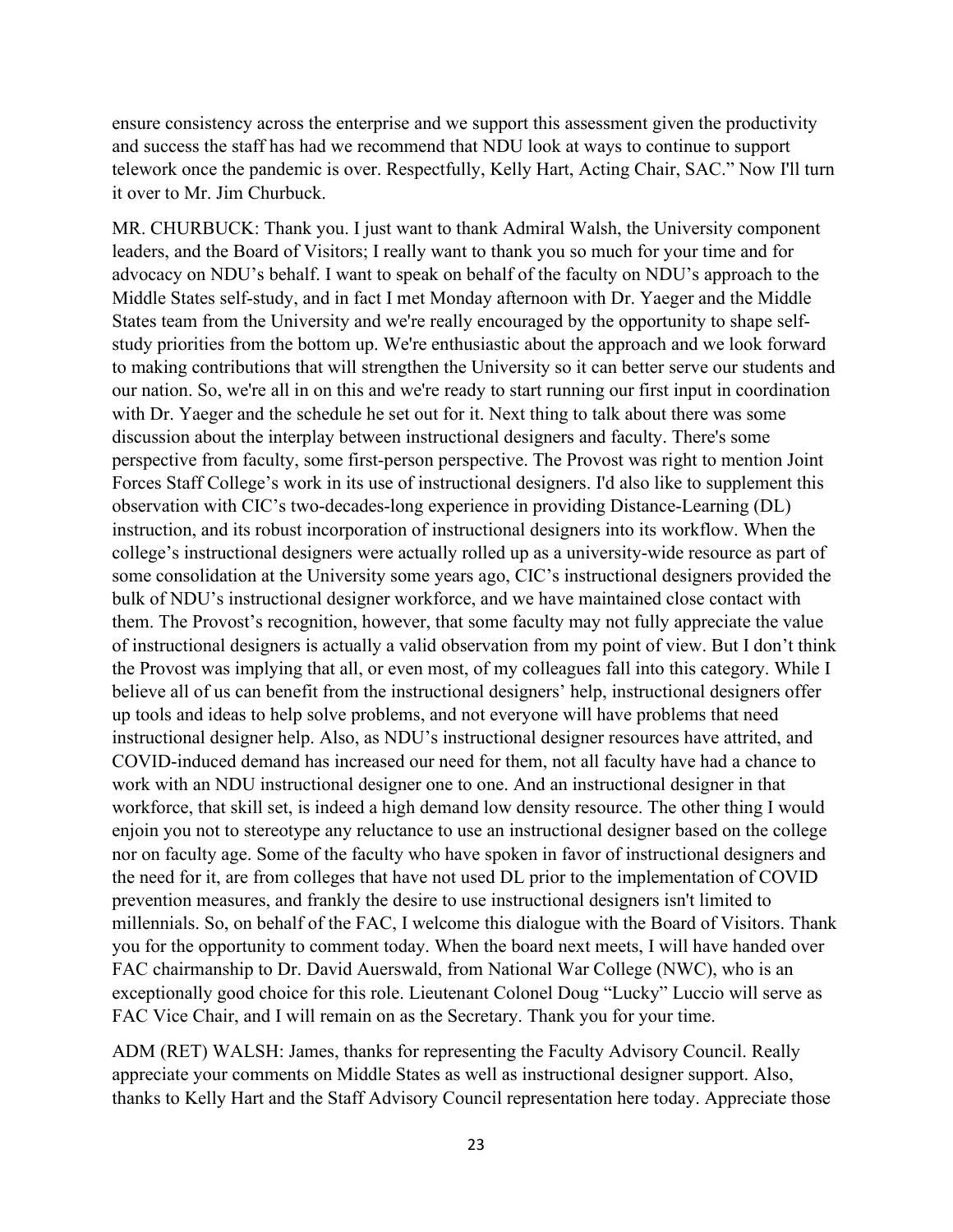comments, please continue to offer us your insights, your analysis, as well as any ideas or areas that you want us to focus on. Thank you.

DR. SHAW: Thank you, Sir. Ok with no further comments or any faxes received, or emails received, we can either take a break or move ahead with the BOV deliberations and interactions at this point. Admiral Walsh, do you have a preference?

ADM (RET) WALSH: My preference would be to hear from Board members if they're ready to do so. Let me know if they need a break.

DR. SHAW: Ok, well I haven't heard from any Board members.

DR. HOWARD: I'm happy to go immediately to the session. Looks like Ian is in agreement.

DR. LOGAN: Suzanne is in agreement.

DR. SHAW: Ok, so Admiral Walsh, the floor is yours for the Board.

## **1440-1500 BOV Member Deliberation and Feedback Board Members**

ADM (RET) WALSH: I'd like to invite Board members to comment. I thought the questions over the proceedings here were excellent and thoughtful. And at this point I'm really looking for a dialogue and any other commentary before we wrap up and go into closing. I don't have an order, but I would like to give everybody an opportunity to speak. Suzanne?

DR. LOGAN: Thank you, Sir. I want to commend the university, because while it has been a bit longer since we last met, I thought they had a very impressive list of work that they've done during this period of time. I think that that has been fabulous and wonderful to see the dedication and inward focus through the time that they have been working remotely. I'm sure it's extremely difficult teleworking. I remember Ellen talking about all the different things that the financial team was juggling at once to get all of this done. The one thing I want to say and do is I want to say a big thanks to the university staff & faculty who have worked so hard since we were last together.

ADM (RET) WALSH: Suzanne, great comments. It's great to be able to highlight this ability to be adaptable, flexible, and pivot. It serves as the model that we want students to be able to think of and internalize as they move into the operating forces. I really appreciate that.

DR. LOGAN: And one of the points that John made about the work on the re-accreditation, was the comment about "inspire a culture of collaboration, innovation, and fiscal responsibility." I think that we saw that in what we heard today. So that's pretty good. We can mark it off the list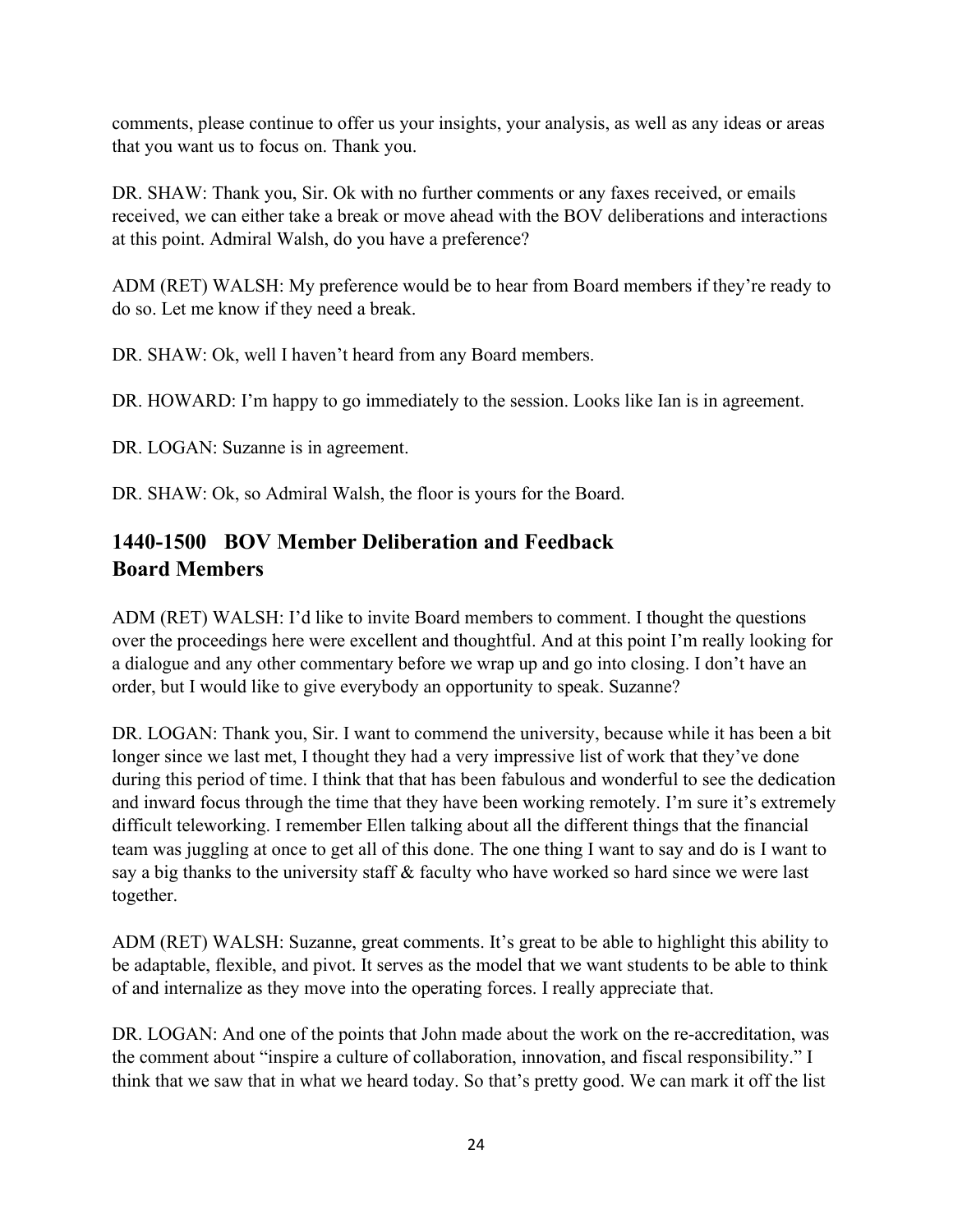for the future. Those very words that they put together of what they want to be in the future. We're seeing evidence of that today.

#### ADM (RET) WALSH: Well said. Ian?

MR. SOLOMON: I want to thank the staff and leadership for a very informative meeting and for doing well during a very challenging period. It's similar to what Suzanne was talking about, as many of us are leading academic institutions, we know it's not an easy time. So, I want to acknowledge that. And of course, my gratitude for the resilience and perseverance. And I think as President Roegge said, we talk about adaptability as something we want to teach, it's also something we as leaders need to practice during this period. So, I want to comment on that.

One main point I want to make, and this has come up in previous years too, I think there are opportunities for NDU to look out to others. And maybe that's happening, but we don't always hear about it that much. I think we've talked about the value of looking to the private sector and other academic institutions for models. This is just an encouragement and also an offer of collaboration from another public institution not far away. Don't try to invent everything on your own. There's lots of work being done and we're often going through similar types of challenges, questions, and problems. Make it part of the mindset—the experiential mindset that Dr. Drimmer called it before—and make it part of the practice of reaching out to other academic and private sector institutions for help. I think that will strengthen NDU for the long term. Really pleased with the meeting and really pleased with the progress.

ADM (RET) WALSH: Ian, thank you. Dr. Howard and then Dr. Wolf.

DR. HOWARD: Thank you very much. I just want to associate myself with the comments of my fellow Board of Visitors members, and first off say thank you to the entire NDU staff and faculty, up and down, top to bottom. These are strange times and you've shown resilience and also focus during a time when you've had significant human capital turnover. You did not gloss over that earlier. I've only been in two meetings and there were a lot of new faces and names that popped up. For you all to be able to do that and manage that during COVID, Bravo. Well done. As Rahm Emanuel says, "never let a good crisis pass you by." We've learned that in some ways teleworking can be more effective, efficient, and innovative than working on top of each other, pandemic or not. President Roegge, thank you for your leadership over the years. I'm sorry I wasn't able to sit in the same room as you this time. The last thing I want to mention: You said something earlier in the meeting about the consolidation of schools—I know that's a very sticky point—something about an actual requirement from the SECDEF about what we are actually required to do in writing. It seems like there is an opportunity with all the Middle States, bottomup things that are happening—the new strategic plan—that there can be some alignment with that quest to have greater clarity on what the requirements are as opposed to being driven by what's supplied. The requirements can be coming down from the top. I hope I've characterized that well enough, Admiral, for you to respond to it. Very good meeting. Very pleased by the way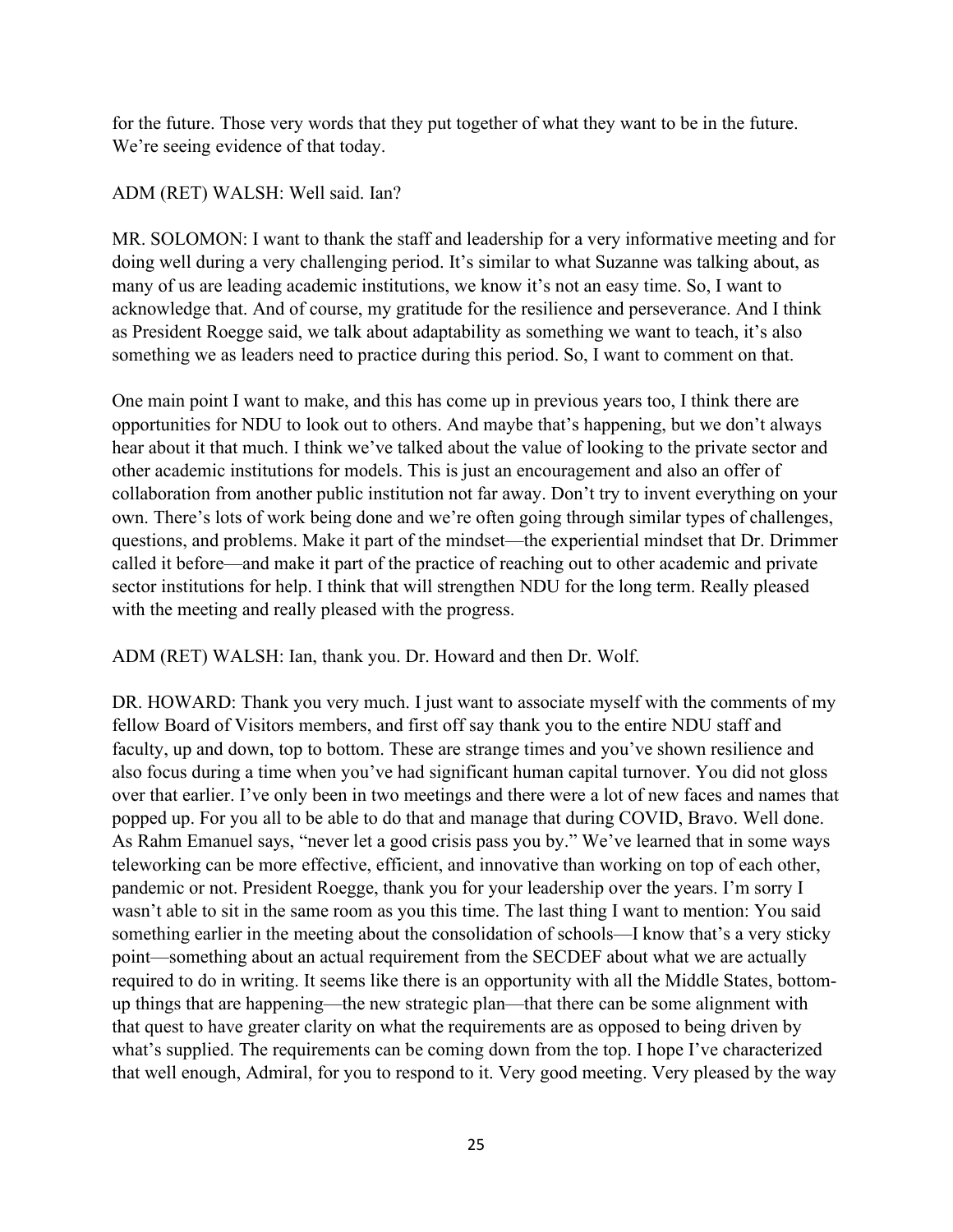things are moving. Can you mention that comment one more time about the requirement from the SECDEF about how that looks or doesn't look?

VADM ROEGGE: Well, yes, I think I've probably touched on that in a number of different venues. Excuse me if I'm not particularly concise. Certainly, what we deliver, in partnership with the Joint Staff, for the students who are sent to us, it primarily starts from a capacity perspective of how many seats we have available, as opposed to the customers, the stakeholders, the services, the interagency partners, the internationals saying "I need so many graduates this year from this program, this program, etc." Related to that is the fact that since our core mission is the delivery joint professional military education, that is something that only matters and that is only required of U.S. military officers who require JPME under Goldwater-Nichols as a condition of promotion to General or Admiral. And all our graduates, regardless of program, in fact across all of DoD's PME Institutions, all our graduates of a JPME school get a JPME credit. And that credit is not specific to a particular talent utilization model. So, a graduate of my College of Information and Cyberspace, you might think must have billets earmarked to go into something like U.S. Cyber Command. That doesn't exist. Similarly, a graduate of our National War College, which prides itself on National Security Strategists, you would think those billets would be earmarked within the Joint Staff, J-5, or the Chairman's CAG [Chairman's Action Group]. But every billet is coded equally. I don't know whether in the course of these studies any of that kind of specificity comes about, but the better-defined requirements of our stakeholders, the better and more finally we can focus our delivery and resource to meet that directive. Does that help?

DR. HOWARD: It helps tremendously. I'm sorry to make you deliver it again. You've said it before equally eloquently. I hope that our fellow Board of Visitors would from time-to-time query on that topic and have other people come and talk to us about what that means, those other stakeholders out there. The commands you're talking about. And being conversant on that on a strategic level. We might not get it codified on a piece of paper or map it on a one-to-one basis, but I think that's a very worthy conversation for the Board of Visitors to be involved in over time. Thank you very much, Admiral Roegge.

VADM ROEGGE: I was just texted that apparently the NDAA has passed, so there is now a requirement for these studies. I do expect that they will answer some very fundamental questions about "what kind of education?" and "in what quantities?" and, as Ms. Fulton pointed out earlier, potentially "where is the best means of delivering them?" And hopefully coming out of this, NDU will continue to be empowered, enabled, and resourced to deliver, and I think that's what these studies are intended to deliver. And Dr. Howard you also referenced my earlier comments about the Secretary; all I was really referring to there is that we received our tasks, and we've done our planning to respond to those tasks, but as I was off doing stakeholder engagement, at no point was I able to point to a requirement and say, "this is what has to be delivered as a result of this."

DR. HOWARD: I understand, thank you!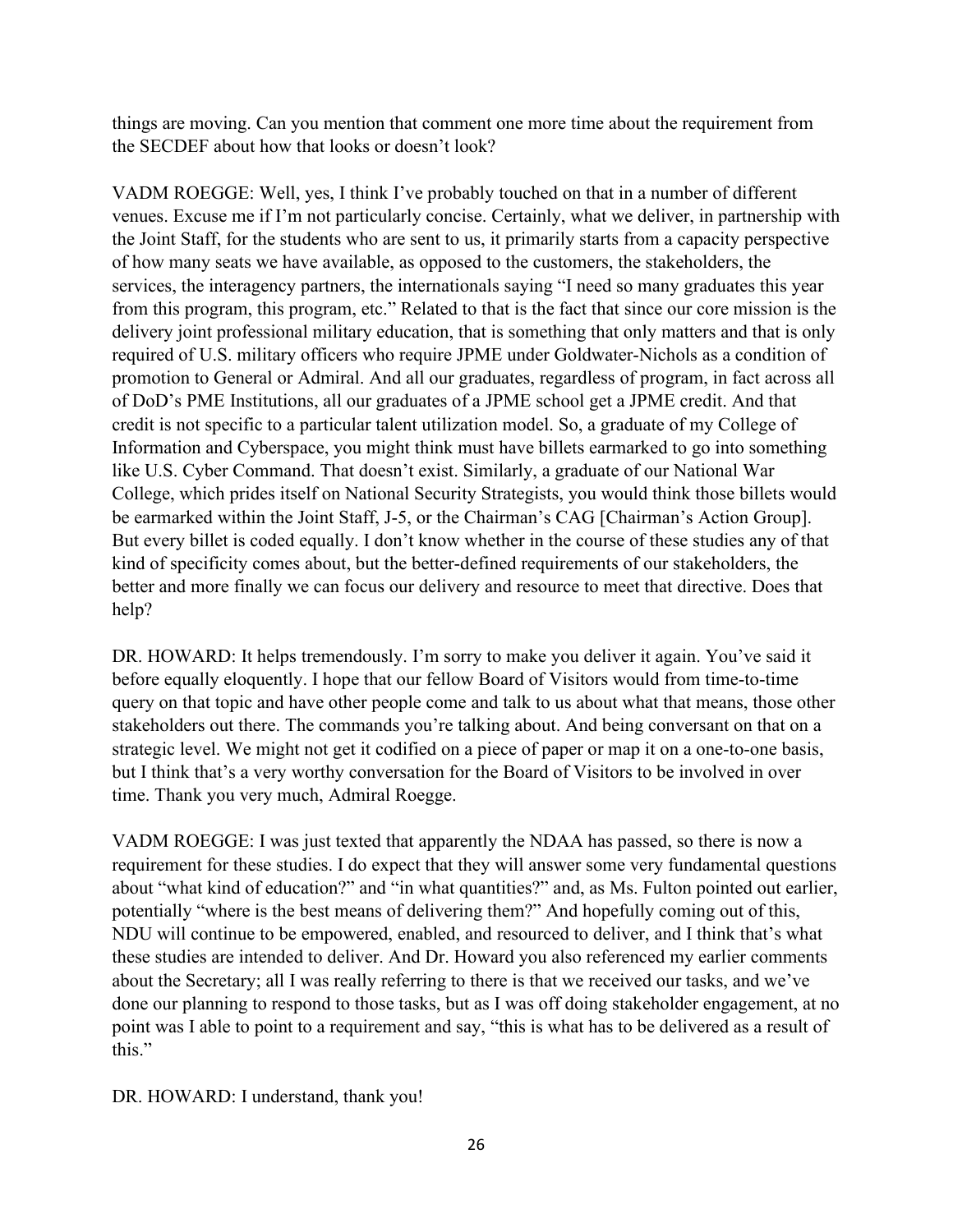ADM (RET) WALSH: And Dr. Howard, I just want to emphasize the importance of the point that you're on. It seems to me, as long as the system exists in its current form, success is measured by the number of students pushed into seats. As a result, we never really can get to a satisfactory conversation about the true impact of NDU on their careers and their professions and put the whole value proposition on the table the way it ought to be adequately addressed. And as a result of that, when we get budgetary pressure and we start to close schools, we don't have a strong rationale for it, and if we adopted where I think you are going in that conversation, then we would have the customer—the fleet or the operating forces—would be able to say "I am better off because I now have a graduate of X school from NDU," because they are fulfilling this role, they're prepared for it, and they're contributing to the mission in ways that make a difference. So, I just want to encourage that line of thinking and to continue with that "outcomebased" conversation.

DR. HOWARD: Chairman Walsh, I will say this briefly, because I don't want to monopolize the time of the Board: That is exactly what is happening in the civilian education to some extent. There is a lot of pressure out there in terms of what the marketplace needs. Getting a broad education is a wonderful thing—I used to run a liberal arts college, now I run one that is a little more professionally-focused—but having said that, trying to figure out what is out there in terms of data on what is needed in the marketplace and then working backwards to the universities and other workforce development entities to say, "well let's produce those because we need those." This conversation, Admiral Walsh, is something that is happening in civilian sector as well—it's never perfect—but I just think it's appropriate, and I hope that you would dedicate time around it as I think it's a very good use of time for the Board of Visitors.

#### ADM (RET) WALSH: Thank you. Dr. Wolf.

DR. WOLF: First, I'll apologize for doing this over the phone. A number of us in the family are vying for limited bandwidth here. So that's where we are. And also echo what everybody else has said: It's an amazing team you have, and as a new guy who hasn't met any of you in person, I'm just stunned by the quality and the level of expertise, and also by the planning and ongoing activities that is taking place. It really is absolutely stunning. There are two trends that I see the university caught up in, and I guess all universities in the U.S. are caught up in, to some extent: 1) Moving to more online stuff. Of course, with COVID that's been exacerbated/accelerated. My concern is always: "Afterward, will we be locked into that as a default model?" To put a red/orange flag on the horizon: I hope we get back to normal. I estimate the stuff we do online is about 60% effective (teaching, meetings, workshops, etc.). 2) We talk about more rubrics, metrics, etc. and turn the whole of educational activities into something objective. I'm just a big fan of the subjective, intangible, almost magical/mystical realm of education and what goes on in a classroom, and it is not something that can be broken down into its parts. And I see a need for it—to get accredited—to be able to have outsiders understand how we measure what we do, but I'm always going to be a fan of reminding us that there's so much wonderful intangible stuff that goes on and I just hope it doesn't get buried in the rubrics and the metrics that we need to be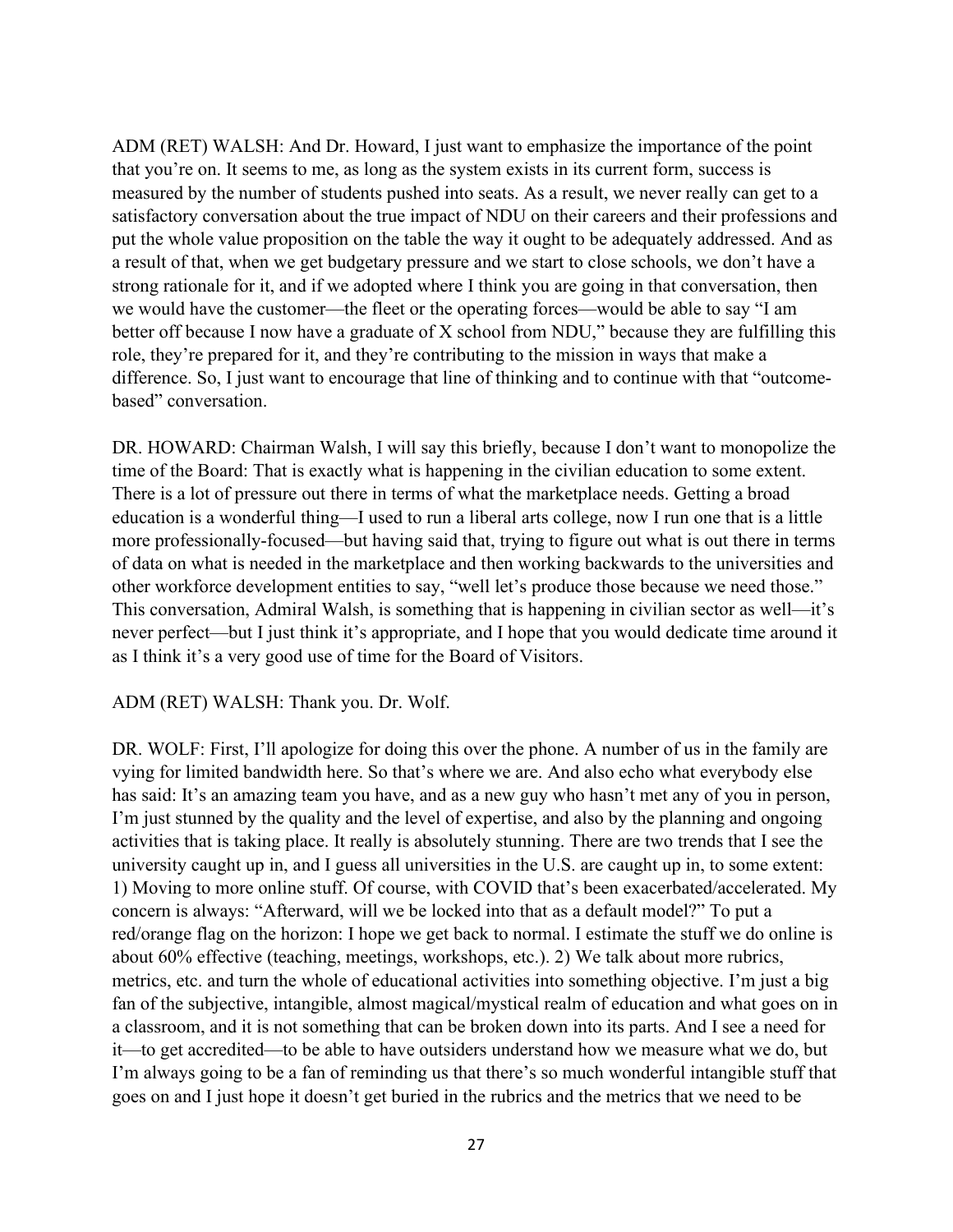reporting. So that's it. I'm delighted to be here, and I'm really looking forward to the day I get to meet y'all in person, and I'm happy to be onboard.

ADM (RET) WALSH: We are too, Dr. Wolf, thank you. Ms. Fulton, thank you for your patience.

MS. FULTON: Thank you so much, Mr. Chair. First, I want to express my respect for my fellow board members—just an amazing group—and gratitude for your level of engagement which challenges me to continue to be engaged, and I want to express my thanks to the NDU faculty & staff who have struggled through some really difficult times. I'm going to speak plainly. It's clear that the budget and staffing challenges faced by NDU are at crisis level. The Eisenhower School at 70%. CIC at 70%. And sadly, this is a result of a multi-year path that has hemorrhaged talent. The crisis wasn't created by OSD, or by SECDEF, or by the budget, or by COVID. And I'm frankly anxious about accreditation. About Middle States as well as about PAJE [Process for the Accreditation of Joint Education]—the Joint Staff accreditation. And more than that, I'm anxious about the future of NDU. These are some very difficult challenges. I appreciate the plans. But I think it is going to be a long haul to rebuild our talent and to re-earn our credibility with the United States Congress. So, I'm concerned. I appreciate the reporting today but waiting to see what the future holds. Thank you all—I know tremendous work goes into putting this meeting together, so I'm grateful for that, so thanks for that. That's all from me, Mr. Chair.

ADM (RET) WALSH: Thank you. And finally, Admiral Breckenridge.

VADM (RET) BRECKENRIDGE: Thank you very much. I'll try not to repeat what the other Board members have said. I feel very lucky to serve with this group of people. Appreciate all the insights that they've offered. I do want to echo the comments though, commending the staff. I think your accomplishments—and it isn't just that it's a challenging environment—to look at what you've done in an environment where I know many of the organizations and schools that I've worked with are challenged just to manage the day-to-day, and to achieve what they did last year. In that kind of environment, NDU has not only done that and continues to educate students and meet its learning objectives, but you're thinking about the future and you're strategizing on how to become more efficient, so when you look at the tactical, the operational, and the strategic, you hit all the marks, but trying to drive from a strategic perspective. And then you add on top of that, an environment where your multiple requirements have fed you lots of changes that you've had to adjust to, and everybody is still enthusiastic and engaged, so I think this is an accomplishment—we can't underplay that as a Board. That doesn't mean the world is perfect, and there aren't other challenges out there, and I think other Board members have expressed several of them. I do want to mention something I mentioned last time and build on what Mr. Solomon said, and that is looking at the private sector. We're seeing it play out on the ground floor at the installation level for Space Force out here. They are looking at the private sector very differently than the military and really very differently than the federal government at large. And trying to press that system to adapt to what they view that they need in order to be able to move forward. I think I heard last time that there was staff that was engaged with General Raymond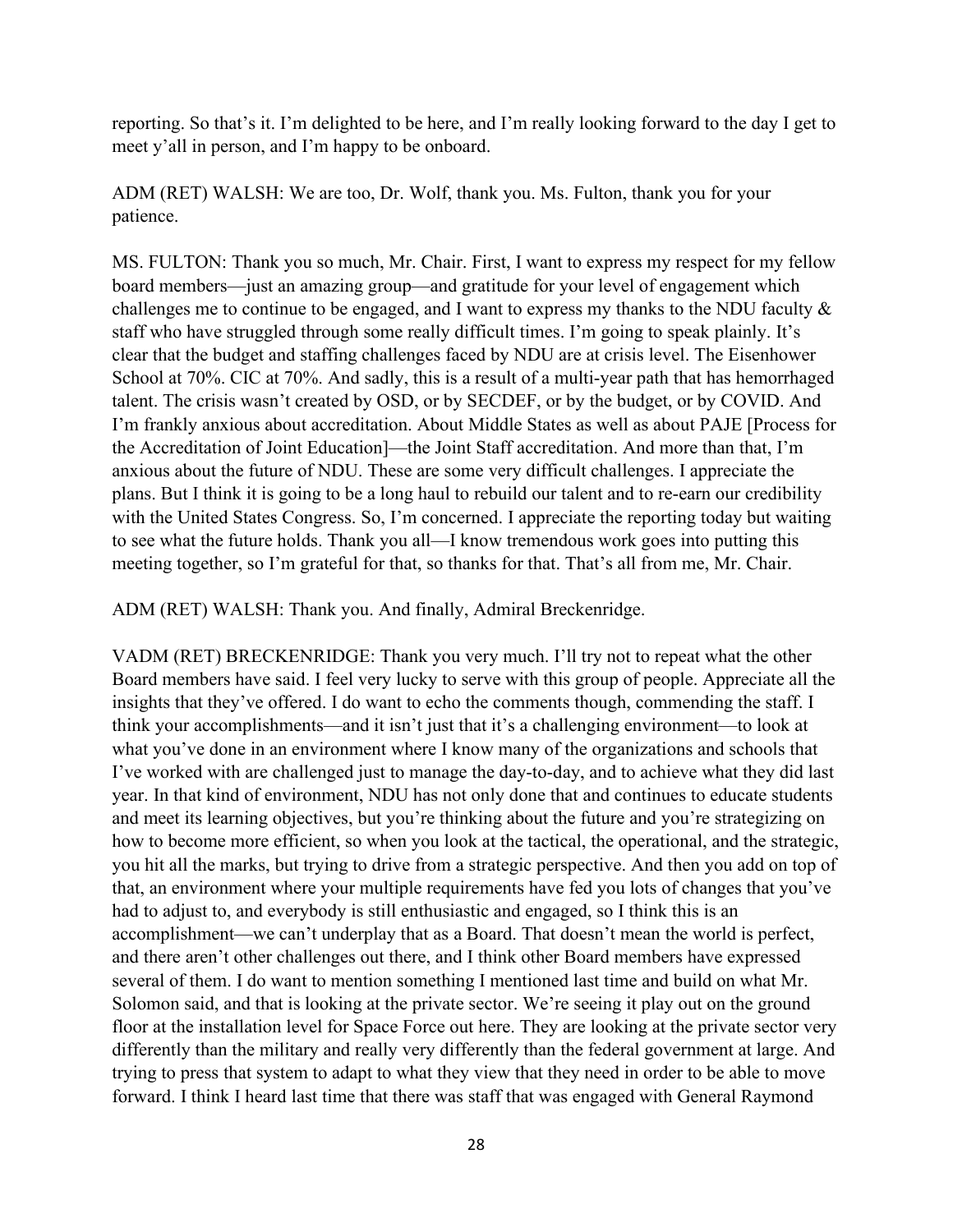and his staff in looking at some things perhaps. I'm just really encouraged that as we look at things, we keep an eye on them, because I really think there's going to be some big game changers that come from that culturally and otherwise that could be really helpful to all of us. To that, I would just add a "Happy Holidays" to everyone and please continue to stay safe. Thank you.

ADM (RET) WALSH: Thank you very much. I think that completes our Board Member comments. Admiral Roegge.

## **1500-1515 Wrap-up and Closing Remarks Admiral Walsh and Vice Admiral Roegge**

VADM ROEGGE: Thank you. Again, as always, I want to thank the NDU team that organized and brought everybody together. Even virtually it's quite a heavy lift. Obviously, Ms. Joycelyn Stevens and Dr. Brian Shaw—well supported from across the university. Thank you all, Team. And of course, all the Senior Leaders who joined us and presented, and benefitted from your feedback, advice, and guidance. Thank you for your hard work that went into the presentations, organizing, and being able to portray all the truly positive things you are doing every day in order to make the university a better, more effective, and more efficient place. There's been a lot of talk about appreciation of the challenging circumstances. If this was Olympic Diving, there would be a level of difficulty that would be off the charts, but unfortunately, we don't get to have that added to our daily report card. But in addition to managing all the COVID challenges of keeping everybody safe and delivering the mission, I really just want to re-emphasize here again the really heavy lift that I know each of us is doing in our personal and professional lives, trying to manage those professional responsibilities amidst this incredible personal disruption with the additional demands and stress that everybody feels operating in this environment. It's no small accomplishment. As Admiral Breckenridge pointed out, and Dr. Drimmer mentioned in his comments, everyone remains calm and enthusiastic about providing the positive results that we do on behalf of the Chairman, our stakeholders, and the Joint Force.

We will always appreciate your comments, advice, counsel, and help. If I can leave you with three observations or things for your consideration, or maybe in summary: 1) To Dr. Wolf's point: Because of our "success" in continuing our academic mission in a COVID-environment, I think he's absolutely right that there is a potential that somebody could look at that and perceive that our face-to-face pedagogy is no longer required, and in a tough fiscal environment maybe unaffordable, and fail to appreciate what we do face-to-face. That said, I certainly endorse what Dr. Logan has shared, and I think the challenge for all of us—and I think our team does embrace this—the challenge of both appreciating what is different in between physical and virtual in ways that we are not satisfied with and wish we could overcome or revert, as well as appreciating the things about virtual that are enabling and empowering. One of my faculty members recently pointed out that in her classroom it is not an uncommon thing to want to be able to identify pairs of students with different perspectives and go find a private place for them to compare and challenge paradigms. In the physical world, that's actually pretty time-consuming and inefficient.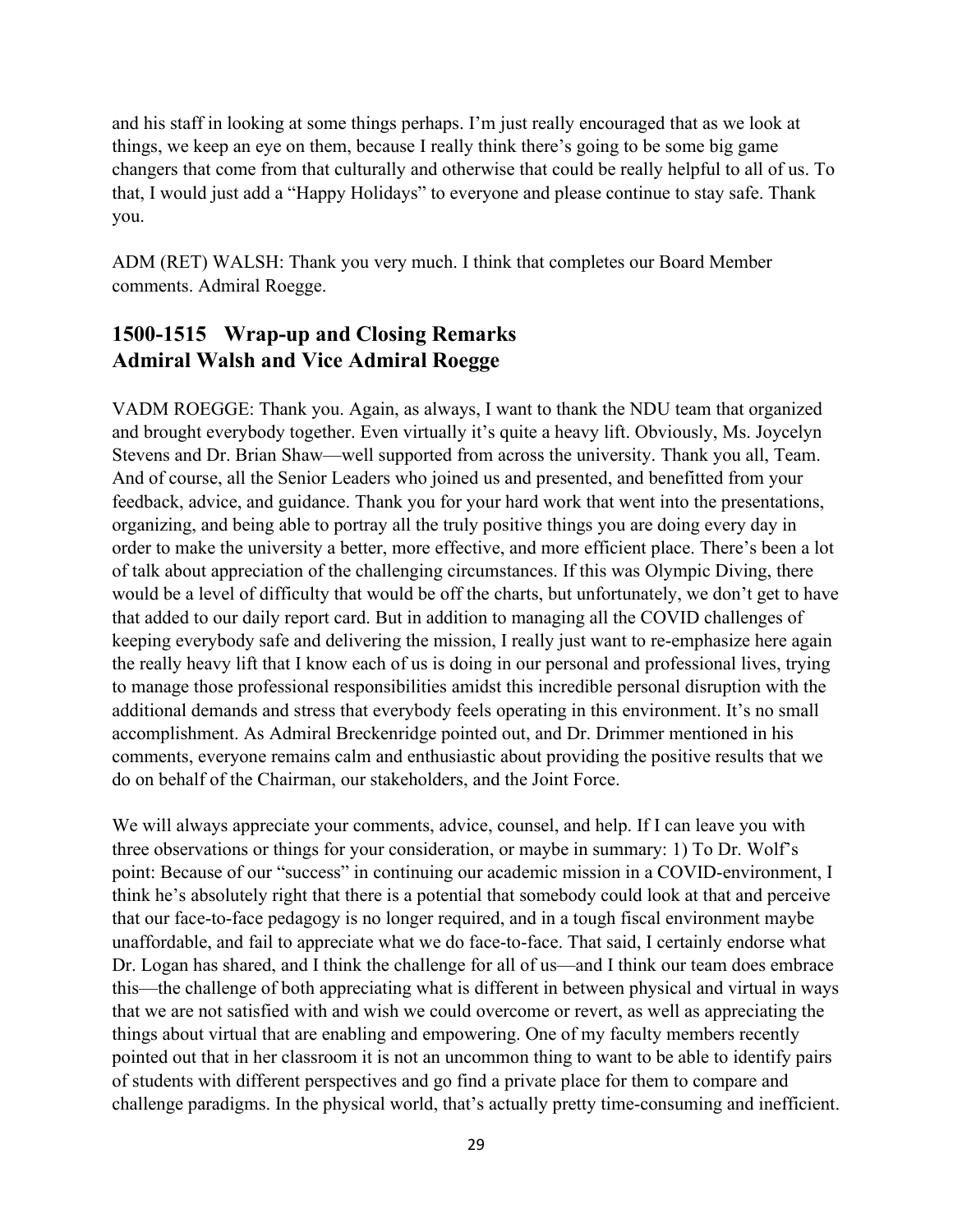In a virtual world, it's a click of a button. So, as I tried to point out in my State of the University, and I know Dr. Drimmer believes this as well, it'll be a matter of coming out, being open to embrace what virtual is enabling and also passionately return to those things that we know are best face-to-face, but without being victim to that history. 2) Budget impacts: On facilities: With the Board's help, we have started to move the needle. It was just a couple of years ago we were in a condition truly where we were pulling our hair out and wringing our hands on IT, and I hope everybody was as impressed as I was today on the positive update from the CIO on how far that has come. With attention, with his leadership, but certainly with some necessary funding, but all aligned with strategy. On the manpower side, we clearly recognize we have far to go. I know that where we are is not where we want to be. We're going to get after it. Ms. Fulton, I think your point is valid that it's time to show some results. I fully accept that responsibility and will do what I can in my time remaining, but I think we have a great team to carry that forward. 3) My final point then is one I try to make at every BOV: In the absence of some true demand-based requirements, it's very easy for us to go about trying to execute the mission and the tasks that we understand that we have, and then there are budget decisions that are made that may or may not be connected to that. That is life inside the beltway; I certainly understand that. But that disconnect is where there's not only challenges for this team of great patriots trying to get the job done, but that's accreditation risk as well, when there's that mismatch between mission and resources. Whatever requirements, then, that might come out of these studies being chartered, again, I see the imperative now for the Secretary to report on those requirements—I see that as nothing but positive. The real key, then, linking all those themes together is, hopefully, views that whatever the requirements are, that they would then need to be appropriately resourced. Everybody has acknowledged that there is a delta there, and I have tried to balance this delta, and hopefully my successor will be able to do so more gracefully than I did. Finally, as always, I do greatly appreciate, and frankly cherish, the feedback that I get from the Board in these sessions, and certainly in follow-up. I will look forward to your advice and feedback, and certainly in particular as to how well we are going about trying to address today's challenges, also with respect to our planning on how to posture ourselves for the future. Thank you very much, and I join Admiral Breckenridge in wishing everybody "Happy Holidays."

ADM (RET) WALSH: Thank you for your direct, forthright, and candid assessment of the institution, of the curriculum, and of the future. We have been very grateful for the partnership we have had with you, your leadership, and your team. I think that over the course of the past few years, we have seen the real value of when we combine the expertise that's represented by members of the Board along with the overall strategic direction that you're trying to take the institution. We see the real value of when we put that together in our correspondence to the Chairman. Rightfully, you pointed out the CIO's efforts and how different that picture looks compared to where we started a few years ago. I would like to invite the Board members to think about the proceedings today, the concerns that we have, and now channel that effort into our next correspondence going to the Chairman. To me, what that does, is it reinforces the value of that whole exercise—that it brings real value to the institution and to the future for both the staff and the faculty and the students, so that they have a good sense that they are being supported in this mission that I think is critically important to the nation. So, thank you for your leadership. Thank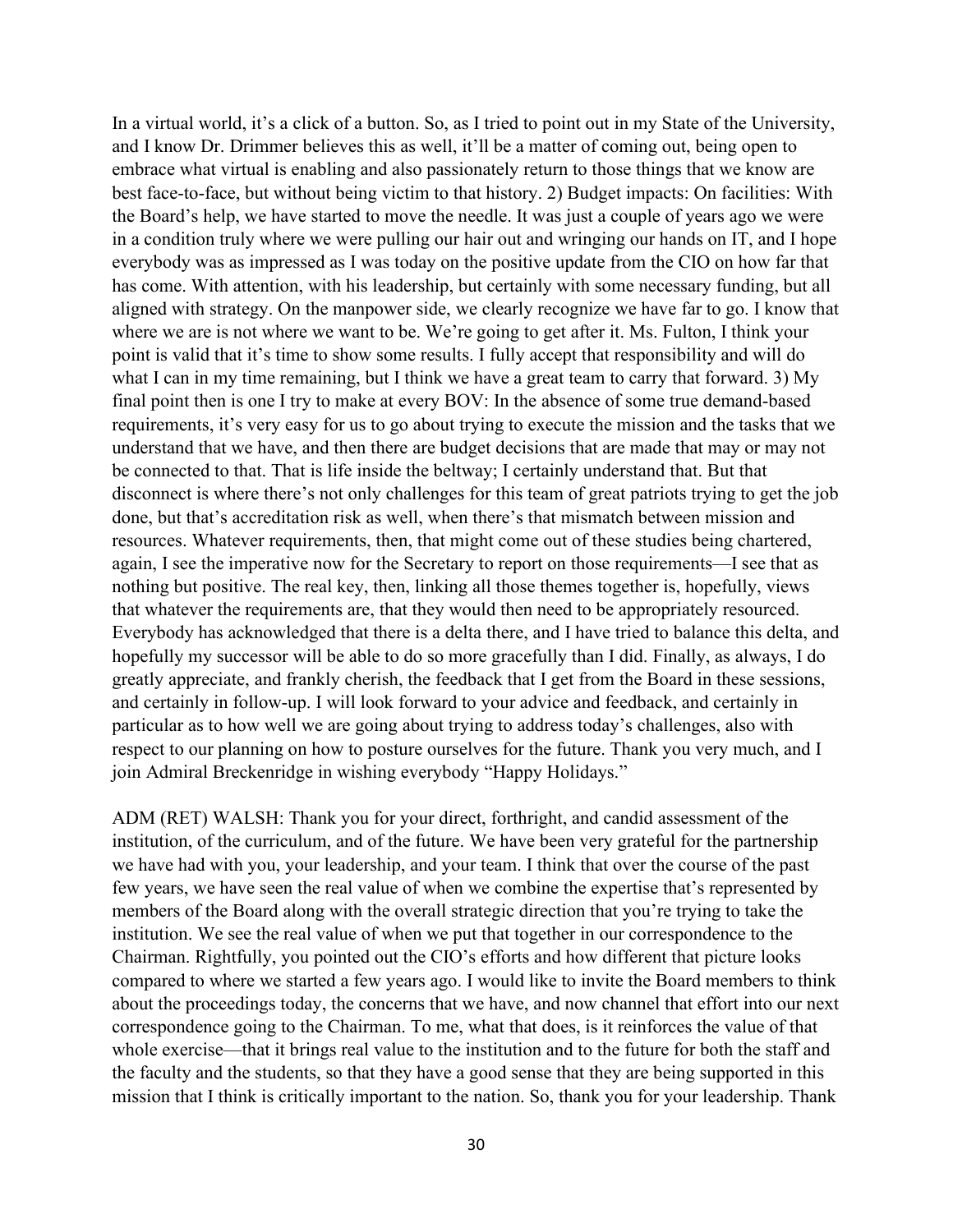you for bringing us to where we are today. Dr. Shaw, I'm ready to turn the proceedings back over to you, and then we'll proceed.

DR. SHAW: Thank you very much Admiral Walsh and Admiral Roegge. I have some lastminute duties that I must perform. First of all, making sure to recognize all the people that actually made this virtual session work. It's impossible to imagine how much behind-the-scenes work really goes on. The recorders, the IT group, the AV team, the Ops team, and lastly but by far not leastly, the executive secretary of the Board of Visitors, Joycelyn Stevens, who did almost all the heavy lifting and is critical to ensuring the Board meets all its requirements. Thank you to all of you. With that note, it was a privilege to work with the Board for the last three years. I think you are really forming into an operational team that understands each other and really digging into what matters for this University, so thank you for that opportunity. With that, I formally close the meeting of the Board of Visitors. For the Board Members, we will meet in 10 minutes for the administrative session. Thank you all.

ADM (RET) WALSH: Thanks, Dr. Shaw.

#### **1515 Meeting Ends**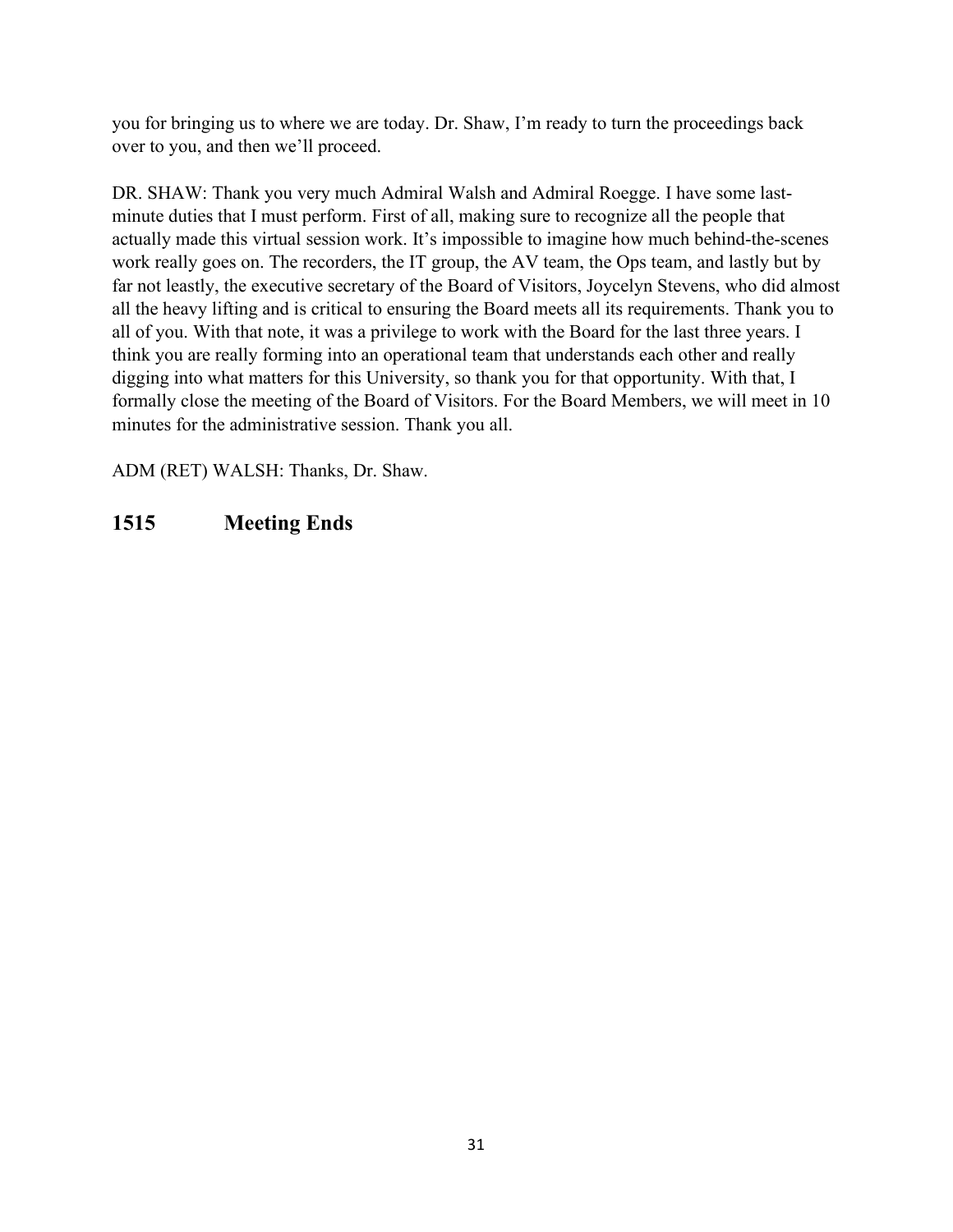#### Appendix A

## **National Defense University Board of Visitors Attendance Roster December 11, 2020**

- 1. Vice Admiral Jody A. Breckenridge, USCG (Ret)
- 2. Ms. Brenda Sue Fulton
- 3. Dr. Christopher B. Howard
- 4. Dr. Suzanne Logan
- 5. Mr. Ian H. Solomon
- 6. Admiral Patrick Walsh, Ph.D., U.S. Navy (Ret)
- 7. Dr. Aaron T. Wolf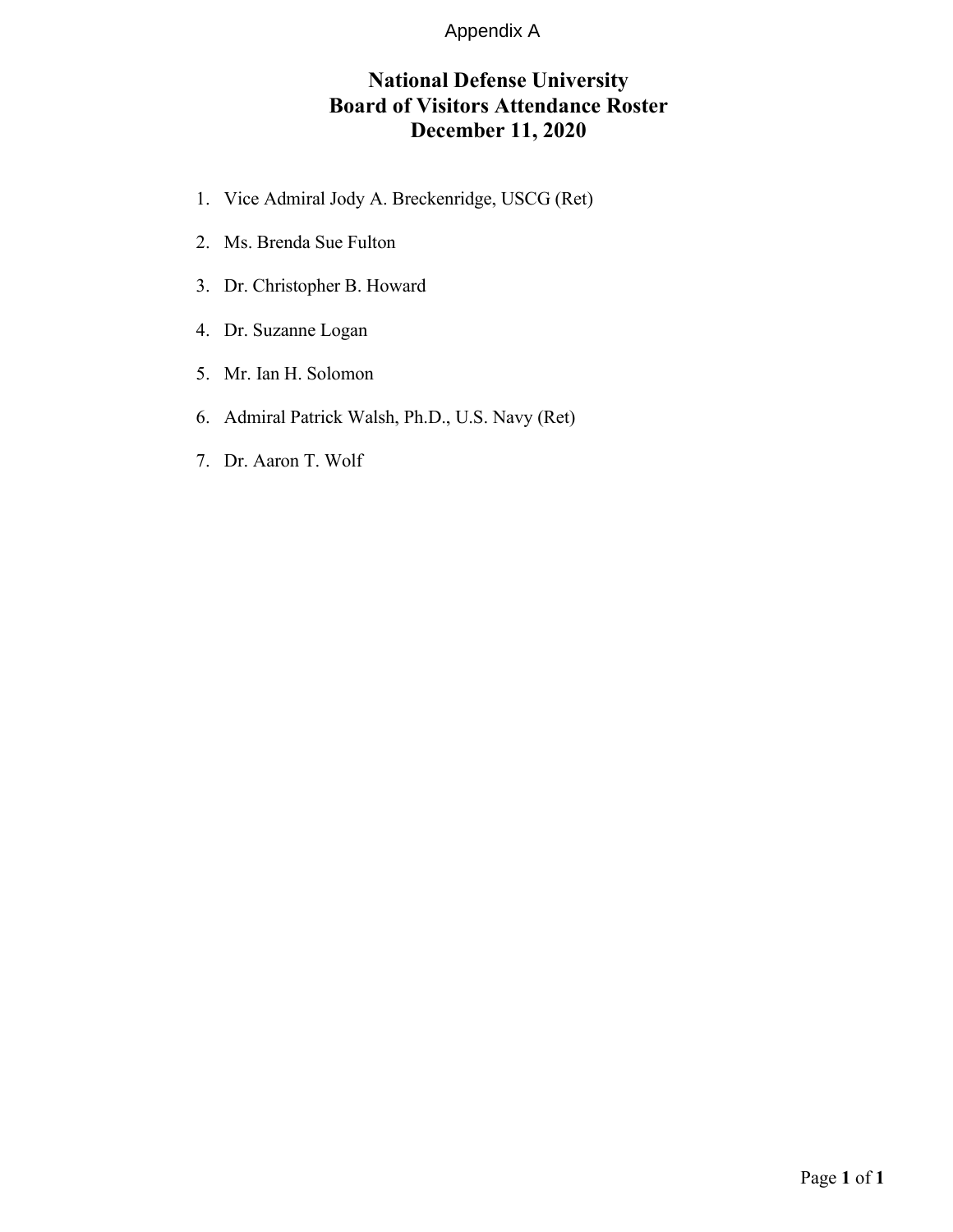Appendix B



**National Defense University Board of Visitors Meeting December 11, 2020 AGENDA**

### **Friday, 11 December 2020**

**Virtual Meeting**

| 1000      | <b>Call to Order</b>                                                                                                             | Dr. Brian Shaw, Designated<br><b>Federal Officer</b>            |
|-----------|----------------------------------------------------------------------------------------------------------------------------------|-----------------------------------------------------------------|
| 1000-1005 | <b>Administrative Notes</b><br>DFO comments/approve minutes/overview of agenda                                                   | Dr. Shaw; Admiral Patrick<br>Walsh, USN (Retired), BOV<br>Chair |
| 1005-1030 | State of the University<br>(including hails and farewells and the<br>succession plan)                                            | Vice Admiral Frederick J.<br>Roegge, NDU President              |
| 1030-1100 | <b>NDU</b> Transformation                                                                                                        | Vice Admiral Roegge                                             |
| 1100-1200 | NDU Strategic Plan: Past, Present and<br>Future                                                                                  | Dr. Alan Drimmer, NDU<br>Provost                                |
| 1200-1300 | Supporting the Academic Mission:<br>COO Update on "how we resource/support<br>that teaching" (Budget/IT/HR/Facilities<br>update) | Major General Robert Kane<br>USAF (Retired), Chief<br>Operating |
| 1300-1330 | <b>LUNCH BREAK</b>                                                                                                               |                                                                 |
| 1330-1400 | Accreditation: Middle States Self Study,                                                                                         | Dr. John Yaeger                                                 |
| 1400-1430 | <b>Public Comment</b>                                                                                                            | Members of the NDU<br><b>Community or General</b><br>Public     |
| 1430-1440 | <b>BREAK</b>                                                                                                                     |                                                                 |
| 1440-1500 | <b>BOV Member Deliberation and Feedback</b>                                                                                      | <b>Board Members</b>                                            |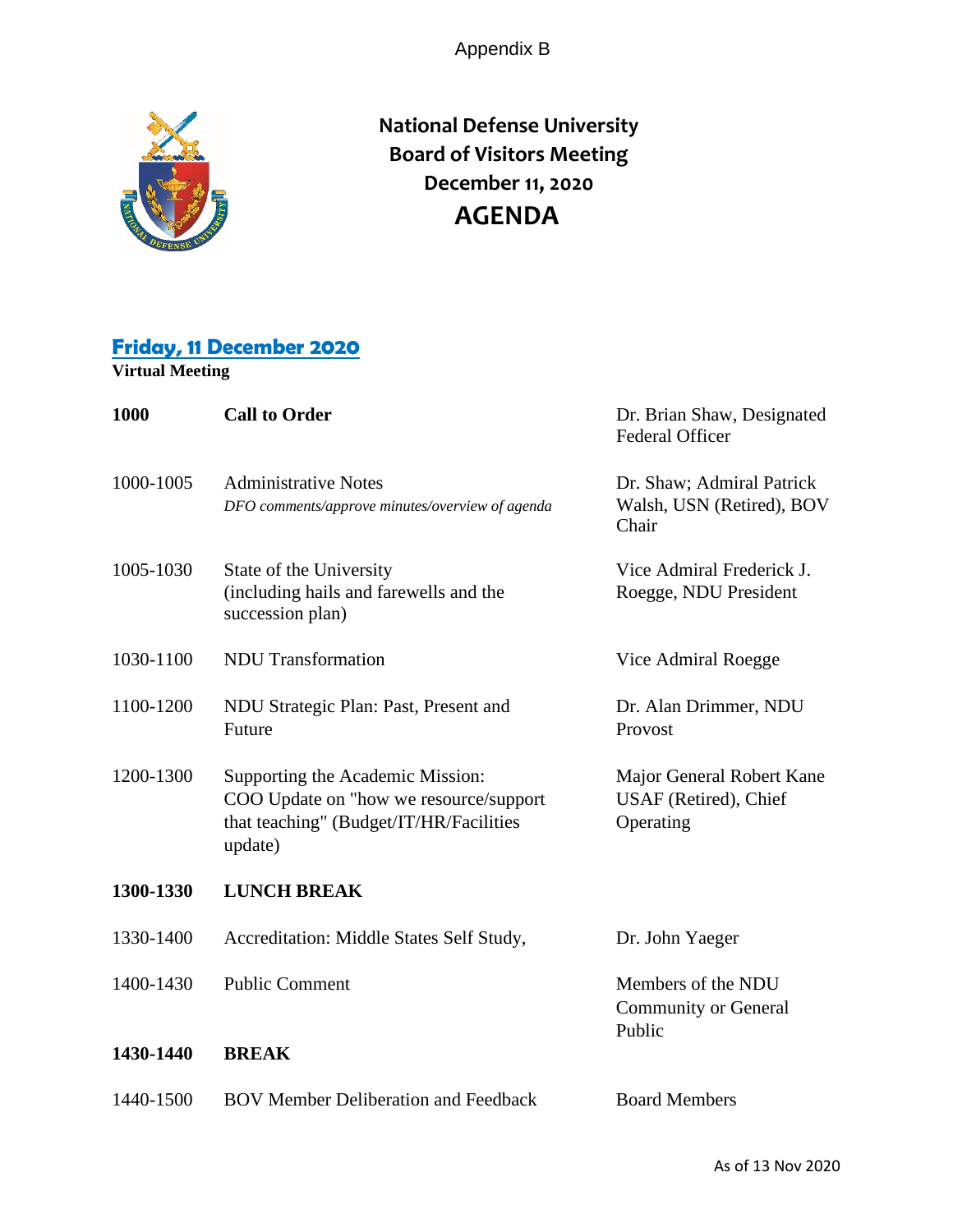1500-1515 Wrap-up and Closing Remarks Admiral Walsh and Vice

Admiral Roegge

**1515 Meeting Ends**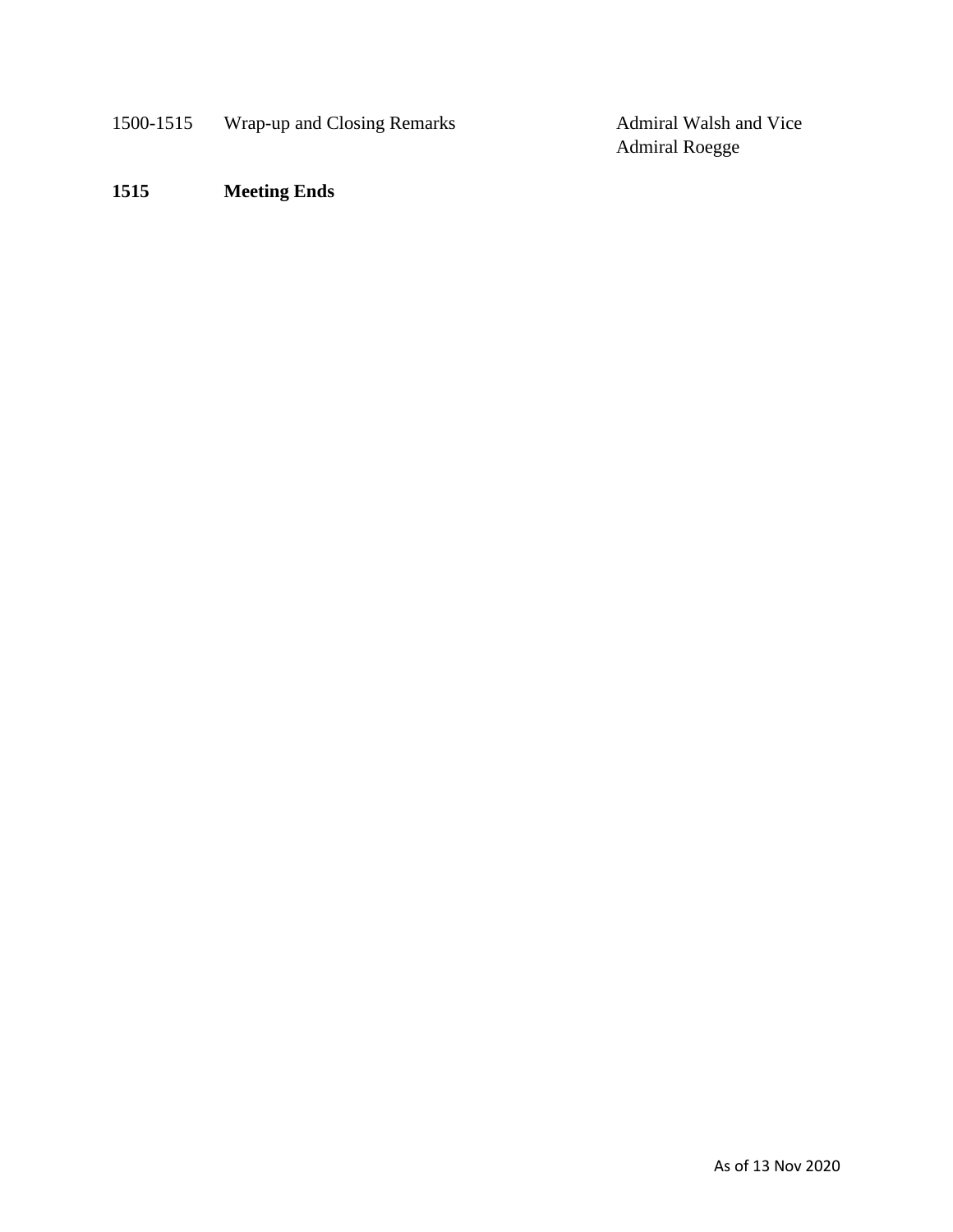#### Appendix C

#### **State of the University Address NDU Board of Visitors Meeting December 11, 2020**

Admiral Walsh, members of the Board of Visitors, National Defense University colleagues, ladies and gentlemen, welcome to the NDU Board of Visitors meeting for December 2020. I look forward to your thoughts and advice today, as each of you have uniquely valuable expertise, which enhances our ability to execute our mission.

First, I want to thank you for your continued support of the National Defense University (NDU). As we approach the mid-point of Academic Year 2021 and as I approach the end of my tour leading NDU, I sincerely appreciate the counsel that you continue to provide to me and to the Chairman of the Joint Chiefs of Staff (CJCS) regarding his University.

#### Introduction and Overview

In his July letter to Admiral Walsh, CJCS General Milley noted his reliance "on the BOV to provide the best advice in helping NDU accomplish its mission." He further noted that "Your continued feedback and advice will be invaluable as NDU moves forward with its transformation and implements the Vision and Guidance" for Professional Military Education and Talent Management. I echo General Milley's sentiments when I say that the NDU leadership team and I look forward to taking full advantage of your insights and counsel as we work together toward an NDU that more perfectly meets the needs of the Joint Force of today and the future.

As you have seen from the agenda, during this Board meeting we intend to provide you with updates on key issues, including the University's transformation and evolution, how we are supporting the core mission, and our work in preparation for a successful reaffirmation of our accreditation by the Middle States Commission on Higher Education. To that end, I will provide you an update on the NDU Transformation initiatives we briefed at our last BOV meeting. As I described in my recent letter to you, those recommendations responding the Secretary of Defense tasks in the Defense Wide Review lack the congressional support to be enacted, and the FY21 NDAA Conference Report prohibits any changes pending completion of reports by the Secretary. We'll discuss that landscape and the hard choices to operate within our reduced budget. We also have dedicated time so that the Provost, Dr. Alan Drimmer, can share his observations since becoming Provost and will discuss our progress in maturing and implementing our Strategy. You will hear from our Chief Operating Officer, Major General (Retired) Rob Kane, on how we are supporting the academic mission across each of his functional areas, and we'll also spend time specifically addressing the BOV's interest in personnel issues communicated in your letter of 29 May. Finally, Dr. John Yaeger will share our work on our Middle States Self-Study, a vital piece of our preparations for reaffirming our accreditation to award master's degrees. The self-study is in effect the launching point for a new strategic plan, and Dr. Yaeger will lead a discussion of this process and describe the opportunities for the BOV to contribute.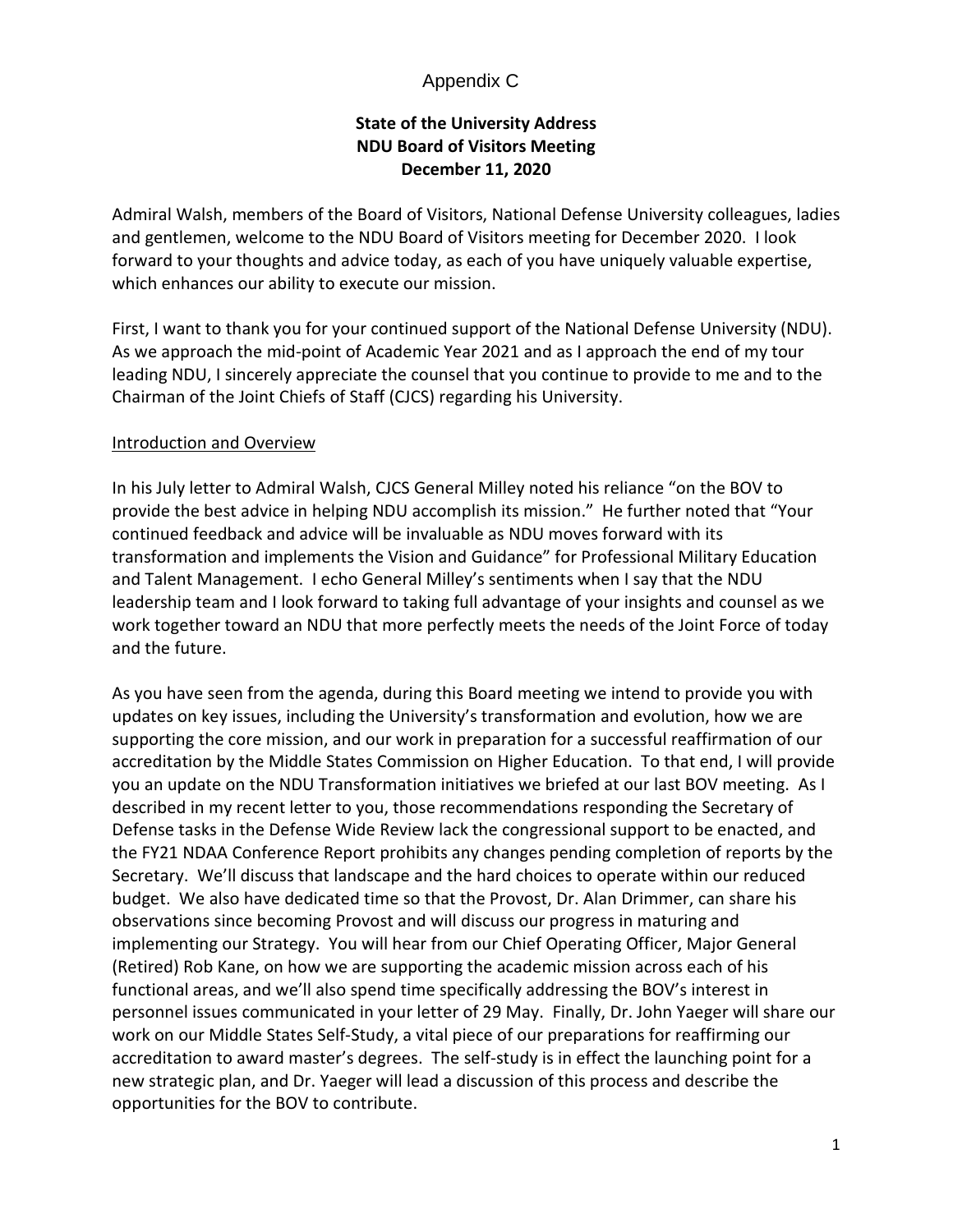#### Continuity of Command

As we discussed in previous meetings, ensuring the orderly transition of senior leadership, and maintaining continuity and stability, with a focus on communication and process improvement, creates the conditions for success. To that end, I would like to highlight some recent and upcoming leadership changes across the University. Their biographies are in your books, but I'll afford them the opportunity to briefly introduce themselves, so that you can put faces with names.

First, I'd like to introduce you to Dr. Alan Drimmer, who recently joined NDU as our new Provost. This summer, Marine Corps Major General Bill Seely became the 35th Commandant of the Joint Forces Staff College. Also this summer, Army Brigadier General Joy Curriera became the Commandant of the Dwight D. Eisenhower School for National Security and Resource Strategy; unfortunately, she is TDY in support of an Army mission and will not be able to join us today. I would also like to introduce Ambassador John Hoover, who is serving as Acting Chancellor of CISA. We have also recently hired a new Facilities and Engineering Director, Mr. Tom Griffin. In a more recent development within the past two weeks, I selected Ms. Kathryn Kolbe to become our new Chief Operating Officer; though she formally starts on the  $21^{st}$ , she was able to join us today.

At our May meeting I briefed you that NDU would soon be losing the services of Ambassador Arnold Chacon as Senior Vice President; we are fortunate that that did not come to pass, as he negotiated with State Department for another year. The leadership continuity that his presence provides is invaluable, and he continues to find great success in bringing impressive foreign service officers to NDU as students, faculty, and leaders.

I would like to also recognize changes in the leadership of the Faculty and Staff Advisory Councils. For the Faculty Advisory Council, I would like to thank Dr. Joe Schafer as outgoing Chair and Jim Churbuck, who is now Acting Chair, and welcome Dr. Dave Auerswald as the incoming Chair. For the Staff Advisory Council, I would like to thank Josh Baughman as he departs and Kelly Hart, who has served as Vice Chair and is now the Acting Chair. I appreciate your service and look forward to what we will accomplish together.

NDU's closest partners on the Joint Staff are in the J7 Directorate for Joint Force Development. At our last meeting we were joined by the Director, Lieutenant General Dan O'Donohue. He has been replaced by another great teammate, Vice Admiral Stuart Munsch. Admiral Munsch is unable to join us today, but his staff is represented. In that regard, I would also like to recognize the head of the J7 Joint Education and Training Division who for the last 17 years has been NDU's primary partner within the Joint Staff. Marine Colonel (Retired) Jerry Lynes will retire at the end of this month, having served our nation for more than 40 years in uniform as a Marine officer and as a DOD civilian, as I said, the last 17 of which providing "concierge" service for NDU's interactions with the Joint Staff.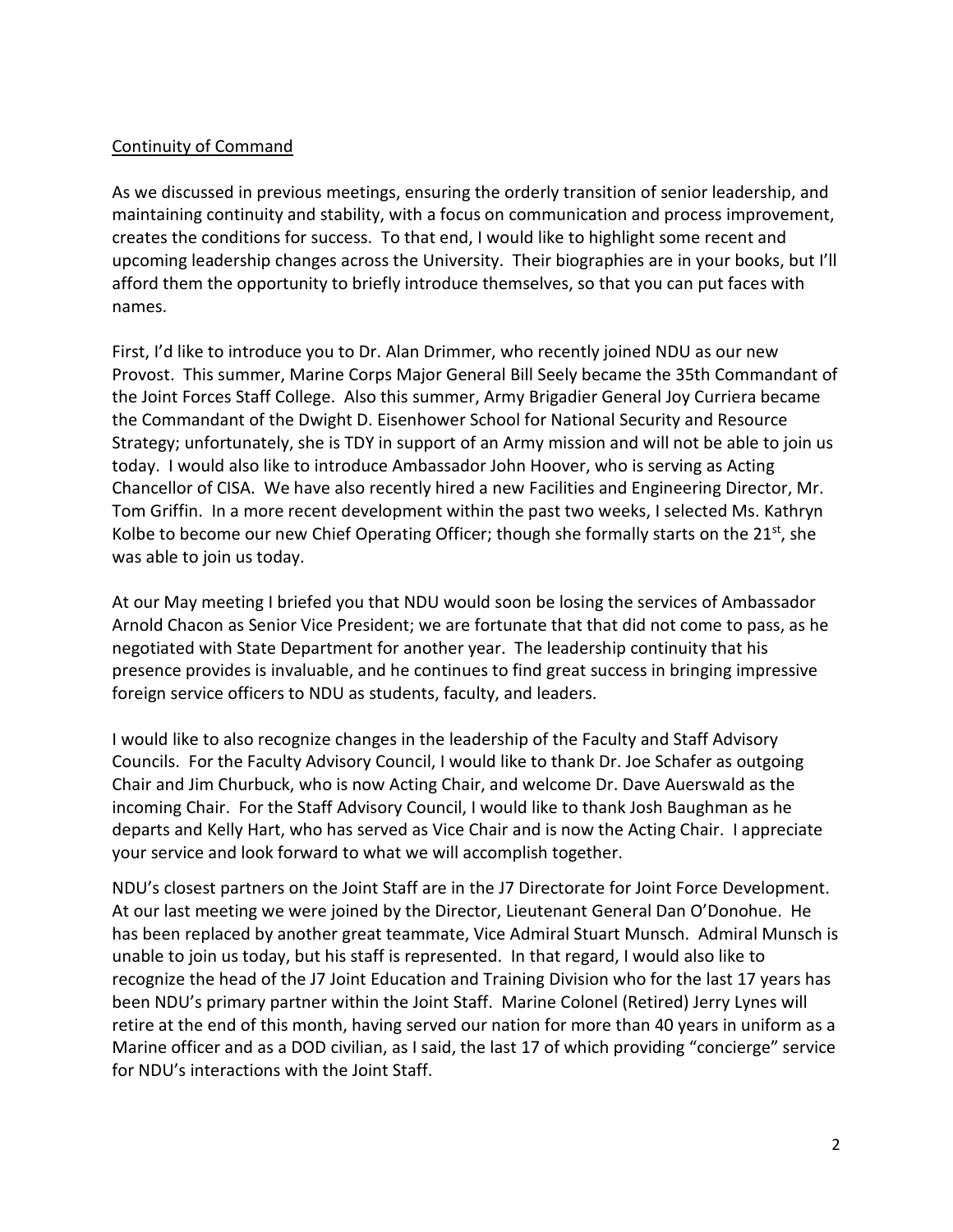Every new leader we welcome aboard also means bidding farewell to another. In the case of Dr. John Yaeger, we're fortunate that he's not departing NDU, but only changing seats as he now assumes responsibility to lead our efforts for our reaffirmation of academic accreditation. That work will certainly benefit from his service as Provost for the past eleven years, and so I want to thank him for what he has done and also thank him in advance for his continuing contributions to our mission. At the end of this month NDU will be saying goodbye to Major General Rob Kane as he retires after six years as NDU's Chief Operating Officer. I want to thank Rob for his visionary leadership in creating and improving NDU's Enterprise Business processes and aligning our resources toward more effective and efficient support of our academic mission over the past six years. As he accomplished this significant body of work, I have particularly appreciated his ability and willingness to ask hard, but necessary, questions and challenge legacy practices. Throughout our work together, I have relied on his sage advice and counsel on the most complex leadership challenges.

The materials provided to our Board members include a paper that traces significant NDU milestones from the last decade. I don't intend to spend any of our precious time to discuss this, but it serves to document NDU's progress in academic and institutional improvement through some challenging times. It can be difficult to appreciate this progress in the day-to-day grind, so I hope this document can serve to remind us of just how far we've come and of the many significant achievements over these years that have made NDU a better, more effective and more efficient institution. Every member of our team deserves credit for contributing to this progress, but I want to stress the leadership of Dr. Yaeger and General Kane in achieving it.

Finally, I am very pleased to report that the President has nominated my relief, Air Force Lieutenant General Michael Plehn, who is currently serving as the Deputy Commander of United States Southern Command. Planning for success, we have scheduled a change of command ceremony on 03 February. I expect that this will be a very small physical event as we apply COVID mitigation, but everyone will be able to join the virtual event.

#### Continuing Impact of COVID-19

As we are again forced to meet in a virtual environment due to the ongoing pandemic, it probably goes without saying that COVID-19 continues to define our operating environment. COVID mitigation remains a primary focus for our staff, faculty and students. However, through virtual delivery of academics and large-scale teleworking, we have thus far mitigated the risk of community transmission, as we have avoided widespread outbreaks on our campuses while continuing to successfully deliver on our academic mission. To achieve this, we have continued to emphasize safe practices for all students, faculty and staff; we have conducted exercises of our ability to respond to a simulated positive COVID test result and quickly conduct reporting and contact tracing; and we are participating in the DOD's surveillance sentinel testing program for our uniformed military members. But most of the credit for this success belongs to each individual member of our team for their diligence in adhering to good personal hygiene practices that protect themselves, their shipmates, and their families.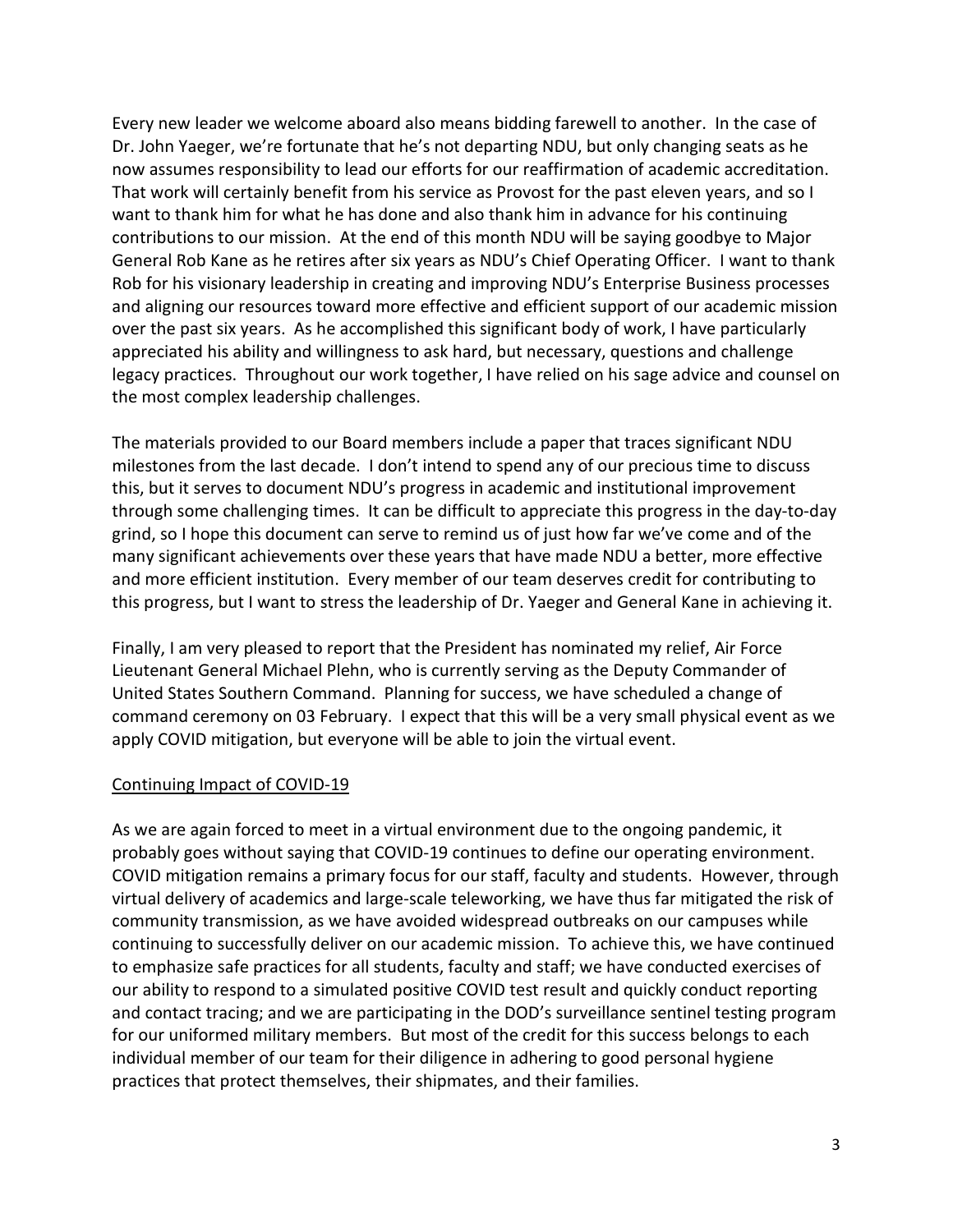I remain impressed with the ability of our team to adapt to this challenge to our mission. As you know, we moved to a virtual teaching model in mid-March and have continued to deliver education in that mode. While we remain hopeful of improvements in the COVID environment that would allow us to execute the national and international travel that would normally be part of the academic programs, the faculty have found alternative ways to achieve those learning outcomes. Although we recognize that our students are getting a different experience, I'm also pleased that our faculty shares perspectives that not only acknowledge the challenges of virtual instruction but also the opportunities – opportunities that will inform our use of virtual instruction even in the post-COVID environment. In addition to instruction, we have continued to deliver academic and business support through wide-spread telework, including the virtual onboarding and out-processing for all faculty and staff. There was also great work between our facilities and financial teams to be able to repurpose funds in order to make investments in ourselves. I applaud again the work of the enterprise business support team for their continued success in supporting our academic and support missions through telework.

For the rest of this year, we anticipate the need to continue adjusting the mode of delivery of academics based on COVID conditions on campus and in the surrounding communities. While the faculty and their Deans retain the ability to propose physical gatherings of faculty and students on campus to achieve our academic outcomes, we anticipate continuing to deliver instruction in this mode for the Spring semester, with the year most likely to culminate in another virtual graduation.

#### NDU Transformation

In May, I briefed you on the recommendations that we provided in response to the Defense Wide Review (DWR) tasks and additional guidance from the Secretary of Defense (SECDEF) and the Chairman (CJCS). This additional guidance included focusing curriculum on strategic Great Power Competition, such as with China, and emerging and disruptive technologies, such as artificial intelligence, machine learning, big data, robotics, hypersonic weapons, and so forth. An additional directive from SecDef was to increase our international students by 50% over the next five years. I'm pleased to report that this team is on or ahead of schedule to incorporate this guidance.

As a refresher, recall that the DWR tasked NDU to determine which colleges or programs could be consolidated or eliminated, and to provide a plan to eliminate, inter alia, the College of Information and Cyberspace (CIC) and the College of International Security Affairs (CISA). SecDef also specified that DWR recommendations focus on NDU's core mission, which the Chairman defines as the delivery of JPME in CJCSI 1801.01E.

NDU's transformation efforts and DWR recommendations would require congressional support to be enacted, either through changes in law or in recognition of congressional oversight responsibilities. That support does not exist. The Conference Report for the Fiscal Year 2021 (FY21) National Defense Authorization Act – which has been passed by the House and is to be considered by the Senate next week - prohibits any changes to NDU programs or structure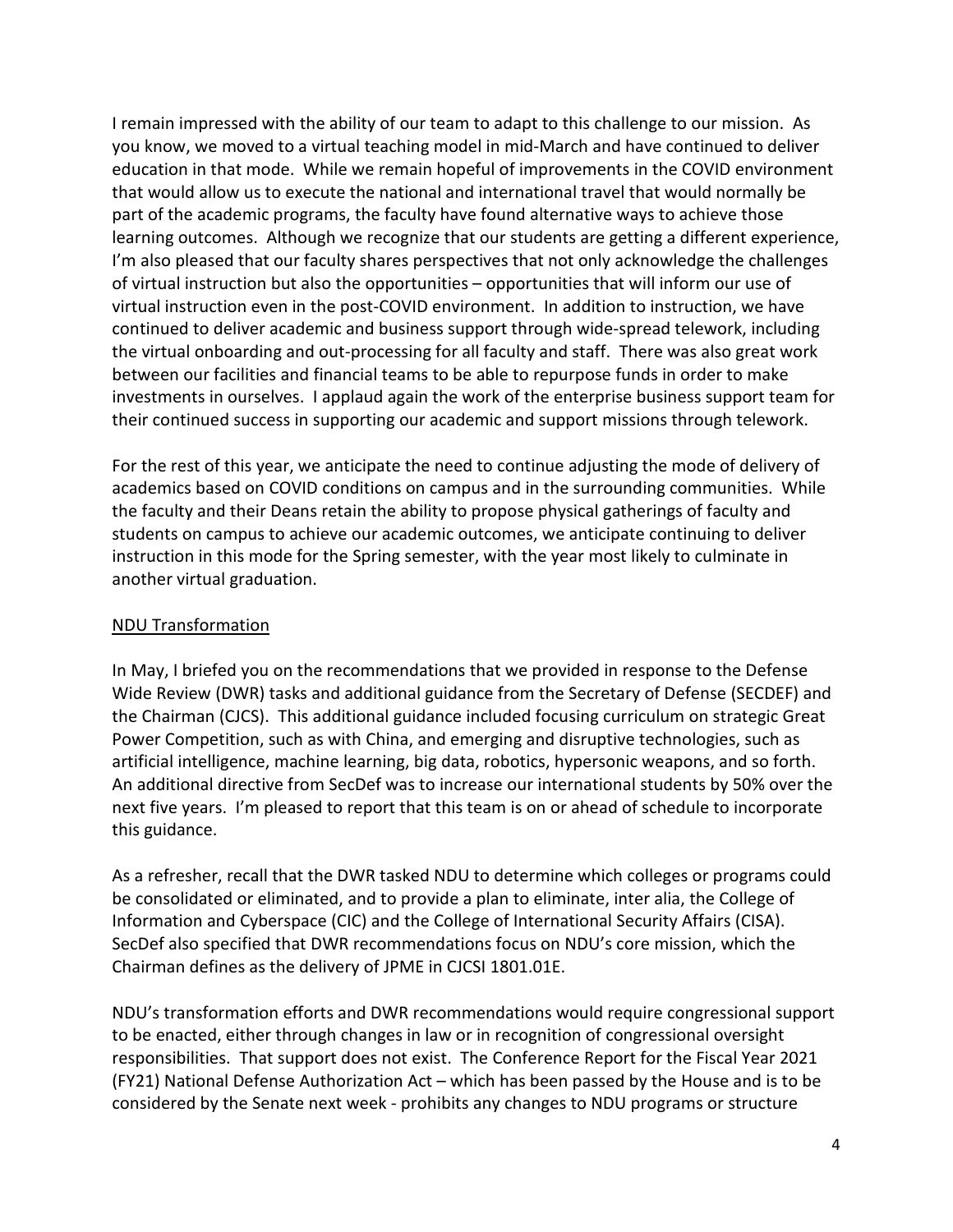pending completion of several reports by SecDef. However, the money associated with our proposed Transformation initiatives has already been harvested. In the context of today's presentations, we'll discuss the legislative and budgetary landscape, as well as the hard choices required to operate within our reduced budget. The Department of Defense is also operating under a continuing resolution - passed yesterday – that is set to expire on December  $18<sup>th</sup>$ . We remain hopeful for a defense appropriation, but have done our due diligence in the event that a government shutdown occurs next week.

Although we've now set aside our planning efforts to implement those DWR recommendations, the work of these leaders and their faculty and staff over the past year to support that planning did yield some positive results. In the next presentation on the agenda, the Provost will describe some of the results from that work to revise our curriculum to align with new Institutional Learning Objectives, better integrate all-domain knowledge into our curricula to benefit all our graduates, and revise our curriculum framework with new opportunities and offerings in our electives.

#### NDU Strategy for the Future

We appreciate the Board's support of NDU's curriculum transformation, as mentioned in the 29 May letter to CJCS. I have asked Dr. Drimmer to share his observations since becoming Provost and to discuss our progress in maturing and implementing the strategy. The work that we've done has been very much about answering the strategic question, "What does every NDU graduate need to know?"

In his presentation, Dr. Drimmer will walk you through the status of our curriculum transformation, our development of a framework of core and elective courses, and how we assess the efficacy of these changes. He will also explain how we focus on outcomes-based education, such that we don't get locked into teaching to metrics and rubrics at the risk of intellectual growth in the joint warfighting leaders that we are developing. We appreciate that this was a specific concern of the BOV, and it's also an admonition expressed in the National Defense Strategy. He will also address the effectiveness of our Institutional Research capabilities.

#### Supporting the Academic Mission

General Kane and his Team will discuss how we are resourcing and supporting the academic mission across each of his functional areas, including resource management, security, human capital, information technology (IT), and facilities and engineering.

Through past meetings and specifically in your 29 May letter to CJCS, the Board expressed concern about the conditions of the University's facilities, in which maintenance and sustainment had been deferred or was inadequate, such that facilities had degraded and systems had become unrepairable. I'm pleased to report that we're making some progress, both at the tactical level in fixing what's broken and at the strategic level with an actual